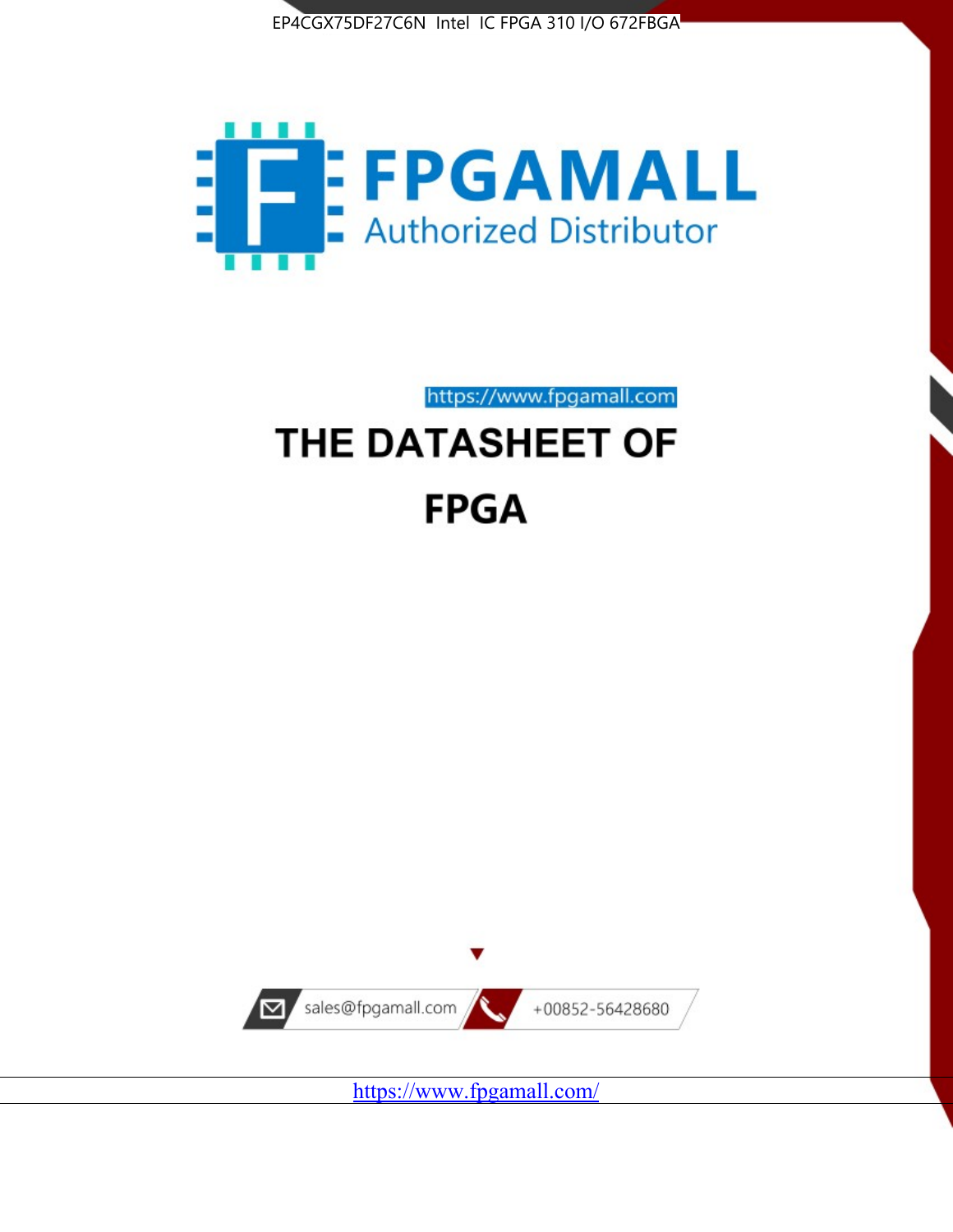

## **1. Cyclone IV Device Datasheet**

**CYIV-53001-2.0**

This chapter describes the electrical and switching characteristics for Cyclone<sup>®</sup> IV devices. Electrical characteristics include operating conditions and power consumption. Switching characteristics include transceiver specifications, core, and periphery performance. This chapter also describes I/O timing, including programmable I/O element (IOE) delay and programmable output buffer delay.

This chapter includes the following sections:

- "Operating Conditions" on page 1–1
- "Power Consumption" on page 1–16
- "Switching Characteristics" on page 1–16
- " $I/O$  Timing" on page  $1-37$
- "Glossary" on page 1–37

## **Operating Conditions**

When Cyclone IV devices are implemented in a system, they are rated according to a set of defined parameters. To maintain the highest possible performance and reliability of Cyclone IV devices, you must consider the operating requirements described in this chapter.

Cyclone IV devices are offered in commercial, industrial, extended industrial and, automotive grades. Cyclone IV E devices offer –6 (fastest), –7, –8, –8L, and –9L speed grades for commercial devices, –8L speed grades for industrial devices, and –7 speed grade for extended industrial and automotive devices. Cyclone IV GX devices offer –6 (fastest), –7, and –8 speed grades for commercial devices and –7 speed grade for industrial devices.

**For more information about the supported speed grades for respective Cyclone IV** devices, refer to the *[Cyclone IV FPGA Device Family Overview](http://www.altera.com/literature/hb/cyclone-iv/cyiv-51001.pdf)* chapter.

**1** Cyclone IV E devices are offered in core voltages of 1.0 and 1.2 V. Cyclone IV E devices with a core voltage of 1.0 V have an 'L' prefix attached to the speed grade.

In this chapter, a prefix associated with the operating temperature range is attached to the speed grades; commercial with a "C" prefix, industrial with an "I" prefix, and automotive with an "A" prefix. Therefore, commercial devices are indicated as C6, C7, C8, C8L, or C9L per respective speed grade. Industrial devices are indicated as I7, I8, or I8L. Automotive devices are indicated as A7.

@2016 Altera Corporation. All rights reserved. ALTERA, ARRIA, CYCLONE, HARDCOPY, MAX, MEGACORE, NIOS, QUARTUS and STRATIX words and logos are trademarks of Altera Corporation and registered in the U.S. Patent and Trademark



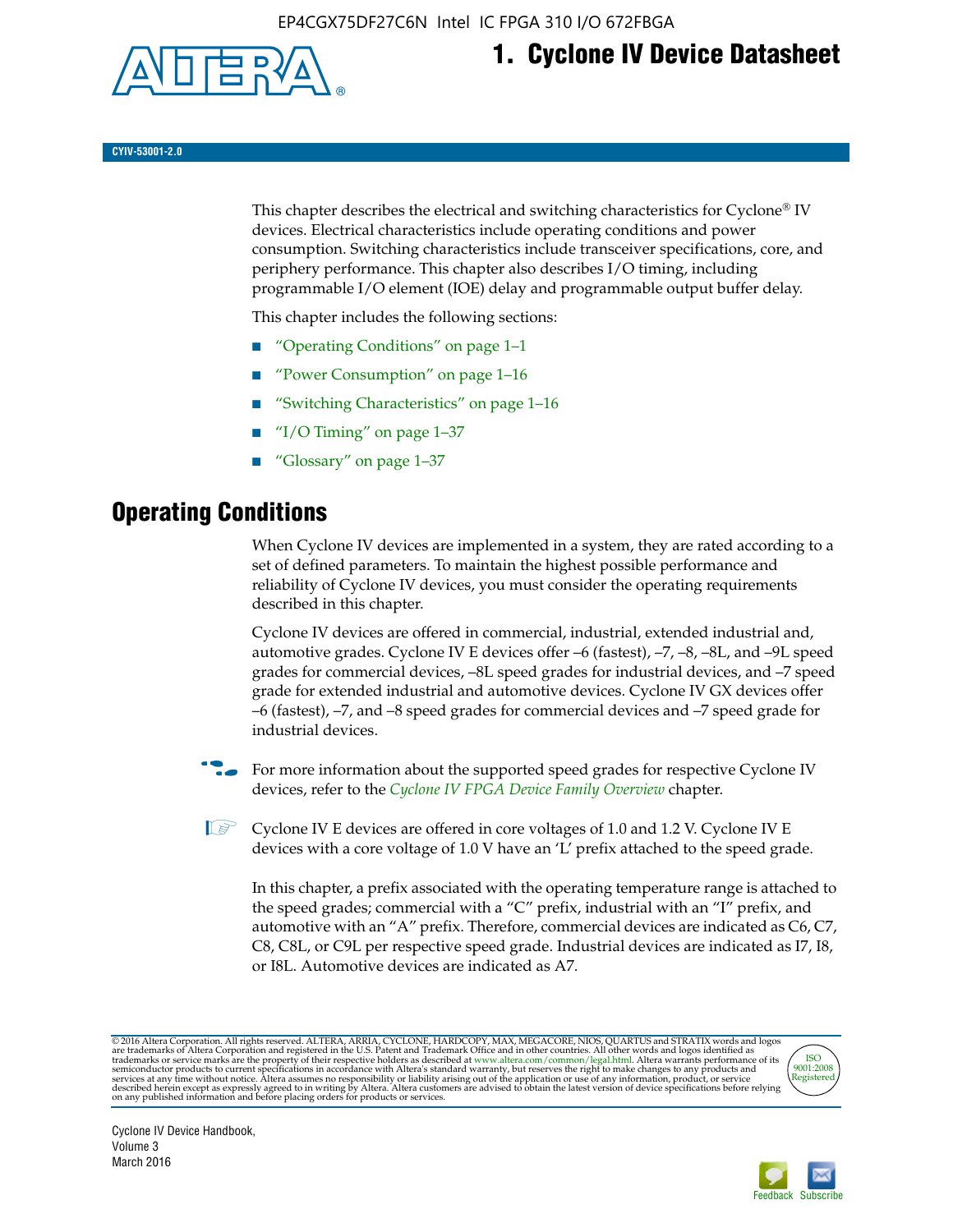**1 Cyclone IV E industrial devices I7 are offered with extended operating temperature** range.

## **Absolute Maximum Ratings**

Absolute maximum ratings define the maximum operating conditions for Cyclone IV devices. The values are based on experiments conducted with the device and theoretical modeling of breakdown and damage mechanisms. The functional operation of the device is not implied at these conditions. Table 1–1 lists the absolute maximum ratings for Cyclone IV devices.



**Conditions beyond those listed in Table 1–1 cause permanent damage to the device.** Additionally, device operation at the absolute maximum ratings for extended periods of time have adverse effects on the device.

| <b>Symbol</b>            | <b>Parameter</b>                                                                                                                | Min    | Max  | <b>Unit</b> |
|--------------------------|---------------------------------------------------------------------------------------------------------------------------------|--------|------|-------------|
| <b>V<sub>CCINT</sub></b> | Core voltage, PCI Express <sup>®</sup> (PCIe®) hard IP<br>block, and transceiver physical coding sublayer<br>(PCS) power supply | $-0.5$ | 1.8  | V           |
| $V_{CCA}$                | Phase-locked loop (PLL) analog power supply                                                                                     | $-0.5$ | 3.75 | V           |
| $V_{\text{CCD\_PLL}}$    | PLL digital power supply                                                                                                        | $-0.5$ | 1.8  | $\vee$      |
| V <sub>CCIO</sub>        | I/O banks power supply                                                                                                          | $-0.5$ | 3.75 | $\vee$      |
| V <sub>CC_CLKIN</sub>    | Differential clock input pins power supply                                                                                      | $-0.5$ | 4.5  | $\vee$      |
| $V_{\text{CCH_GXB}}$     | Transceiver output buffer power supply                                                                                          | $-0.5$ | 3.75 | V           |
| $V_{\text{CCA\_GXB}}$    | Transceiver physical medium attachment (PMA)<br>and auxiliary power supply                                                      | $-0.5$ | 3.75 | $\vee$      |
| $V_{CCL_GXB}$            | Transceiver PMA and auxiliary power supply                                                                                      | $-0.5$ | 1.8  | $\vee$      |
| $V_{1}$                  | DC input voltage                                                                                                                | $-0.5$ | 4.2  | $\vee$      |
| $I_{\text{OUT}}$         | DC output current, per pin                                                                                                      | $-25$  | 40   | mA          |
| $T_{\mathtt{STG}}$       | Storage temperature                                                                                                             | $-65$  | 150  | °C          |
| $T_{\rm J}$              | Operating junction temperature                                                                                                  | $-40$  | 125  | °C          |

**Table 1–1. Absolute Maximum Ratings for Cyclone IV Devices** *(1)*

**Note to Table 1–1:**

(1) Supply voltage specifications apply to voltage readings taken at the device pins with respect to ground, not at the power supply.

## **Maximum Allowed Overshoot or Undershoot Voltage**

During transitions, input signals may overshoot to the voltage shown in Table 1–2 and undershoot to –2.0 V for a magnitude of currents less than 100 mA and for periods shorter than 20 ns. Table 1–2 lists the maximum allowed input overshoot voltage and the duration of the overshoot voltage as a percentage over the lifetime of the device. The maximum allowed overshoot duration is specified as a percentage of high-time over the lifetime of the device.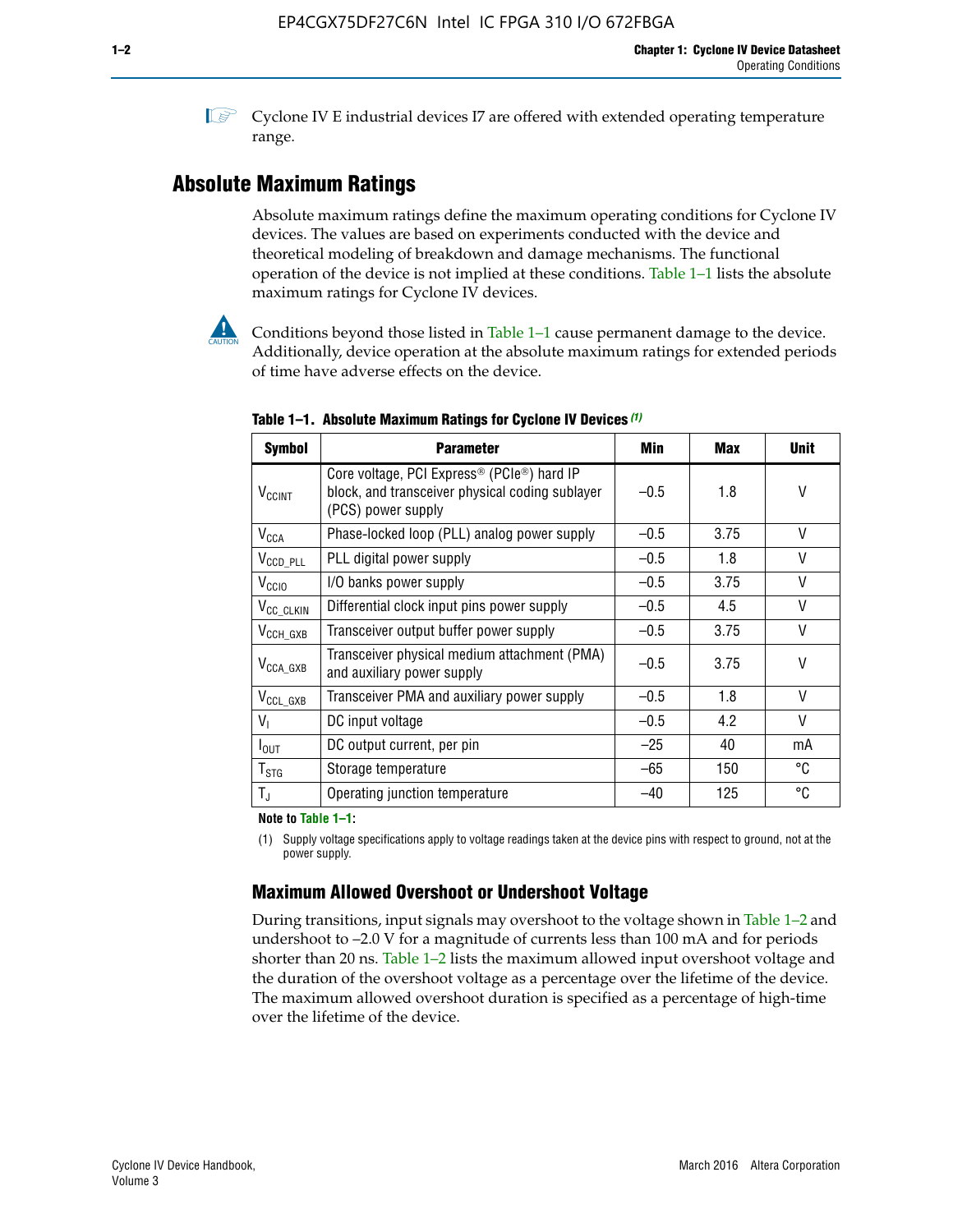$\mathbb{I}$  A DC signal is equivalent to 100% duty cycle. For example, a signal that overshoots to 4.3 V can only be at 4.3 V for 65% over the lifetime of the device; for a device lifetime of 10 years, this amounts to 65/10ths of a year.

| <b>Symbol</b> | <b>Parameter</b>           | <b>Condition (V)</b> | <b>Overshoot Duration as % of High Time</b> | <b>Unit</b>   |               |
|---------------|----------------------------|----------------------|---------------------------------------------|---------------|---------------|
|               |                            | $V_1 = 4.20$         | 100                                         | $\%$          |               |
|               |                            | $V_1 = 4.25$         | 98                                          | $\frac{0}{0}$ |               |
|               | <b>AC</b> Input<br>Voltage | $V_1 = 4.30$         | 65                                          | $\%$          |               |
|               |                            | $V_1 = 4.35$         | 43                                          | $\%$          |               |
| $V_i$         |                            |                      | $V_1 = 4.40$                                | 29            | $\frac{0}{0}$ |
|               |                            | $V_1 = 4.45$         | 20                                          | $\%$          |               |
|               |                            | $V_1 = 4.50$         | 13                                          | $\%$          |               |
|               |                            | $V_1 = 4.55$         | 9                                           | $\frac{0}{0}$ |               |
|               |                            | $V_1 = 4.60$         | 6                                           | $\frac{0}{0}$ |               |

**Table 1–2. Maximum Allowed Overshoot During Transitions over a 10**-**Year Time Frame for Cyclone IV Devices**

Figure 1–1 shows the methodology to determine the overshoot duration. The overshoot voltage is shown in red and is present on the input pin of the Cyclone IV device at over 4.3 V but below 4.4 V. From Table 1–2, for an overshoot of 4.3 V, the percentage of high time for the overshoot can be as high as 65% over a 10-year period. Percentage of high time is calculated as ([delta  $T$ ]/T)  $\times$  100. This 10-year period assumes that the device is always turned on with 100% I/O toggle rate and 50% duty cycle signal. For lower I/O toggle rates and situations in which the device is in an idle state, lifetimes are increased.



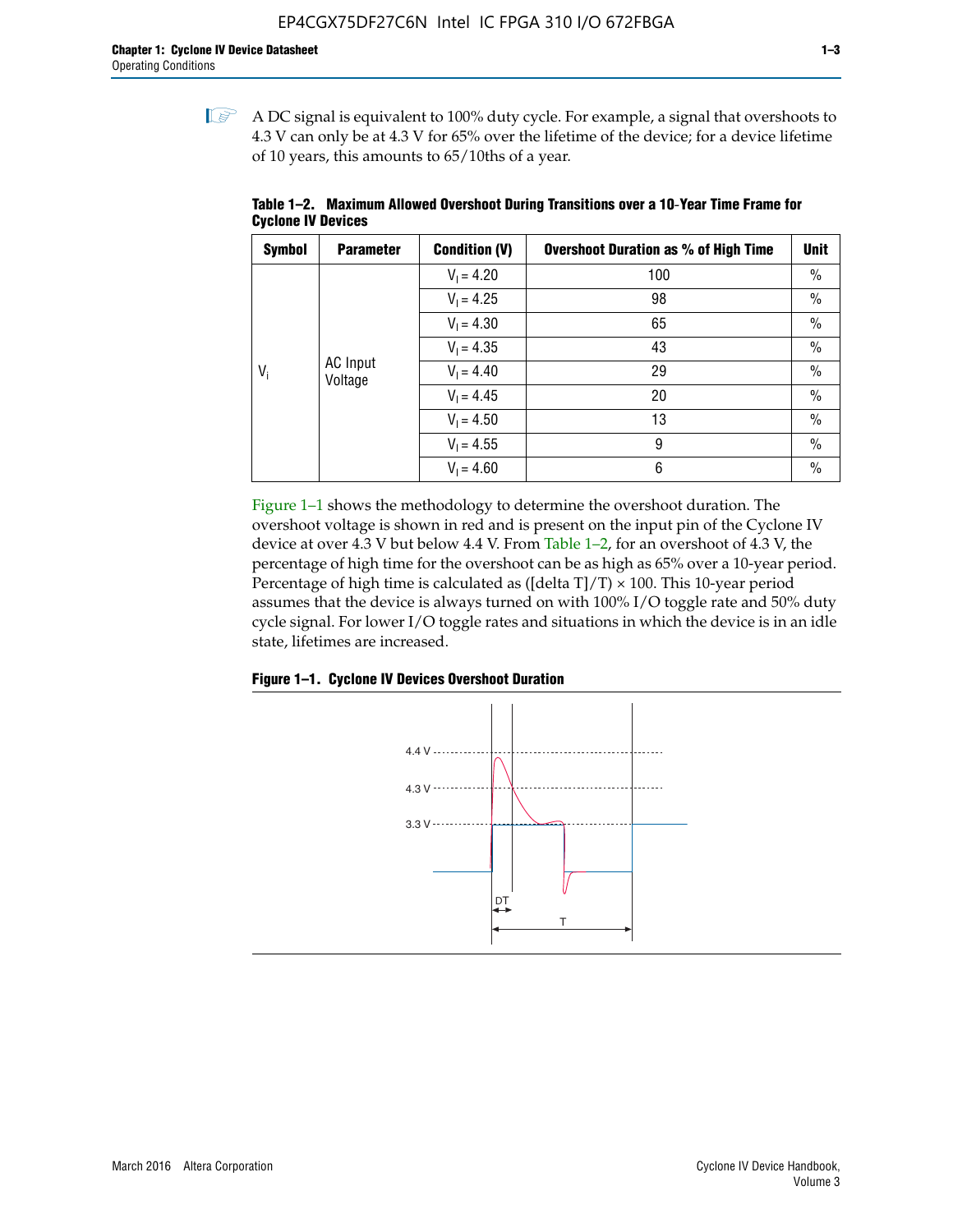## **Recommended Operating Conditions**

This section lists the functional operation limits for AC and DC parameters for Cyclone IV devices. Table 1–3 and Table 1–4 list the steady-state voltage and current values expected from Cyclone IV E and Cyclone IV GX devices. All supplies must be strictly monotonic without plateaus.

**Table 1–3. Recommended Operating Conditions for Cyclone IV E Devices** *(1)***,** *(2)* **(Part 1 of 2)**

| <b>Symbol</b>                                                                                                                         | <b>Parameter</b>                                      | <b>Conditions</b>                        | <b>Min</b>                                                                                                                                                                                                                                                                                                                                                                                                                                                                      | <b>Typ</b> | <b>Max</b> | <b>Unit</b>    |
|---------------------------------------------------------------------------------------------------------------------------------------|-------------------------------------------------------|------------------------------------------|---------------------------------------------------------------------------------------------------------------------------------------------------------------------------------------------------------------------------------------------------------------------------------------------------------------------------------------------------------------------------------------------------------------------------------------------------------------------------------|------------|------------|----------------|
|                                                                                                                                       | Supply voltage for internal logic,<br>1.2-V operation |                                          | 1.2<br>1.25<br>1.15<br>0.97<br>1.0<br>1.03<br>3.135<br>3.3<br>3.465<br>2.85<br>3<br>3.15<br>2.375<br>2.5<br>2.625<br>1.71<br>1.8<br>1.89<br>1.425<br>1.5<br>1.575<br>1.14<br>1.2<br>1.26<br>2.375<br>2.5<br>2.625<br>1.15<br>1.2<br>1.25<br>0.97<br>1.0<br>1.03<br>3.6<br>$-0.5$<br>$\equiv$<br>$\pmb{0}$<br>$V_{CCIO}$<br>85<br>$\mathbf{0}$<br>$-40$<br>100<br>125<br>$-40$<br>$-40$<br>125<br>—<br>$50 \mu s$<br>$50$ ms<br>$50 \ \mu s$<br>3 ms<br>$\overline{\phantom{0}}$ |            | $\vee$     |                |
|                                                                                                                                       | Supply voltage for internal logic,<br>1.0-V operation |                                          |                                                                                                                                                                                                                                                                                                                                                                                                                                                                                 |            |            | $\mathsf{V}$   |
|                                                                                                                                       | Supply voltage for output buffers,<br>3.3-V operation |                                          |                                                                                                                                                                                                                                                                                                                                                                                                                                                                                 |            |            | $\vee$         |
| $V_{CClNT}$ (3)<br>$V_{\text{CCIO}}$ (3), (4)<br>$V_{CCA}$ (3)<br>$V_{\text{CCD\_PLL}}$ (3)<br>V <sub>1</sub><br>$V_0$<br>$T_{\rm J}$ | Supply voltage for output buffers,<br>3.0-V operation |                                          |                                                                                                                                                                                                                                                                                                                                                                                                                                                                                 |            |            | V              |
|                                                                                                                                       | Supply voltage for output buffers,<br>2.5-V operation |                                          |                                                                                                                                                                                                                                                                                                                                                                                                                                                                                 |            |            | $\vee$         |
|                                                                                                                                       | Supply voltage for output buffers,<br>1.8-V operation |                                          |                                                                                                                                                                                                                                                                                                                                                                                                                                                                                 |            |            | $\mathsf{V}$   |
|                                                                                                                                       | Supply voltage for output buffers,<br>1.5-V operation |                                          |                                                                                                                                                                                                                                                                                                                                                                                                                                                                                 |            |            | $\mathsf{V}$   |
|                                                                                                                                       | Supply voltage for output buffers,<br>1.2-V operation |                                          |                                                                                                                                                                                                                                                                                                                                                                                                                                                                                 |            |            | V              |
|                                                                                                                                       | Supply (analog) voltage for PLL<br>regulator          |                                          |                                                                                                                                                                                                                                                                                                                                                                                                                                                                                 |            |            | $\vee$         |
|                                                                                                                                       | Supply (digital) voltage for PLL,<br>1.2-V operation  |                                          |                                                                                                                                                                                                                                                                                                                                                                                                                                                                                 |            |            | $\mathsf{V}$   |
|                                                                                                                                       | Supply (digital) voltage for PLL,<br>1.0-V operation  |                                          |                                                                                                                                                                                                                                                                                                                                                                                                                                                                                 |            |            | $\vee$         |
|                                                                                                                                       | Input voltage                                         |                                          |                                                                                                                                                                                                                                                                                                                                                                                                                                                                                 |            |            | $\mathsf{V}$   |
|                                                                                                                                       | Output voltage                                        |                                          |                                                                                                                                                                                                                                                                                                                                                                                                                                                                                 |            |            | $\mathsf{V}$   |
|                                                                                                                                       |                                                       | For commercial use                       |                                                                                                                                                                                                                                                                                                                                                                                                                                                                                 |            |            | $\overline{c}$ |
|                                                                                                                                       | Operating junction temperature                        | For industrial use                       |                                                                                                                                                                                                                                                                                                                                                                                                                                                                                 |            |            | °C             |
|                                                                                                                                       |                                                       | For extended temperature                 |                                                                                                                                                                                                                                                                                                                                                                                                                                                                                 |            |            | °C             |
|                                                                                                                                       |                                                       | For automotive use                       |                                                                                                                                                                                                                                                                                                                                                                                                                                                                                 |            |            | °C             |
| $t_{\rm{RAMP}}$                                                                                                                       | Power supply ramp time                                | Standard power-on reset<br>$(POR)$ $(5)$ |                                                                                                                                                                                                                                                                                                                                                                                                                                                                                 |            |            |                |
|                                                                                                                                       |                                                       | Fast POR (6)                             |                                                                                                                                                                                                                                                                                                                                                                                                                                                                                 |            |            |                |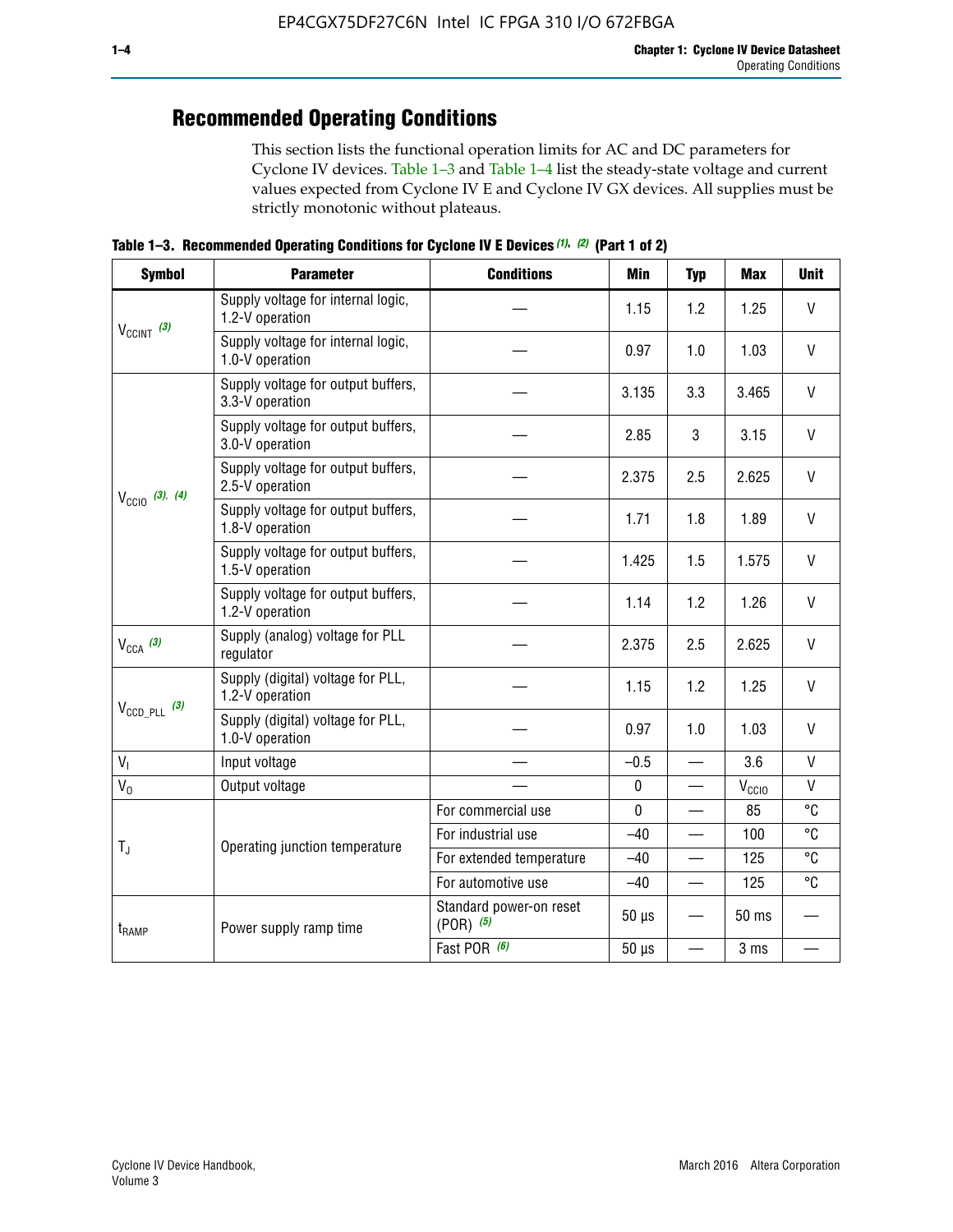| Svmbol             | <b>Parameter</b>                                              | <b>Conditions</b> | Min | Typ | <b>Max</b> | Unit |
|--------------------|---------------------------------------------------------------|-------------------|-----|-----|------------|------|
| <sup>I</sup> Diode | Magnitude of DC current across<br>PCI-clamp diode when enable |                   |     |     | 10         | mA   |

### **Notes to Table 1–3:**

(1) Cyclone IV E 1.0 V core voltage devices only support C8L, C9L, and I8L speed grades. Cyclone IV E 1.2 V core voltage devices only support C6, C7, C8, I7, and A7 speed grades.

(2)  $V_{CCIO}$  for all I/O banks must be powered up during device operation. All vcca pins must be powered to 2.5 V (even when PLLs are not used) and must be powered up and powered down at the same time.

(3)  $V_{CC}$  must rise monotonically.

(4)  $V_{\text{CCIO}}$  powers all input buffers.

(5) The POR time for Standard POR ranges between 50 and 200 ms. Each individual power supply must reach the recommended operating range within 50 ms.

(6) The POR time for Fast POR ranges between 3 and 9 ms. Each individual power supply must reach the recommended operating range within 3 ms.

| <b>Symbol</b>                                            | <b>Parameter</b>                                                      | <b>Conditions</b> | Min   | <b>Typ</b> | <b>Max</b> | <b>Unit</b>  |
|----------------------------------------------------------|-----------------------------------------------------------------------|-------------------|-------|------------|------------|--------------|
| $V_{CClNT}$ (3)                                          | Core voltage, PCIe hard IP block, and<br>transceiver PCS power supply |                   | 1.16  | 1.2        | 1.24       | V            |
| $V_{CCA}$ (1), (3)                                       | PLL analog power supply                                               |                   | 2.375 | 2.5        | 2.625      | $\mathsf{V}$ |
| $V_{\text{CCD\_PLL}}$ (2)                                | PLL digital power supply                                              |                   | 1.16  | 1.2        | 1.24       | $\mathsf{V}$ |
|                                                          | I/O banks power supply for 3.3-V<br>operation                         |                   | 3.135 | 3.3        | 3.465      | $\mathsf{V}$ |
|                                                          | I/O banks power supply for 3.0-V<br>operation                         |                   | 2.85  | 3          | 3.15       | V            |
| $V_{\text{CC10}}$ (3), (4)                               | I/O banks power supply for 2.5-V<br>operation                         |                   | 2.375 | 2.5        | 2.625      | V            |
|                                                          | I/O banks power supply for 1.8-V<br>operation                         |                   | 1.71  | 1.8        | 1.89       | V            |
|                                                          | I/O banks power supply for 1.5-V<br>operation                         |                   | 1.425 | 1.5        | 1.575      | V            |
|                                                          | I/O banks power supply for 1.2-V<br>operation                         |                   | 1.14  | 1.2        | 1.26       | $\vee$       |
| V <sub>CC_CLKIN</sub><br>(3), (5), (6)<br>$V_{CCH\_GXB}$ | Differential clock input pins power<br>supply for 3.3-V operation     |                   | 3.135 | 3.3        | 3.465      | V            |
|                                                          | Differential clock input pins power<br>supply for 3.0-V operation     |                   | 2.85  | 3          | 3.15       | $\mathsf{V}$ |
|                                                          | Differential clock input pins power<br>supply for 2.5-V operation     |                   | 2.375 | 2.5        | 2.625      | V            |
|                                                          | Differential clock input pins power<br>supply for 1.8-V operation     |                   | 1.71  | 1.8        | 1.89       | V            |
|                                                          | Differential clock input pins power<br>supply for 1.5-V operation     |                   | 1.425 | 1.5        | 1.575      | V            |
|                                                          | Differential clock input pins power<br>supply for 1.2-V operation     |                   | 1.14  | 1.2        | 1.26       | V            |
|                                                          | Transceiver output buffer power supply                                |                   | 2.375 | 2.5        | 2.625      | $\mathsf{V}$ |

## **Table 1–4. Recommended Operating Conditions for Cyclone IV GX Devices (Part 1 of 2)**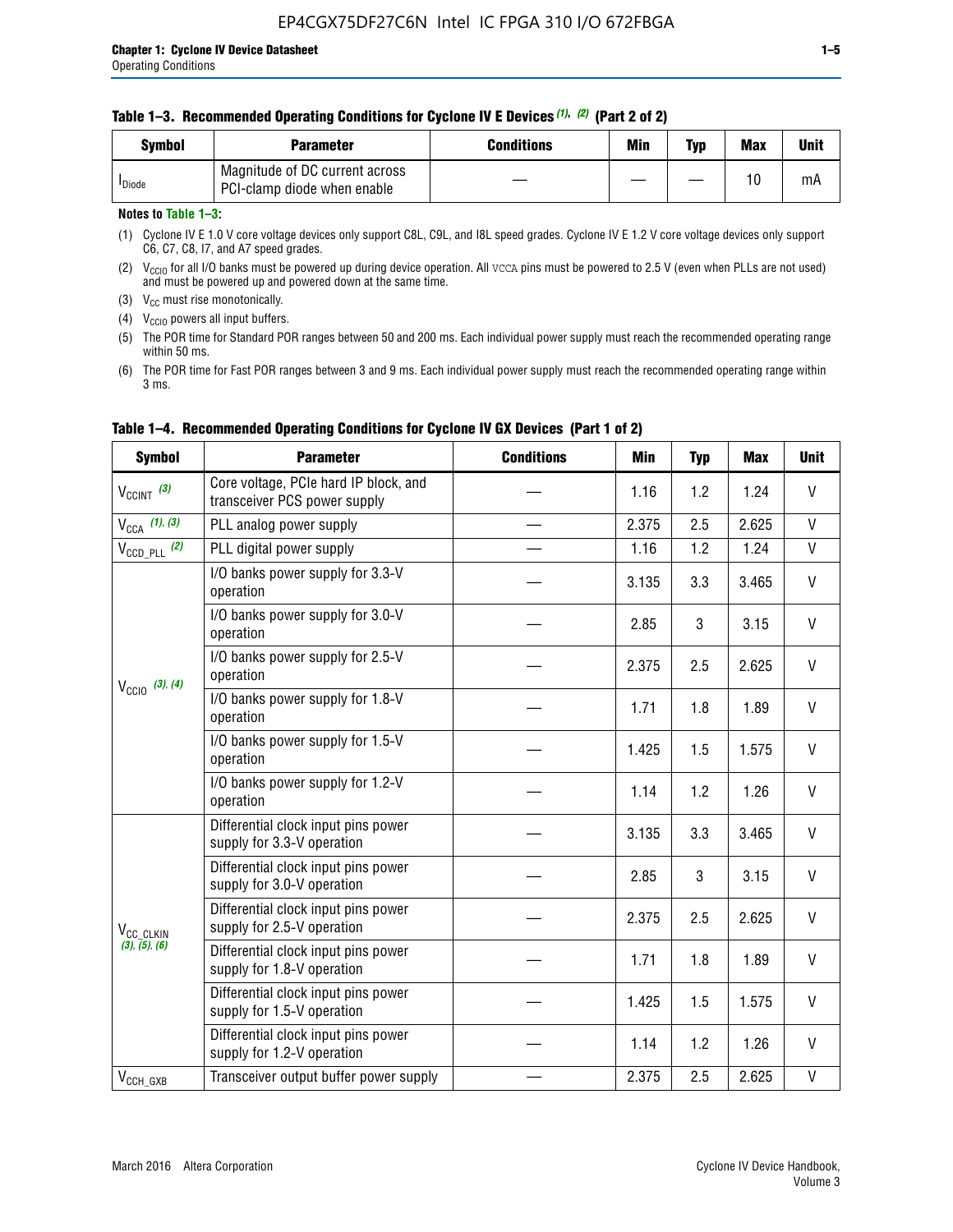| <b>Symbol</b>         | <b>Parameter</b>                                               | <b>Conditions</b>                        | <b>Min</b>                                                                                                                                     | <b>Typ</b> | <b>Max</b>      | <b>Unit</b>  |
|-----------------------|----------------------------------------------------------------|------------------------------------------|------------------------------------------------------------------------------------------------------------------------------------------------|------------|-----------------|--------------|
| $V_{\text{CCA\_GXB}}$ | Transceiver PMA and auxiliary power<br>supply                  |                                          | 2.375                                                                                                                                          | 2.5        | 2.625           |              |
| $V_{CCL_GXB}$         | Transceiver PMA and auxiliary power<br>supply                  |                                          | 1.2<br>1.16<br>1.24<br>3.6<br>$-0.5$<br>0<br>V <sub>CCIO</sub><br>85<br>0<br>$-40$<br>100<br>$50 \mu s$<br>$50 \mu s$<br>3 <sub>ms</sub><br>10 |            |                 |              |
| $V_{1}$               | DC input voltage                                               |                                          |                                                                                                                                                |            |                 | V            |
| $V_0$                 | DC output voltage                                              |                                          |                                                                                                                                                |            |                 | $\mathsf{V}$ |
|                       | Operating junction temperature                                 | For commercial use                       |                                                                                                                                                |            |                 | °C           |
| T,                    |                                                                | For industrial use                       |                                                                                                                                                |            |                 | °C           |
| $t_{\sf{RAMP}}$       | Power supply ramp time                                         | Standard power-on reset<br>$(POR)$ $(7)$ |                                                                                                                                                |            | $50 \text{ ms}$ |              |
|                       |                                                                | Fast POR (8)                             |                                                                                                                                                |            |                 |              |
| <b>I</b> Diode        | Magnitude of DC current across<br>PCI-clamp diode when enabled |                                          |                                                                                                                                                |            |                 | mA           |

**Table 1–4. Recommended Operating Conditions for Cyclone IV GX Devices (Part 2 of 2)**

**Notes to Table 1–4:**

- (1) All VCCA pins must be powered to 2.5 V (even when PLLs are not used) and must be powered up and powered down at the same time.
- (2) You must connect  $V_{CCD-PLL}$  to  $V_{CCINT}$  through a decoupling capacitor and ferrite bead.
- (3) Power supplies must rise monotonically.
- (4)  $V_{\text{CCIO}}$  for all I/O banks must be powered up during device operation. Configurations pins are powered up by V<sub>CCIO</sub> of I/O Banks 3, 8, and 9 where I/O Banks 3 and 9 only support V<sub>CCIO</sub> of 1.5, 1.8, 2.5, 3.0, and 3.3 V. For fast passive parallel (FPP) configuration mode, the V<sub>CCIO</sub> level of I/O<br>Bank 8 must be powered up to 1.5, 1.8, 2.5, 3.0, and 3.3 V.
- (5) You must set  $V_{CC_CCLKIN}$  to 2.5 V if you use CLKIN as a high-speed serial interface (HSSI) refclk or as a DIFFCLK input.
- (6) The CLKIN pins in I/O Banks 3B and 8B can support single-ended I/O standard when the pins are used to clock left PLLs in non-transceiver applications.
- (7) The POR time for Standard POR ranges between 50 and 200 ms.  $V_{\text{CCIA}}$ ,  $V_{\text{CCIA}}$ , and  $V_{\text{CCIO}}$  of I/O Banks 3, 8, and 9 must reach the recommended operating range within 50 ms.
- (8) The POR time for Fast POR ranges between 3 and 9 ms.  $V_{\text{CCH},T}$ ,  $V_{\text{CCA}}$ , and  $V_{\text{CCI}}$  of I/O Banks 3, 8, and 9 must reach the recommended operating range within 3 ms.

## **ESD Performance**

This section lists the electrostatic discharge (ESD) voltages using the human body model (HBM) and charged device model (CDM) for Cyclone IV devices general purpose I/Os (GPIOs) and high-speed serial interface (HSSI) I/Os. Table 1–5 lists the ESD for Cyclone IV devices GPIOs and HSSI I/Os.

| Table 1–5. ESD for Cyclone IV Devices GPIOs and HSSI I/Os |
|-----------------------------------------------------------|
|-----------------------------------------------------------|

| <b>Symbol</b>  | <b>Parameter</b>                      | <b>Passing Voltage</b> | <b>Unit</b> |
|----------------|---------------------------------------|------------------------|-------------|
|                | ESD voltage using the HBM (GPIOs) (1) | ± 2000                 |             |
| <b>VESDHBM</b> | ESD using the HBM (HSSI I/Os) (2)     | ± 1000                 |             |
|                | ESD using the CDM (GPIOs)             | ± 500                  |             |
| <b>VESDCDM</b> | ESD using the CDM (HSSI I/Os) (2)     | ± 250                  |             |

#### **Notes to Table 1–5:**

(1) The passing voltage for EP4CGX15 and EP4CGX30 row I/Os is ±1000V.

(2) This value is applicable only to Cyclone IV GX devices.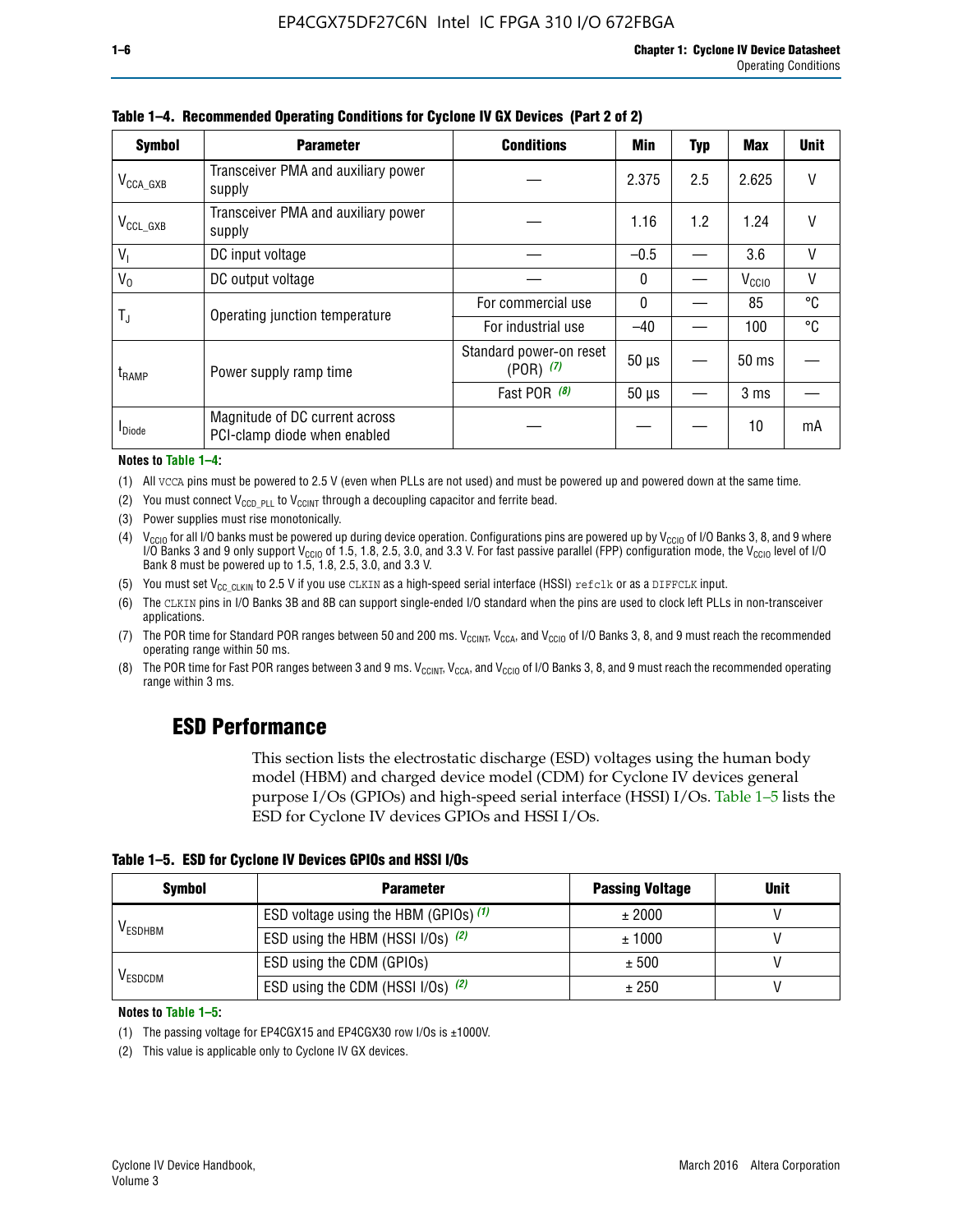## **DC Characteristics**

This section lists the I/O leakage current, pin capacitance, on-chip termination (OCT) tolerance, and bus hold specifications for Cyclone IV devices.

## **Supply Current**

The device supply current requirement is the minimum current drawn from the power supply pins that can be used as a reference for power size planning. Use the Excel-based early power estimator (EPE) to get the supply current estimates for your design because these currents vary greatly with the resources used. Table 1–6 lists the I/O pin leakage current for Cyclone IV devices.

**Table 1–6. I/O Pin Leakage Current for Cyclone IV Devices** *(1)***,** *(2)*

| <b>Symbol</b> | <b>Parameter</b>                     | <b>Conditions</b>                     | <b>Device</b> | Min   | Typ | <b>Max</b> | <b>Unit</b> |
|---------------|--------------------------------------|---------------------------------------|---------------|-------|-----|------------|-------------|
| -lı           | Input pin leakage current            | $V_1 = 0$ V to $V_{\text{CCIOMAX}}$   |               | $-10$ |     | 10         | μA          |
| $I_{0Z}$      | Tristated I/O pin leakage<br>current | $V_0 = 0 V$ to $V_{\text{CCIOMAX}}$ I |               | $-10$ |     | 10         | μA          |

**Notes to Table 1–6:**

(1) This value is specified for normal device operation. The value varies during device power-up. This applies for all V<sub>CCIO</sub> settings (3.3, 3.0, 2.5, 1.8, 1.5, and 1.2 V).

(2) The 10 µA I/O leakage current limit is applicable when the internal clamping diode is off. A higher current can be observed when the diode is on.

## **Bus Hold**

The bus hold retains the last valid logic state after the source driving it either enters the high impedance state or is removed. Each I/O pin has an option to enable bus hold in user mode. Bus hold is always disabled in configuration mode.

Table 1–7 lists bus hold specifications for Cyclone IV devices.

|                                                   |                                  | $V_{CClO}$ (V) |            |       |            |            |            |            |            |       |            |       |            |             |
|---------------------------------------------------|----------------------------------|----------------|------------|-------|------------|------------|------------|------------|------------|-------|------------|-------|------------|-------------|
| <b>Parameter</b>                                  | <b>Condition</b>                 |                | 1.2        |       | 1.5        |            | 1.8        |            | 2.5        |       | 3.0        |       | 3.3        | <b>Unit</b> |
|                                                   |                                  | <b>Min</b>     | <b>Max</b> | Min   | <b>Max</b> | <b>Min</b> | <b>Max</b> | <b>Min</b> | <b>Max</b> | Min   | <b>Max</b> | Min   | <b>Max</b> |             |
| <b>Bus hold</b><br>low,<br>sustaining<br>current  | $V_{IN}$ > $V_{IL}$<br>(maximum) | 8              |            | 12    |            | $30\,$     |            | 50         |            | 70    |            | 70    |            | μA          |
| <b>Bus hold</b><br>high,<br>sustaining<br>current | $V_{IN}$ < $V_{IL}$<br>(minimum) | $-8$           |            | $-12$ |            | $-30$      |            | $-50$      |            | $-70$ |            | $-70$ |            | μA          |
| <b>Bus hold</b><br>low,<br>overdrive<br>current   | $0 V < V_{IN} < V_{CG10}$        |                | 125        |       | 175        |            | 200        |            | 300        |       | 500        |       | 500        | μA          |
| <b>Bus hold</b><br>high,<br>overdrive<br>current  | $0 V < V_{IN} < V_{CG10}$        |                | $-125$     |       | $-175$     |            | $-200$     |            | $-300$     |       | $-500$     |       | $-500$     | μA          |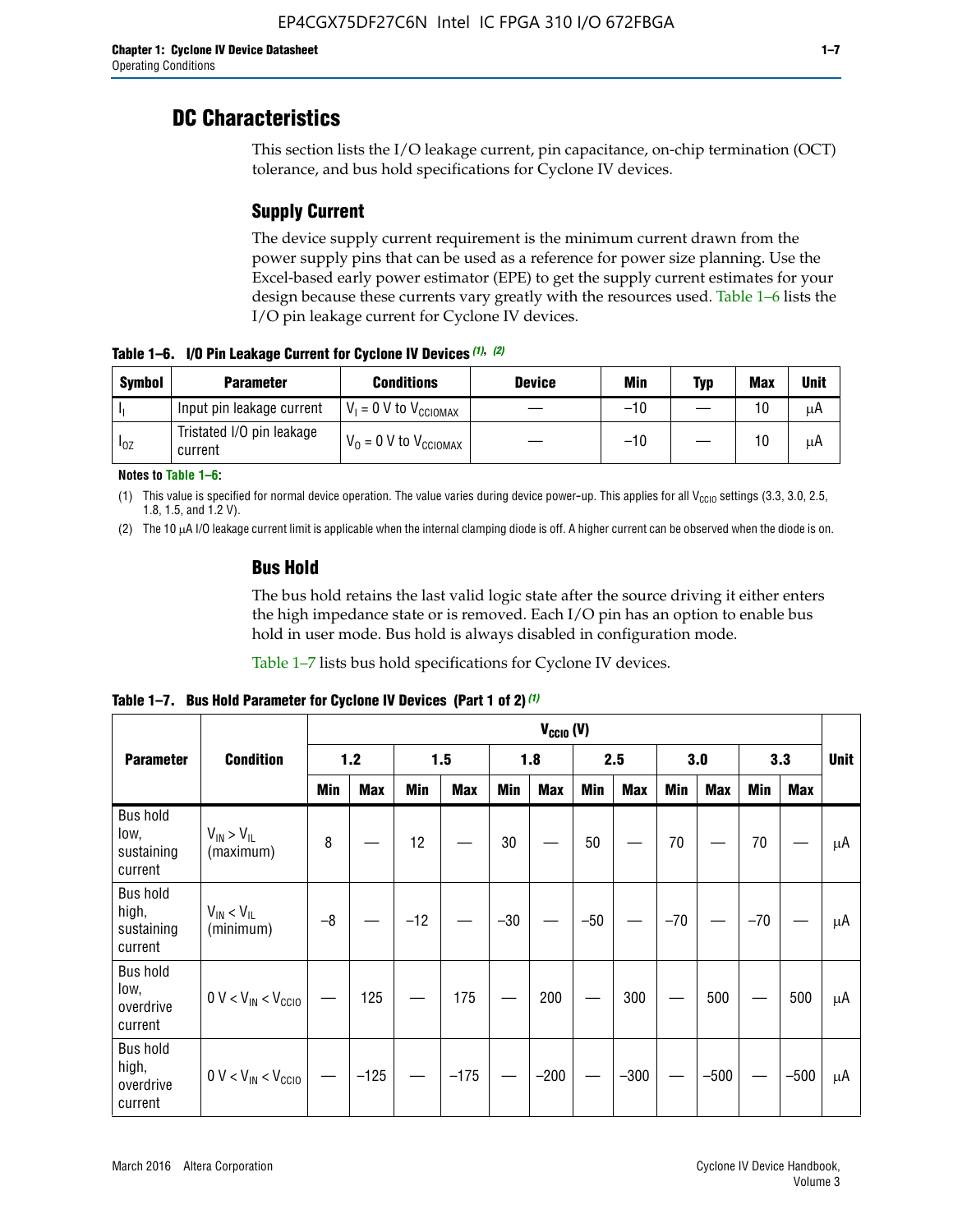| <b>Parameter</b>       |                  |            | $V_{CClO}$ (V) |            |            |      |            |     |     |     |            |            |     |             |
|------------------------|------------------|------------|----------------|------------|------------|------|------------|-----|-----|-----|------------|------------|-----|-------------|
|                        | <b>Condition</b> | 1.2        |                |            | 1.5<br>1.8 |      |            | 2.5 |     | 3.0 |            | 3.3        |     | <b>Unit</b> |
|                        |                  | <b>Min</b> | <b>Max</b>     | <b>Min</b> | <b>Max</b> | Min  | <b>Max</b> | Min | Max | Min | <b>Max</b> | <b>Min</b> | Max |             |
| Bus hold trip<br>point |                  | 0.3        | 0.9            | 0.375      | 1.125      | 0.68 | 1.07       | 0.7 | 1.7 | 0.8 | റ          | 0.8        |     |             |

**Table 1–7. Bus Hold Parameter for Cyclone IV Devices (Part 2 of 2)** *(1)*

**Note to Table 1–7:**

(1) Bus hold trip points are based on the calculated input voltages from the JEDEC standard.

## **OCT Specifications**

Table 1–8 lists the variation of OCT without calibration across process, temperature, and voltage (PVT).

**Table 1–8. Series OCT Without Calibration Specifications for Cyclone IV Devices**

|                                   |                      | <b>Resistance Tolerance</b> |                                                                             |               |
|-----------------------------------|----------------------|-----------------------------|-----------------------------------------------------------------------------|---------------|
| <b>Description</b>                | $V_{\text{CCIO}}(V)$ | <b>Commercial Maximum</b>   | <b>Industrial, Extended</b><br>industrial, and<br><b>Automotive Maximum</b> | <b>Unit</b>   |
|                                   | 3.0                  | ±30                         | ±40                                                                         | $\frac{0}{0}$ |
|                                   | 2.5                  | ±30                         | ±40                                                                         | $\frac{0}{0}$ |
| Series OCT without<br>calibration | 1.8                  | ±40                         | ±50                                                                         | $\frac{0}{0}$ |
|                                   | 1.5                  | ±50                         | ±50                                                                         | $\frac{0}{0}$ |
|                                   | 1.2                  | ±50                         | ±50                                                                         | $\frac{0}{0}$ |

OCT calibration is automatically performed at device power-up for OCT-enabled I/Os.

Table 1–9 lists the OCT calibration accuracy at device power-up.

|  | Table 1–9.  Series OCT with Calibration at Device Power-Up Specifications for Cyclone IV Devices |  |  |  |
|--|--------------------------------------------------------------------------------------------------|--|--|--|
|--|--------------------------------------------------------------------------------------------------|--|--|--|

|                                   |                | <b>Calibration Accuracy</b> |                                                                             |               |
|-----------------------------------|----------------|-----------------------------|-----------------------------------------------------------------------------|---------------|
| <b>Description</b>                | $V_{CGI0} (V)$ | <b>Commercial Maximum</b>   | <b>Industrial, Extended</b><br>industrial, and<br><b>Automotive Maximum</b> | Unit          |
|                                   | 3.0            | ±10                         | ±10                                                                         | $\%$          |
| Series OCT with                   | 2.5            | ±10                         | ±10                                                                         | $\%$          |
| calibration at device<br>power-up | 1.8            | ±10                         | ±10                                                                         | $\frac{0}{0}$ |
|                                   | 1.5            | ±10                         | ±10                                                                         | $\frac{0}{0}$ |
|                                   | 1.2            | ±10                         | ±10                                                                         | $\frac{0}{0}$ |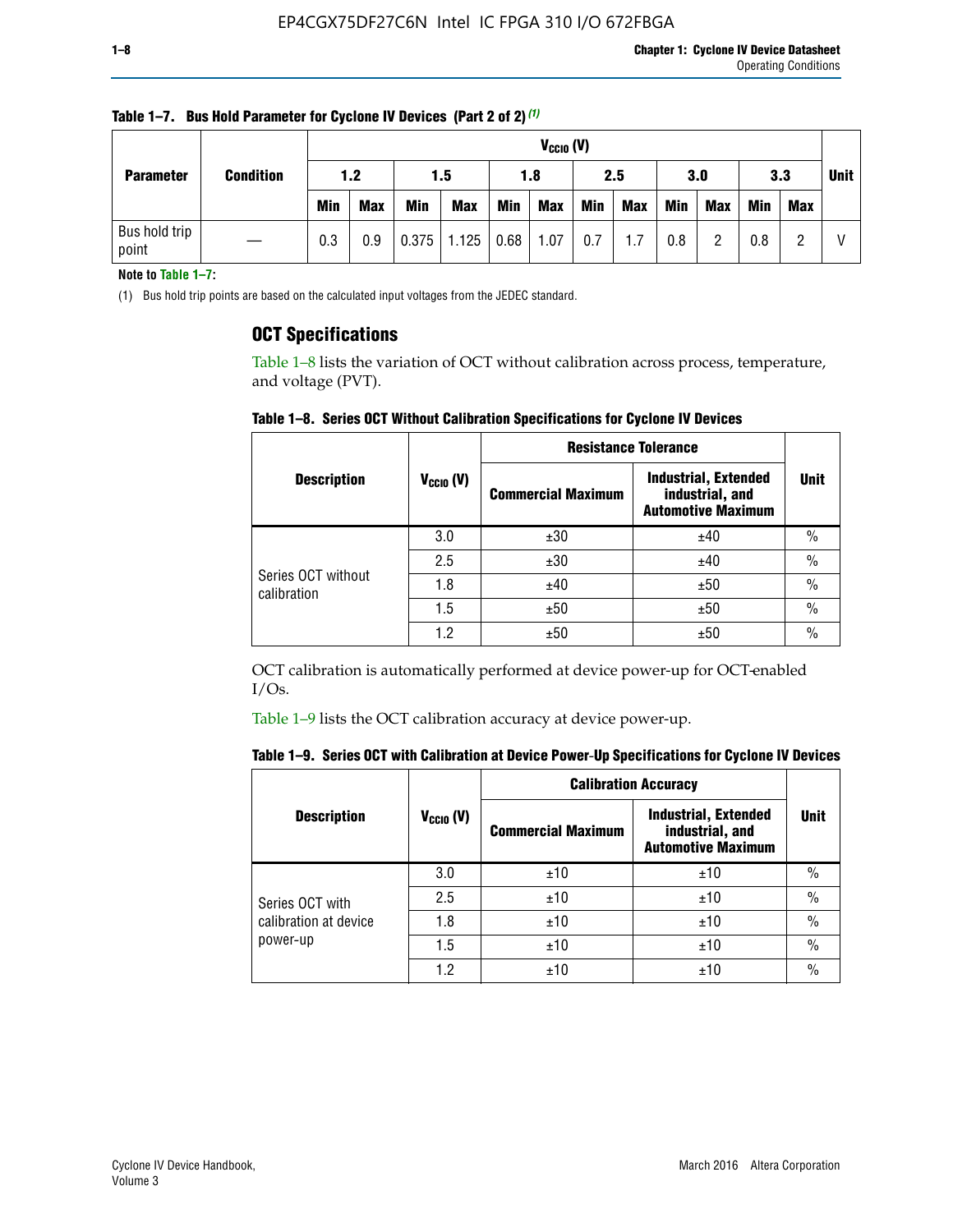The OCT resistance may vary with the variation of temperature and voltage after calibration at device power-up. Use Table 1–10 and Equation 1–1 to determine the final OCT resistance considering the variations after calibration at device power-up. Table 1–10 lists the change percentage of the OCT resistance with voltage and temperature.

**Table 1–10. OCT Variation After Calibration at Device Power**-**Up for Cyclone IV Devices**

| <b>Nominal Voltage</b> | dR/dT (%/°C) | $dR/dV$ (%/mV) |
|------------------------|--------------|----------------|
| 3.0                    | 0.262        | $-0.026$       |
| 2.5                    | 0.234        | $-0.039$       |
| 1.8                    | 0.219        | $-0.086$       |
| 1.5                    | 0.199        | $-0.136$       |
| 1.2                    | 0.161        | $-0.288$       |

#### **Equation 1–1. Final OCT Resistance** *(1)***,** *(2)***,** *(3)***,** *(4)***,** *(5)***,** *(6)*

 $\Delta R_V = (V_2 - V_1) \times 1000 \times dR/dV$  ––––––––––––(7)  $\Delta R_T = (T_2 - T_1) \times dR/dT$  ––––––– (8) For  $\Delta R_x < 0$ ; MF<sub>x</sub> = 1/ ( $|\Delta R_x|/100 + 1$ ) –––––– (9) For  $\Delta R_x > 0$ ;  $\text{MF}_x = \Delta R_x / 100 + 1$  ——– (10)  $MF = MF_V \times MF_T$  –––––––––––(11) Rfinal = Rinitial × MF ––––– *(12)*

#### **Notes to Equation 1–1:**

- (1)  $T_2$  is the final temperature.
- (2)  $T_1$  is the initial temperature.
- (3) MF is multiplication factor.
- (4)  $R<sub>final</sub>$  is final resistance.
- (5) Rinitial is initial resistance.
- (6) Subscript x refers to both  $\sqrt{v}$  and  $\sqrt{v}$ .
- (7)  $\Delta R_V$  is a variation of resistance with voltage.
- (8)  $\Delta R_T$  is a variation of resistance with temperature.
- (9) dR/dT is the change percentage of resistance with temperature after calibration at device power-up.
- (10) dR/dV is the change percentage of resistance with voltage after calibration at device power-up.
- (11)  $V_2$  is final voltage.
- (12)  $V_1$  is the initial voltage.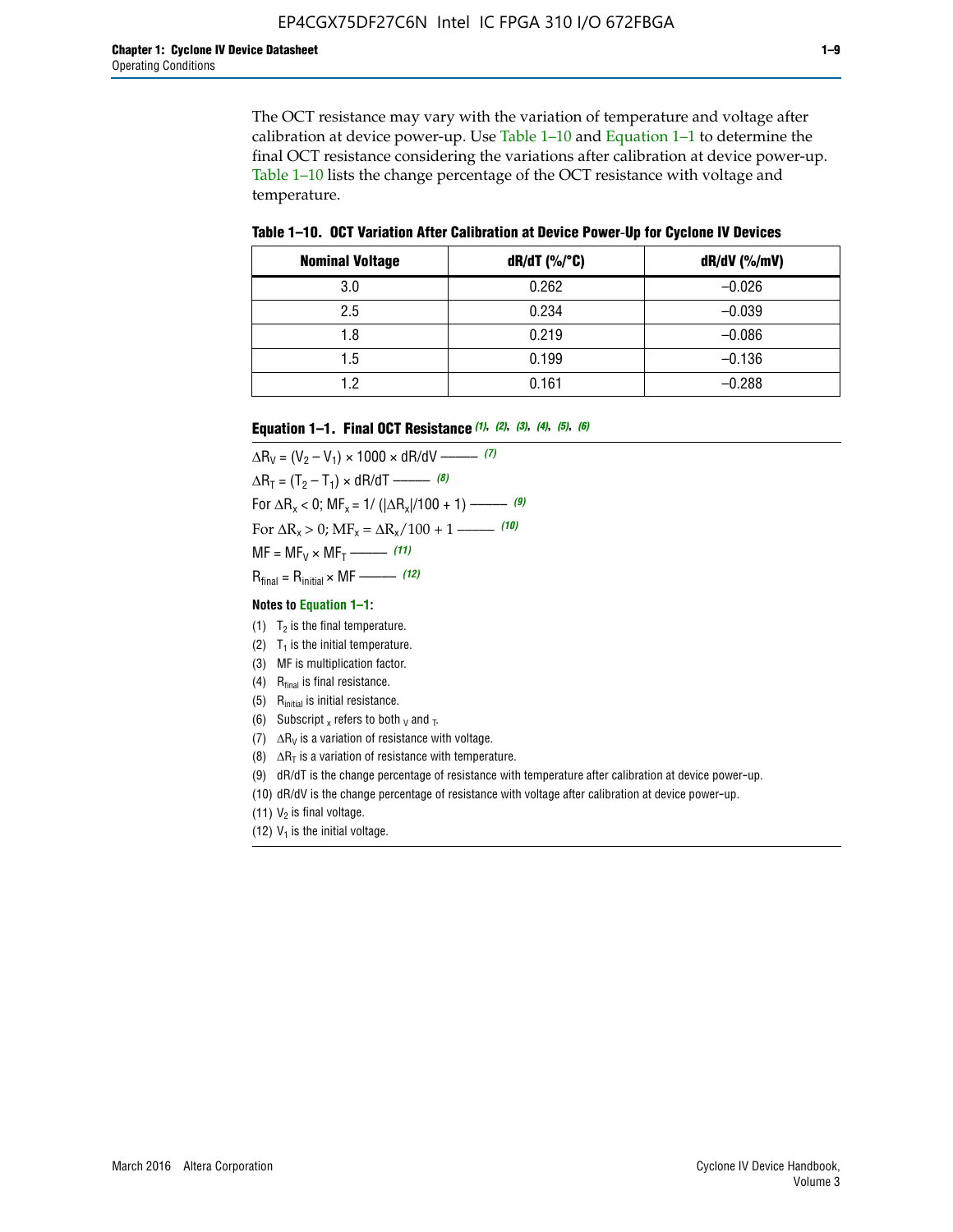Example 1-1 shows how to calculate the change of  $50$ - $\Omega$  I/O impedance from 25°C at 3.0 V to 85°C at 3.15 V.

## **Example 1–1. Impedance Change**

 $\Delta R_V = (3.15 - 3) \times 1000 \times -0.026 = -3.83$  $\Delta R_T = (85 - 25) \times 0.262 = 15.72$ Because  $\Delta R_V$  is negative,  $MF_V = 1 / (3.83/100 + 1) = 0.963$ Because  $\Delta R_T$  is positive,  $MF_T = 15.72/100 + 1 = 1.157$  $MF = 0.963 \times 1.157 = 1.114$  $R_{final} = 50 \times 1.114 = 55.71 \Omega$ 

## **Pin Capacitance**

Table 1–11 lists the pin capacitance for Cyclone IV devices.

**Table 1–11. Pin Capacitance for Cyclone IV Devices** *(1)*

| <b>Symbol</b>       | <b>Parameter</b>                                                                                    | Typical-<br><b>Quad Flat</b><br><b>Pack</b><br>(QFP) | Typical-<br><b>Quad Flat</b><br><b>No Leads</b><br>(QFN) | Typical-<br><b>Ball-Grid</b><br><b>Array</b><br>(BGA) | <b>Unit</b> |
|---------------------|-----------------------------------------------------------------------------------------------------|------------------------------------------------------|----------------------------------------------------------|-------------------------------------------------------|-------------|
| C <sub>IOTB</sub>   | Input capacitance on top and bottom I/O pins                                                        |                                                      |                                                          | 6                                                     | рF          |
| $C_{IOLR}$          | Input capacitance on right I/O pins                                                                 |                                                      |                                                          | 5                                                     | pF          |
| $C_{LVDSLR}$        | Input capacitance on right I/O pins with dedicated LVDS output                                      | 8                                                    | 8                                                        | 7                                                     | рF          |
| $C_{VREFLR}$<br>(2) | Input capacitance on right dual-purpose VREF pin when used as<br>$V_{BFF}$ or user I/O pin          | 21                                                   | 21                                                       | 21                                                    | pF          |
| $C_{VREFTB}$<br>(2) | Input capacitance on top and bottom dual-purpose VREF pin when<br>used as $V_{BFF}$ or user I/O pin | 23(3)                                                | 23                                                       | 23                                                    | рF          |
| $C_{CLKTB}$         | Input capacitance on top and bottom dedicated clock input pins                                      |                                                      | 7                                                        | 6                                                     | рF          |
| $C_{CLKLR}$         | Input capacitance on right dedicated clock input pins                                               | 6                                                    | 6                                                        | 5                                                     | рF          |

#### **Notes to Table 1–11:**

(1) The pin capacitance applies to FBGA, UBGA, and MBGA packages.

(2) When you use the VREF pin as a regular input or output, you can expect a reduced performance of toggle rate and  $t_{\rm CO}$  because of higher pin capacitance.

(3) CVREFTB for the EP4CE22 device is 30 pF.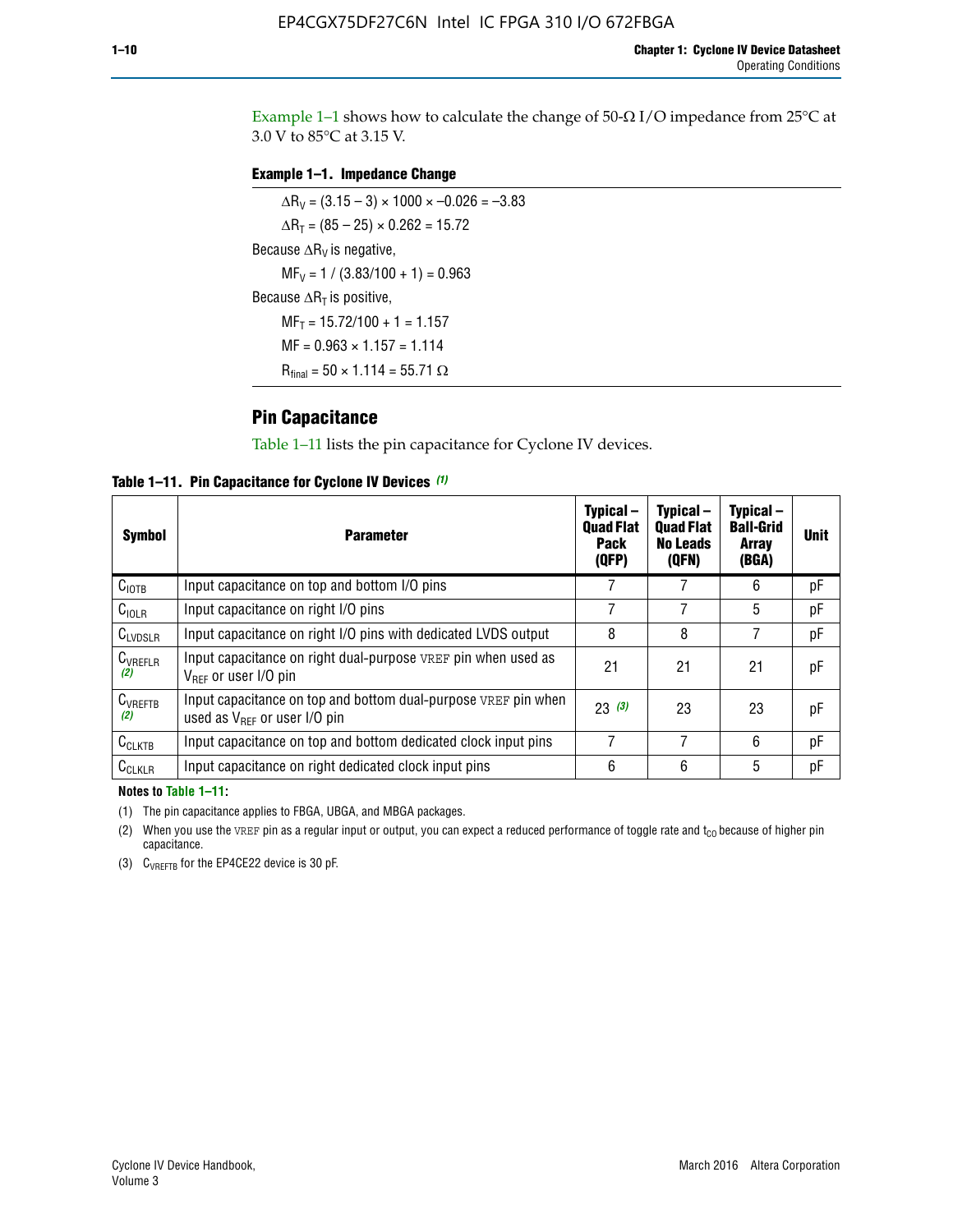## **Internal Weak Pull-Up and Weak Pull-Down Resistor**

Table 1–12 lists the weak pull-up and pull-down resistor values for Cyclone IV devices.

**Table 1–12. Internal Weak Pull**-**Up and Weak Pull**-**Down Resistor Values for Cyclone IV Devices** *(1)*

| <b>Symbol</b> | <b>Parameter</b>                                                            | <b>Conditions</b>                                  | Min | Typ | <b>Max</b> | <b>Unit</b> |
|---------------|-----------------------------------------------------------------------------|----------------------------------------------------|-----|-----|------------|-------------|
|               |                                                                             | $V_{\text{CC10}} = 3.3 \text{ V} \pm 5\%$ (2), (3) |     | 25  | 41         | kΩ          |
|               | Value of the I/O pin pull-up resistor                                       | $V_{\text{CC10}} = 3.0 \text{ V} \pm 5\%$ (2), (3) | 7   | 28  | 47         | kΩ          |
|               | before and during configuration, as                                         | $V_{\text{CC10}} = 2.5 V \pm 5\%$ (2), (3)         | 8   | 35  | 61         | kΩ          |
| $R_{PU}$      | well as user mode if you enable the<br>programmable pull-up resistor option | $V_{\text{CC10}} = 1.8 V \pm 5\%$ (2), (3)         | 10  | 57  | 108        | kΩ          |
|               |                                                                             | $V_{\text{CC10}} = 1.5 \text{ V} \pm 5\%$ (2), (3) | 13  | 82  | 163        | $k\Omega$   |
|               |                                                                             | $V_{\text{CGI0}} = 1.2 V \pm 5\%$ (2), (3)         | 19  | 143 | 351        | kΩ          |
|               |                                                                             | $V_{\text{CC10}} = 3.3 V \pm 5\%$ (4)              | 6   | 19  | 30         | kΩ          |
|               |                                                                             | $V_{\text{CC10}} = 3.0 V \pm 5\%$ (4)              | 6   | 22  | 36         | kΩ          |
| $R_{PD}$      | Value of the I/O pin pull-down resistor<br>before and during configuration  | $V_{\text{CC10}} = 2.5 V \pm 5\%$ (4)              | 6   | 25  | 43         | kΩ          |
|               |                                                                             | $V_{\text{CC10}} = 1.8 \text{ V} \pm 5\%$ (4)      | 7   | 35  | 71         | kΩ          |
|               |                                                                             | $V_{\text{CC10}} = 1.5 V \pm 5\%$ (4)              | 8   | 50  | 112        | kΩ          |

#### **Notes to Table 1–12:**

- (1) All I/O pins have an option to enable weak pull-up except the configuration, test, and JTAG pins. The weak pull-down feature is only available for JTAG TCK.
- (2) Pin pull-up resistance values may be lower if an external source drives the pin higher than  $V_{\text{CCIO}}$ .
- (3)  $R_{PU} = (V_{CC10} V_1)/I_{R_PU}$ Minimum condition: –40°C; V<sub>CCIO</sub> = V<sub>CC</sub> + 5%, V<sub>I</sub> = V<sub>CC</sub> + 5% – 50 mV; Typical condition: 25°C; V<sub>CCIO</sub> = V<sub>CC</sub>, V<sub>I</sub> = 0 V; Maximum condition: 100°C;  $V_{\text{CCIO}} = V_{\text{CC}} - 5\%$ ,  $V_1 = 0$  V; in which V<sub>I</sub> refers to the input voltage at the I/O pin.
- (4)  $R_{PD} = V_I/I_{R_PD}$ Minimum condition:  $-40^{\circ}$ C; V<sub>CCIO</sub> = V<sub>CC</sub> + 5%, V<sub>I</sub> = 50 mV; Typical condition: 25°C;  $V_{\text{CCIO}} = V_{\text{CC}}$ ,  $V_{\text{I}} = V_{\text{CC}} - 5\%$ ; Maximum condition: 100°C; V<sub>CClO</sub> = V<sub>CC</sub> – 5%, V<sub>I</sub> = V<sub>CC</sub> – 5%; in which V<sub>I</sub> refers to the input voltage at the I/O pin.

## **Hot-Socketing**

Table 1–13 lists the hot-socketing specifications for Cyclone IV devices.

**Table 1–13. Hot**-**Socketing Specifications for Cyclone IV Devices**

| <b>Symbol</b> | <b>Maximum</b>                    |             |
|---------------|-----------------------------------|-------------|
| $I$ IOPIN(DC) | DC current per I/O pin            | $300 \mu A$ |
| $I$ IOPIN(AC) | AC current per I/O pin            | 8 mA $(1)$  |
| IXCVRTX(DC)   | DC current per transceiver TX pin | 100 mA      |
| IXCVRRX(DC)   | DC current per transceiver RX pin | 50 mA       |

**Note to Table 1–13:**

(1) The I/O ramp rate is 10 ns or more. For ramp rates faster than 10 ns, |IIOPIN| = C dv/dt, in which C is the I/O pin capacitance and dv/dt is the slew rate.

 $\mathbb{I} \rightarrow \mathbb{I}$  During hot-socketing, the I/O pin capacitance is less than 15 pF and the clock pin capacitance is less than 20 pF.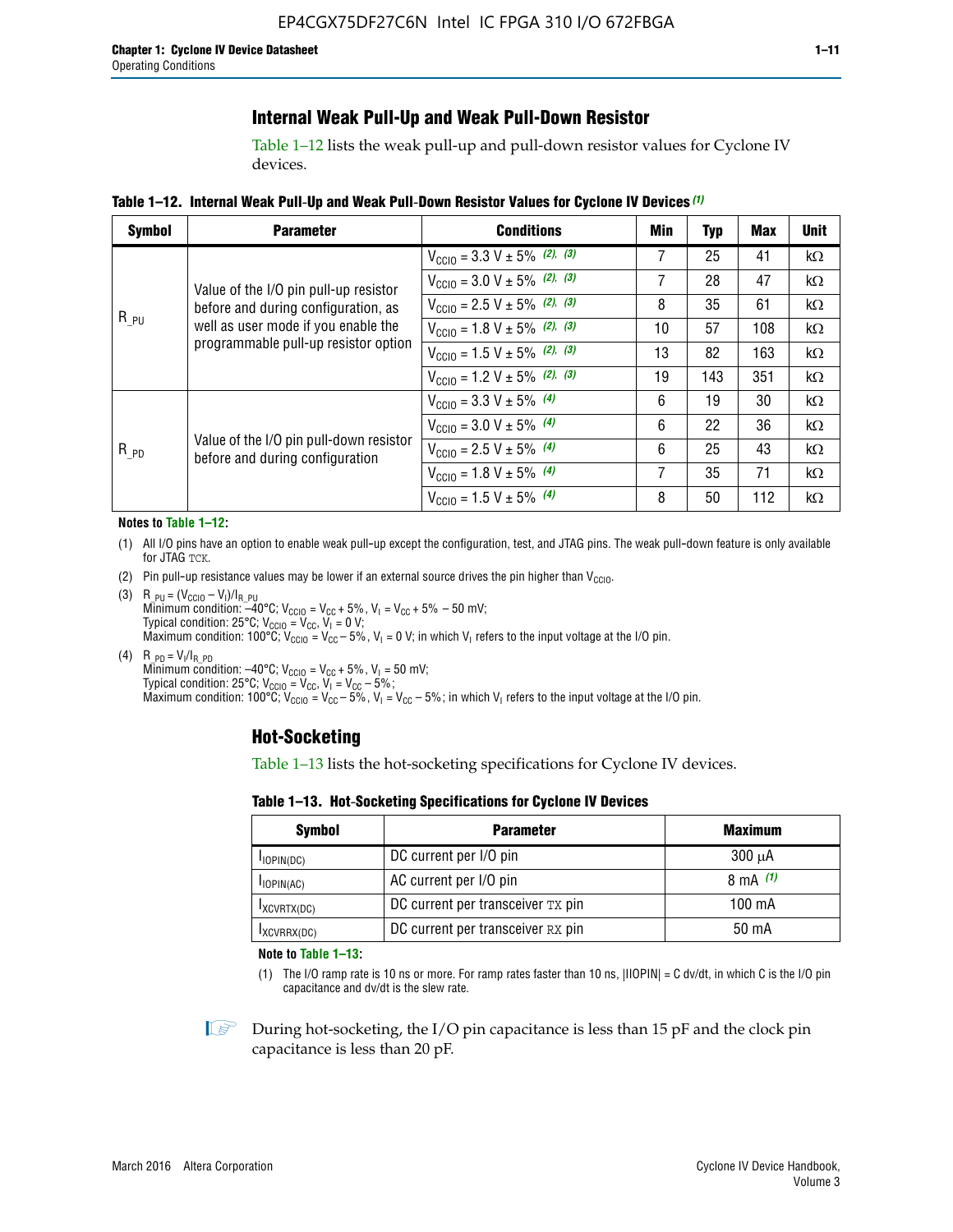## **Schmitt Trigger Input**

Cyclone IV devices support Schmitt trigger input on the TDI, TMS, TCK, nSTATUS, nCONFIG, nCE, CONF\_DONE, and DCLK pins. A Schmitt trigger feature introduces hysteresis to the input signal for improved noise immunity, especially for signals with slow edge rate. Table 1–14 lists the hysteresis specifications across the supported  $V<sub>CCIO</sub>$  range for Schmitt trigger inputs in Cyclone IV devices.

**Table 1–14. Hysteresis Specifications for Schmitt Trigger Input in Cyclone IV Devices**

| <b>Symbol</b>                  | <b>Parameter</b>               | <b>Conditions (V)</b>   | <b>Minimum</b> | <b>Unit</b> |
|--------------------------------|--------------------------------|-------------------------|----------------|-------------|
|                                |                                | $V_{\text{CGI0}} = 3.3$ | 200            | mV          |
|                                | Hysteresis for Schmitt trigger | $V_{\text{CCIO}} = 2.5$ | 200            | mV          |
| $\mathsf{V}_{\mathsf{SCHMIT}}$ | input                          | $V_{\text{CCIO}} = 1.8$ | 140            | mV          |
|                                |                                | $V_{\text{CCIO}} = 1.5$ | 110            | mV          |

## **I/O Standard Specifications**

The following tables list input voltage sensitivities ( $V<sub>IH</sub>$  and  $V<sub>II</sub>$ ), output voltage ( $V<sub>OH</sub>$ and  $V_{OL}$ ), and current drive characteristics ( $I_{OH}$  and  $I_{OL}$ ), for various I/O standards supported by Cyclone IV devices. Table 1–15 through Table 1–20 provide the I/O standard specifications for Cyclone IV devices.

|                   | $V_{CClO}(V)$ |     | $V_{IL}(V)$ |        | $V_{IH} (V)$               |                            | $V_{OL}(V)$             | $V_{OH} (V)$                 | l <sub>OL</sub>              | l <sub>oh</sub> |             |
|-------------------|---------------|-----|-------------|--------|----------------------------|----------------------------|-------------------------|------------------------------|------------------------------|-----------------|-------------|
| I/O Standard      | Min           | Typ | <b>Max</b>  | Min    | <b>Max</b>                 | Min                        | <b>Max</b>              | Max                          | Min                          | (mA)<br>(4)     | (mA)<br>(4) |
| 3.3-V LVTTL (3)   | 3.135         | 3.3 | 3.465       |        | 0.8                        | 1.7                        | 3.6                     | 0.45                         | 2.4                          | 4               | $-4$        |
| 3.3-V LVCMOS (3)  | 3.135         | 3.3 | 3.465       |        | 0.8                        | 1.7                        | 3.6                     | 0.2                          | $V_{\text{CCIO}} - 0.2$      | $\overline{2}$  | $-2$        |
| 3.0-V LVTTL $(3)$ | 2.85          | 3.0 | 3.15        | $-0.3$ | 0.8                        | 1.7                        | $V_{\text{CC10}} + 0.3$ | 0.45                         | 2.4                          | 4               | $-4$        |
| 3.0-V LVCMOS (3)  | 2.85          | 3.0 | 3.15        | $-0.3$ | 0.8                        | 1.7                        | $V_{\text{CCI}0}$ + 0.3 | 0.2                          | $V_{\text{CC10}} - 0.2$      | 0.1             | $-0.1$      |
| $2.5 V$ (3)       | 2.375         | 2.5 | 2.625       | $-0.3$ | 0.7                        | 1.7                        | $V_{\text{CCI}0}$ + 0.3 | 0.4                          | 2.0                          | 1               | $-1$        |
| 1.8V              | 1.71          | 1.8 | 1.89        | $-0.3$ | 0.35x<br>V <sub>CCIO</sub> | 0.65x<br>V <sub>CCIO</sub> | 2.25                    | 0.45                         | $V_{CGIO}$ –<br>0.45         | $\overline{2}$  | $-2$        |
| 1.5V              | 1.425         | 1.5 | 1.575       | $-0.3$ | 0.35x<br>V <sub>CCIO</sub> | 0.65x<br>V <sub>CCIO</sub> | $V_{\text{CC10}} + 0.3$ | 0.25x<br>$V_{\rm CClO}$      | 0.75x<br>V <sub>CCIO</sub>   | $\overline{2}$  | $-2$        |
| 1.2V              | 1.14          | 1.2 | 1.26        | $-0.3$ | 0.35x<br>V <sub>CCIO</sub> | 0.65x<br>V <sub>CCIO</sub> | $V_{\text{CGI0}} + 0.3$ | 0.25x<br>$V_{\rm CClO}$      | 0.75x<br>V <sub>CCIO</sub>   | $\overline{2}$  | $-2$        |
| 3.0-V PCI         | 2.85          | 3.0 | 3.15        |        | 0.3x<br>V <sub>CCIO</sub>  | 0.5x<br>V <sub>CCIO</sub>  | $V_{\text{CC10}} + 0.3$ | $0.1 \times V_{CC10}$        | $0.9 \times V_{\text{CC10}}$ | 1.5             | $-0.5$      |
| 3.0-V PCI-X       | 2.85          | 3.0 | 3.15        |        | 0.35x<br>V <sub>CCIO</sub> | 0.5x<br>V <sub>CCIO</sub>  | $V_{\text{CC}10} + 0.3$ | $0.1 \times V_{\text{CC10}}$ | $0.9 \times V_{\text{CC10}}$ | 1.5             | $-0.5$      |

**Table 1–15. Single**-**Ended I/O Standard Specifications for Cyclone IV Devices** *(1)***,** *(2)*

#### **Notes to Table 1–15:**

(1) For voltage-referenced receiver input waveform and explanation of terms used in Table 1–15, refer to "Glossary" on page 1–37.

(2) AC load  $CL = 10$  pF

(3) For more information about interfacing Cyclone IV devices with 3.3/3.0/2.5-V LVTTL/LVCMOS I/O standards, refer to *[AN 447: Interfacing Cyclone III](http://www.altera.com/literature/an/an447.pdf)  [and Cyclone IV Devices with 3.3/3.0/2.5-V LVTTL/LVCMOS I/O Systems](http://www.altera.com/literature/an/an447.pdf)*.

(4) To meet the IOL and IOH specifications, you must set the current strength settings accordingly. For example, to meet the **3.3-V LVTTL** specification (4 mA), set the current strength settings to 4 mA or higher. Setting at lower current strength may not meet the lou and lon specifications in the handbook.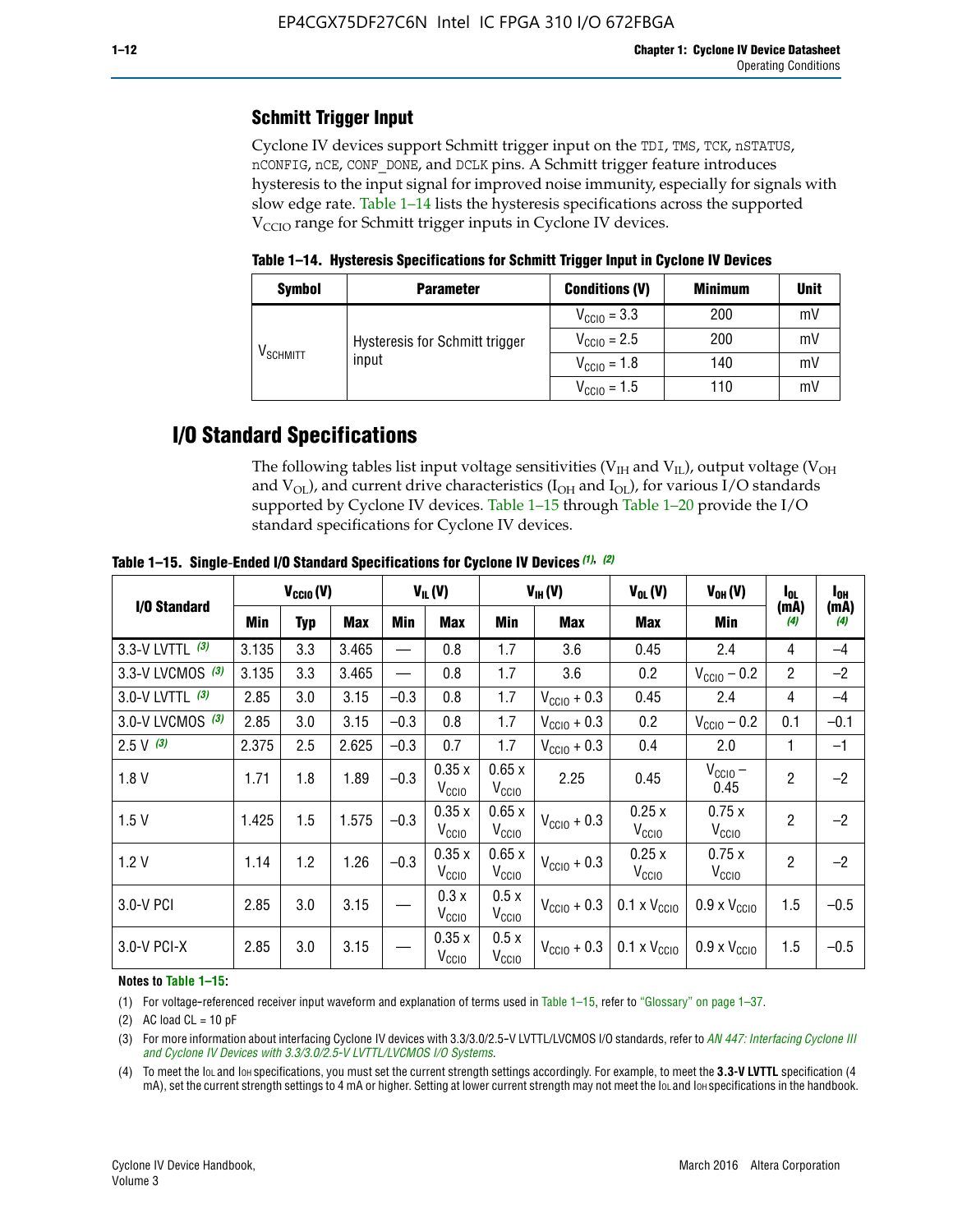| 1/0                    | $V_{CGI0}(V)$ |            |       | $V_{REF}(V)$                                                           |                                                                      |                                                                        | $V_{TT} (V)$ (2)    |                           |                     |  |
|------------------------|---------------|------------|-------|------------------------------------------------------------------------|----------------------------------------------------------------------|------------------------------------------------------------------------|---------------------|---------------------------|---------------------|--|
| <b>Standard</b>        | <b>Min</b>    | <b>Typ</b> | Max   | Min                                                                    | <b>Typ</b>                                                           | <b>Max</b>                                                             | Min                 | <b>Typ</b>                | <b>Max</b>          |  |
| SSTL-2<br>Class I, II  | 2.375         | 2.5        | 2.625 | 1.19                                                                   | 1.25                                                                 | 1.31                                                                   | $V_{REF}$ –<br>0.04 | V <sub>REF</sub>          | $V_{REF}$ +<br>0.04 |  |
| SSTL-18<br>Class I, II | 1.7           | 1.8        | 1.9   | 0.833                                                                  | 0.9                                                                  | 0.969                                                                  | $V_{REF}$ –<br>0.04 | V <sub>REF</sub>          | $V_{REF}$ +<br>0.04 |  |
| HSTL-18<br>Class I, II | 1.71          | 1.8        | . 89  | 0.85                                                                   | 0.9                                                                  | 0.95                                                                   | 0.85                | 0.9                       | 0.95                |  |
| HSTL-15<br>Class I, II | 1.425         | 1.5        | 1.575 | 0.71                                                                   | 0.75                                                                 | 0.79                                                                   | 0.71                | 0.75                      | 0.79                |  |
| HSTL-12<br>Class I, II | 1.14          | 1.2        | 1.26  | $0.48 \times V_{\text{CC10}}$ (3)<br>$0.47 \times V_{\text{CC10}}$ (4) | $0.5 \times V_{\text{CC10}}$ (3)<br>$0.5 \times V_{\text{CC10}}$ (4) | $0.52 \times V_{\text{CC10}}$ (3)<br>$0.53 \times V_{\text{CC10}}$ (4) |                     | 0.5x<br>V <sub>CCIO</sub> |                     |  |

|  |  |  |  | Table 1–16. Single-Ended SSTL and HSTL I/O Reference Voltage Specifications for Cyclone IV Devices (1) |
|--|--|--|--|--------------------------------------------------------------------------------------------------------|
|--|--|--|--|--------------------------------------------------------------------------------------------------------|

**Notes to Table 1–16:**

(1) For an explanation of terms used in Table 1–16, refer to "Glossary" on page 1–37.

(2)  $V_{TT}$  of the transmitting device must track  $V_{REF}$  of the receiving device.

(3) Value shown refers to DC input reference voltage,  $V_{REF(DC)}$ .

(4) Value shown refers to AC input reference voltage,  $V_{REF(AC)}$ .

|  | Table 1–17.  Single-Ended SSTL and HSTL I/O Standards Signal Specifications for Cyclone IV Devices |  |  |  |  |  |
|--|----------------------------------------------------------------------------------------------------|--|--|--|--|--|
|--|----------------------------------------------------------------------------------------------------|--|--|--|--|--|

| $\mathbf{I}/\mathbf{0}$    |            | $V_{IL(DC)}(V)$      |                      | $V_{IH(DC)}(V)$   |         | $V_{IL(AC)}(V)$     |                     | $V_{IH(AC)}(V)$      | $V_{OL}(V)$                        | $V_{OH} (V)$                       | $I_{0L}$ | $I_{0H}$ |
|----------------------------|------------|----------------------|----------------------|-------------------|---------|---------------------|---------------------|----------------------|------------------------------------|------------------------------------|----------|----------|
| <b>Standard</b>            | <b>Min</b> | <b>Max</b>           | <b>Min</b>           | <b>Max</b>        | Min     | <b>Max</b>          | <b>Min</b>          | <b>Max</b>           | <b>Max</b>                         | Min                                | (mA)     | (mA)     |
| SSTL-2<br>Class I          |            | $V_{REF}$ –<br>0.18  | $V_{REF} +$<br>0.18  |                   |         | $V_{REF}$ –<br>0.35 | $V_{REF} +$<br>0.35 |                      | $V_{TT}$ –<br>0.57                 | $V_{TT}$ +<br>0.57                 | 8.1      | $-8.1$   |
| SSTL-2<br>Class II         |            | $V_{REF}$ –<br>0.18  | $V_{REF} +$<br>0.18  |                   |         | $V_{REF}$ –<br>0.35 | $V_{REF} +$<br>0.35 |                      | $V_{TT}$ –<br>0.76                 | $V_{TT}$ +<br>0.76                 | 16.4     | $-16.4$  |
| SSTL-18<br>Class I         |            | $V_{REF}$ –<br>0.125 | $V_{REF} +$<br>0.125 |                   |         | $V_{REF}$ –<br>0.25 | $V_{REF}$ +<br>0.25 |                      | $V_{TT}$ –<br>0.475                | $V_{TT}$ +<br>0.475                | 6.7      | $-6.7$   |
| SSTL-18<br>Class II        |            | $V_{REF}$ –<br>0.125 | $V_{REF}$ +<br>0.125 |                   |         | $V_{REF}$ –<br>0.25 | $V_{REF}$ +<br>0.25 |                      | 0.28                               | $V_{CCIO}$ –<br>0.28               | 13.4     | $-13.4$  |
| <b>HSTL-18</b><br>Class I  |            | $V_{REF}$ –<br>0.1   | $V_{REF}$ +<br>0.1   |                   |         | $V_{REF}$ –<br>0.2  | $V_{REF}$ +<br>0.2  |                      | 0.4                                | $V_{CCIO}$ –<br>0.4                | 8        | $-8$     |
| HSTL-18<br>Class II        |            | $V_{REF}$ –<br>0.1   | $V_{REF}$ +<br>0.1   |                   |         | $V_{REF}$ –<br>0.2  | $V_{REF}$ +<br>0.2  |                      | 0.4                                | $V_{CCIO}$ -<br>0.4                | 16       | $-16$    |
| HSTL-15<br>Class I         |            | $V_{REF}$ –<br>0.1   | $V_{REF} +$<br>0.1   |                   |         | $V_{REF}$ –<br>0.2  | $V_{REF}$ +<br>0.2  |                      | 0.4                                | $V_{\text{CC10}} -$<br>0.4         | 8        | $-8$     |
| HSTL-15<br>Class II        |            | $V_{REF}$ –<br>0.1   | $V_{REF} +$<br>0.1   |                   |         | $V_{REF}$ –<br>0.2  | $V_{REF}$ +<br>0.2  |                      | 0.4                                | $V_{CC10}$ –<br>0.4                | 16       | $-16$    |
| <b>HSTL-12</b><br>Class I  | $-0.15$    | $V_{REF}$ –<br>0.08  | $V_{REF} +$<br>0.08  | $V_{CGI0} + 0.15$ | $-0.24$ | $V_{REF}$ –<br>0.15 | $V_{REF} +$<br>0.15 | $V_{CCIO} +$<br>0.24 | $0.25 \times$<br>V <sub>CCIO</sub> | $0.75 \times$<br>V <sub>CCIO</sub> | 8        | $-8$     |
| <b>HSTL-12</b><br>Class II | $-0.15$    | $V_{REF}-$<br>0.08   | $V_{REF} +$<br>0.08  | $V_{CGI0} + 0.15$ | $-0.24$ | $V_{REF}$ –<br>0.15 | $V_{REF} +$<br>0.15 | $V_{CCIO}$ +<br>0.24 | $0.25 \times$<br>V <sub>CCIO</sub> | $0.75 \times$<br>V <sub>CCIO</sub> | 14       | $-14$    |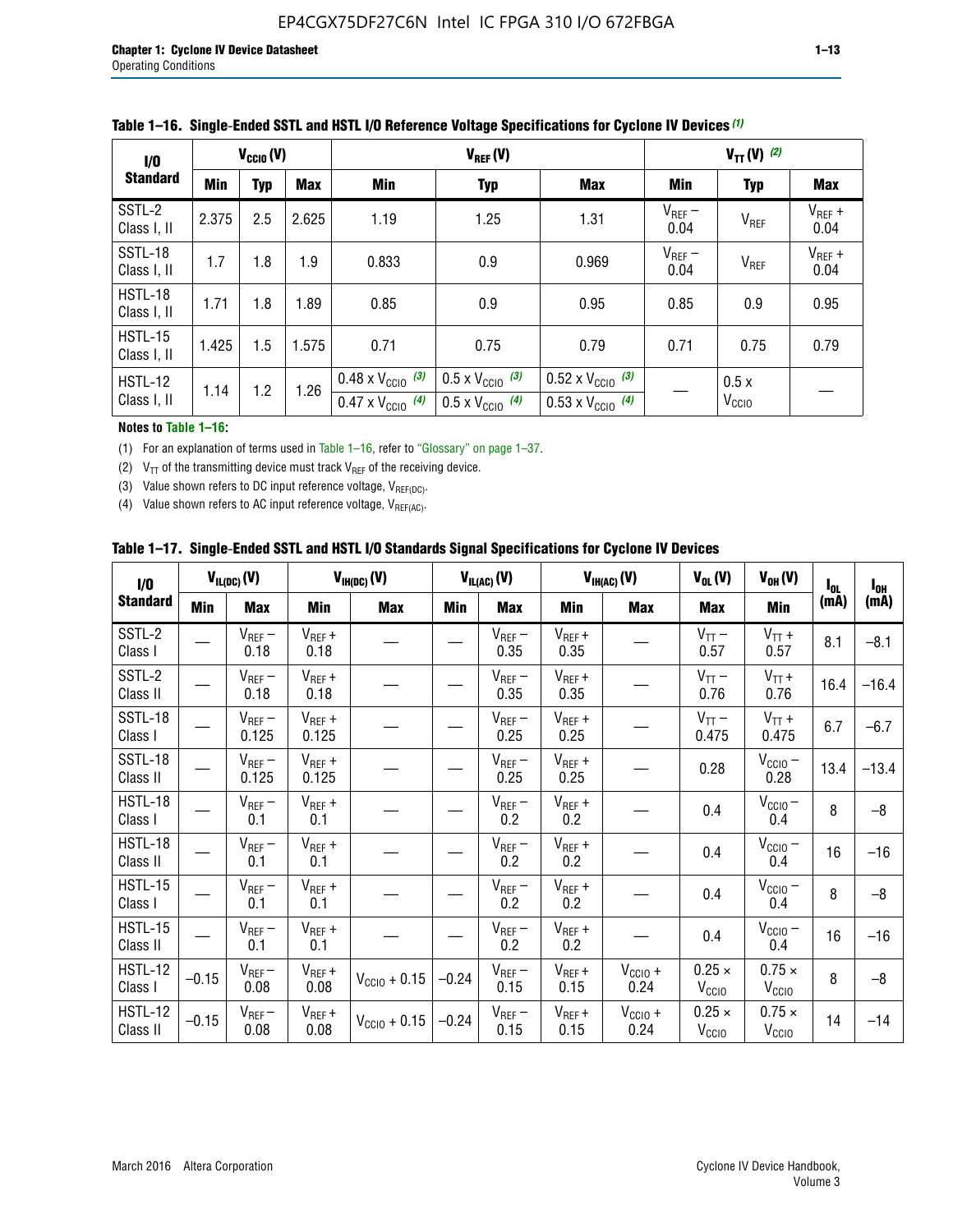**f For more information about receiver input and transmitter output waveforms, and for** other differential I/O standards, refer to the *[I/O Features in Cyclone IV Devices](http://www.altera.com/literature/hb/cyclone-iv/cyiv-51006.pdf)* chapter*.*

**Table 1–18. Differential SSTL I/O Standard Specifications for Cyclone IV Devices** *(1)*

| I/O Standard           |       | $V_{\text{CCIO}}(V)$ |            |      | $V_{\text{Swing(DC)}}(V)$ |                           | $V_{X(AC)}(V)$ |                                 | $V_{\text{Swing}(AC)}$<br>(V) |                       | $V_{OX(AC)}(V)$                |            |                                 |  |
|------------------------|-------|----------------------|------------|------|---------------------------|---------------------------|----------------|---------------------------------|-------------------------------|-----------------------|--------------------------------|------------|---------------------------------|--|
|                        | Min   | Typ                  | <b>Max</b> | Min  | <b>Max</b>                | <b>Min</b>                | <b>Typ</b>     | <b>Max</b>                      | <b>Min</b>                    | <b>Max</b>            | Min                            | <b>Typ</b> | <b>Max</b>                      |  |
| SSTL-2<br>Class I, II  | 2.375 | 2.5                  | 2.625      | 0.36 | V <sub>CCIO</sub>         | $V_{\text{CC10}}/2 - 0.2$ |                | $V_{\text{CC10}}/2$<br>$+0.2$   | 0.7                           | $V_{\text{CCI}}$      | $V_{CClO}/2 -$<br>0.125        |            | $V_{\text{CC10}}/2$<br>$+0.125$ |  |
| SSTL-18<br>Class I, II | 1.7   | .8                   | .90        | 0.25 | V <sub>CCIO</sub>         | $V_{CC10}/2 -$<br>0.175   |                | $V_{\text{CC10}}/2$<br>$+0.175$ | 0.5                           | $V_{\text{CCI}}$<br>0 | $V_{\text{CC10}}/2 -$<br>0.125 |            | $V_{\text{CC10}}/2$<br>$+0.125$ |  |

#### **Note to Table 1–18:**

(1) Differential SSTL requires a  $V_{REF}$  input.

**Table 1–19. Differential HSTL I/O Standard Specifications for Cyclone IV Devices** *(1)*

|                               | $V_{CClO}(V)$ |     |            | $V_{\text{DIF(DC)}}(V)$ |                   | $V_{X(AC)}(V)$                |            |                            | $V_{CM(DC)}(V)$            |            |                            |         | $V_{\text{DIF(AC)}}(V)$    |  |
|-------------------------------|---------------|-----|------------|-------------------------|-------------------|-------------------------------|------------|----------------------------|----------------------------|------------|----------------------------|---------|----------------------------|--|
| I/O Standard                  | Min           | Typ | <b>Max</b> | Min                     | <b>Max</b>        | Min                           | <b>Typ</b> | <b>Max</b>                 | Min                        | <b>Typ</b> | <b>Max</b>                 | Mi<br>n | <b>Max</b>                 |  |
| HSTL-18<br>Class I, II        | 1.71          | 1.8 | .89        | 0.2                     |                   | 0.85                          |            | 0.95                       | 0.85                       |            | 0.95                       | 0.4     |                            |  |
| <b>HSTL-15</b><br>Class I, II | 1.425         | 1.5 | .575       | $0.2\,$                 |                   | 0.71                          |            | 0.79                       | 0.71                       |            | 0.79                       | 0.4     |                            |  |
| <b>HSTL-12</b><br>Class I, II | 1.14          | 1.2 | 1.26       | 0.16                    | V <sub>CCIO</sub> | $0.48 \times V_{\text{CC10}}$ |            | 0.52x<br>V <sub>CCIO</sub> | 0.48x<br>V <sub>CCIO</sub> |            | 0.52x<br>V <sub>CCIO</sub> | 0.3     | 0.48x<br>V <sub>CCIO</sub> |  |

### **Note to Table 1–19:**

(1) Differential HSTL requires a  $V_{REF}$  input.

**Table 1–20. Differential I/O Standard Specifications for Cyclone IV Devices** *(1)* **(Part 1 of 2)**

| I/O Standard                            |       | $V_{CCl0} (V)$ |            | $V_{\text{lcm}}(V)^{(2)}$<br>$V_{ID}$ (mV) |            |      |                                                     |            | $V_{0D}$ (mV) $(3)$ |     |     | $V_{0S} (V)^{(3)}$ |            |       |
|-----------------------------------------|-------|----------------|------------|--------------------------------------------|------------|------|-----------------------------------------------------|------------|---------------------|-----|-----|--------------------|------------|-------|
|                                         | Min   | Typ            | <b>Max</b> | <b>Min</b>                                 | <b>Max</b> | Min  | <b>Condition</b>                                    | <b>Max</b> | Min                 | Typ | Max | Min                | <b>Typ</b> | Max   |
|                                         |       |                |            |                                            |            | 0.05 | $D_{MAX} \leq 500$ Mbps                             | 1.80       |                     |     |     |                    |            |       |
| <b>LVPECL</b><br>(Row I/Os)<br>(6)      | 2.375 | 2.5            | 2.625      | 100                                        |            | 0.55 | 500 Mbps $\leq$ D <sub>MAX</sub><br>$\leq$ 700 Mbps | 1.80       |                     |     |     |                    |            |       |
|                                         |       |                |            |                                            |            | 1.05 | $D_{MAX}$ > 700 Mbps                                | 1.55       |                     |     |     |                    |            |       |
|                                         |       |                |            |                                            |            | 0.05 | $D_{MAX} \leq 500$ Mbps                             | 1.80       |                     |     |     |                    |            |       |
| <b>LVPECL</b><br>(Column<br>$1/Os)$ (6) | 2.375 | 2.5            | 2.625      | 100                                        |            | 0.55 | 500 Mbps $\leq D_{MAX}$<br>$\leq$ 700 Mbps          | 1.80       |                     |     |     |                    |            |       |
|                                         |       |                |            |                                            |            | 1.05 | $D_{MAX}$ > 700 Mbps                                | 1.55       |                     |     |     |                    |            |       |
|                                         |       |                |            |                                            |            | 0.05 | $D_{MAX} \leq 500$ Mbps                             | 1.80       |                     |     |     |                    |            |       |
| LVDS (Row<br>I/Os)                      | 2.375 | 2.5            | 2.625      | 100                                        |            | 0.55 | 500 Mbps $\leq D_{MAX}$<br>$\leq 700$ Mbps          | 1.80       | 247                 |     | 600 | 1.125              | 1.25       | 1.375 |
|                                         |       |                |            |                                            |            | 1.05 | $D_{MAX}$ > 700 Mbps                                | 1.55       |                     |     |     |                    |            |       |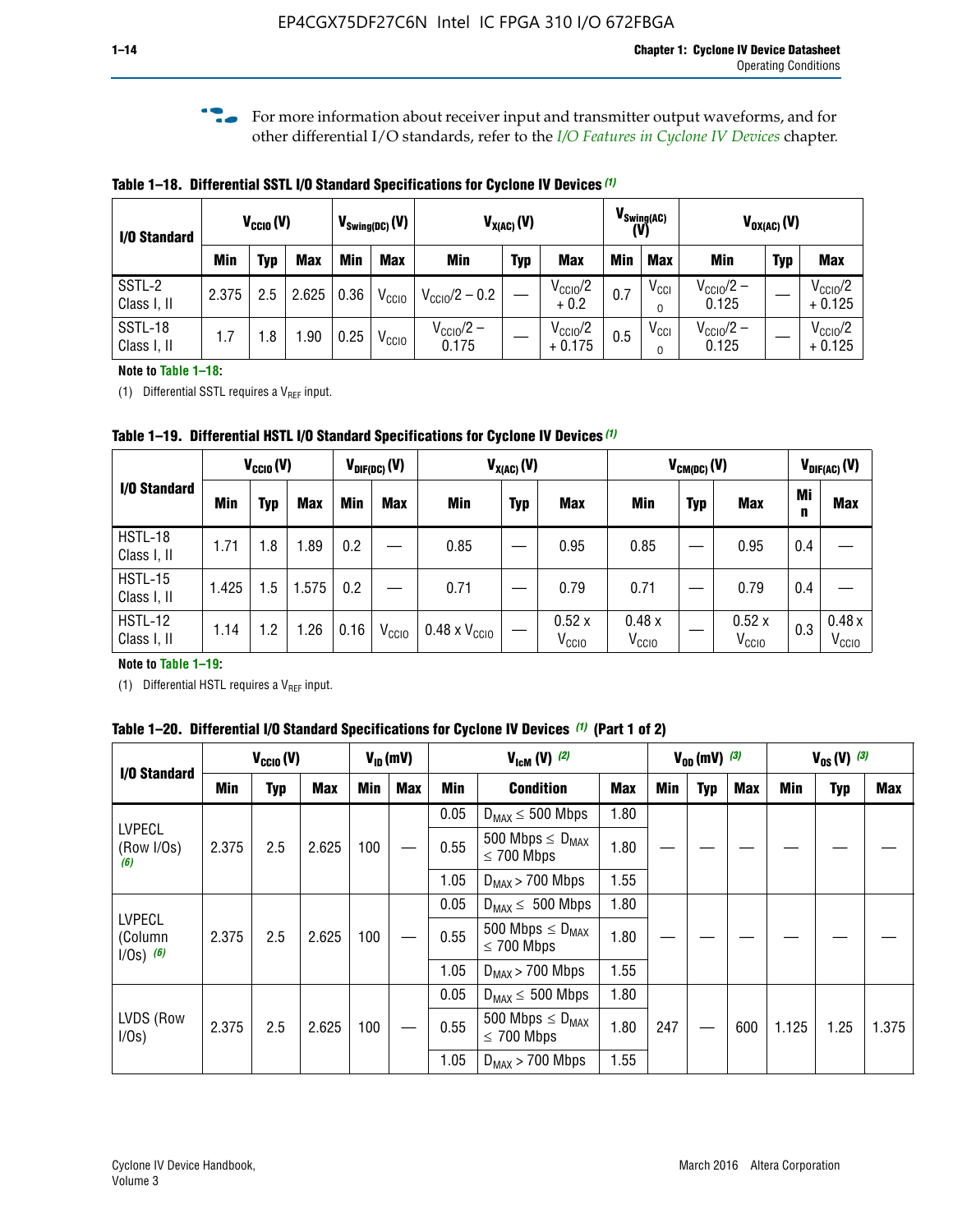## EP4CGX75DF27C6N Intel IC FPGA 310 I/O 672FBGA

|                                         |       | $V_{CClO}(V)$ |            |     | $V_{ID}(mV)$ |            | $V_{\text{lcm}}(V)^{(2)}$                  |            |     | $V_{OD}$ (mV) $(3)$ |            | $V_{0S} (V)$ (3) |            |            |
|-----------------------------------------|-------|---------------|------------|-----|--------------|------------|--------------------------------------------|------------|-----|---------------------|------------|------------------|------------|------------|
| I/O Standard                            | Min   | <b>Typ</b>    | <b>Max</b> | Min | <b>Max</b>   | <b>Min</b> | <b>Condition</b>                           | <b>Max</b> | Min | Typ                 | <b>Max</b> | Min              | <b>Typ</b> | <b>Max</b> |
|                                         |       |               |            |     |              | 0.05       | $D_{MAX} \leq 500$ Mbps                    | 1.80       |     |                     |            |                  |            |            |
| <b>LVDS</b><br>(Column<br>$I/Os$ )      | 2.375 | 2.5           | 2.625      | 100 |              | 0.55       | 500 Mbps $\leq D_{MAX}$<br>$\leq 700$ Mbps | 1.80       | 247 |                     | 600        | 1.125            | 1.25       | 1.375      |
|                                         |       |               |            |     |              | 1.05       | $D_{MAX}$ > 700 Mbps                       | 1.55       |     |                     |            |                  |            |            |
| <b>BLVDS (Row</b><br>$1/0s)$ (4)        | 2.375 | 2.5           | 2.625      | 100 |              |            |                                            |            |     |                     |            |                  |            |            |
| <b>BLVDS</b><br>(Column<br>$1/0s)$ (4)  | 2.375 | 2.5           | 2.625      | 100 |              |            |                                            |            |     |                     |            |                  |            |            |
| mini-LVDS<br>(Row I/Os)<br>(5)          | 2.375 | 2.5           | 2.625      |     |              |            |                                            |            | 300 |                     | 600        | 1.0              | 1.2        | 1.4        |
| mini-LVDS<br>(Column<br>$1/0s)$ (5)     | 2.375 | 2.5           | 2.625      |     |              |            |                                            |            | 300 |                     | 600        | 1.0              | 1.2        | 1.4        |
| RSDS <sup>®</sup> (Row<br>$1/0s)$ $(5)$ | 2.375 | 2.5           | 2.625      |     |              |            |                                            |            | 100 | 200                 | 600        | 0.5              | 1.2        | 1.5        |
| <b>RSDS</b><br>(Column<br>$1/Os)$ (5)   | 2.375 | 2.5           | 2.625      |     |              |            |                                            |            | 100 | 200                 | 600        | 0.5              | 1.2        | 1.5        |
| PPDS (Row<br>$1/Os)$ (5)                | 2.375 | 2.5           | 2.625      |     |              |            |                                            |            | 100 | 200                 | 600        | 0.5              | 1.2        | 1.4        |
| <b>PPDS</b><br>(Column<br>$1/0s)$ (5)   | 2.375 | 2.5           | 2.625      |     |              |            |                                            |            | 100 | 200                 | 600        | 0.5              | 1.2        | 1.4        |

### **Table 1–20. Differential I/O Standard Specifications for Cyclone IV Devices** *(1)* **(Part 2 of 2)**

## **Notes to Table 1–20:**

(1) For an explanation of terms used in Table 1–20, refer to "Glossary" on page 1–37.

(2)  $V_{IN}$  range: 0  $V \le V_{IN} \le 1.85$  V.

(3) R<sub>L</sub> range:  $90 \le R_L \le 110 \Omega$ .

(4) There are no fixed  $V_{IN}$ ,  $V_{OD}$ , and  $V_{OS}$  specifications for BLVDS. They depend on the system topology.

(5) The Mini-LVDS, RSDS, and PPDS standards are only supported at the output pins.

(6) The LVPECL I/O standard is only supported on dedicated clock input pins. This I/O standard is not supported for output pins.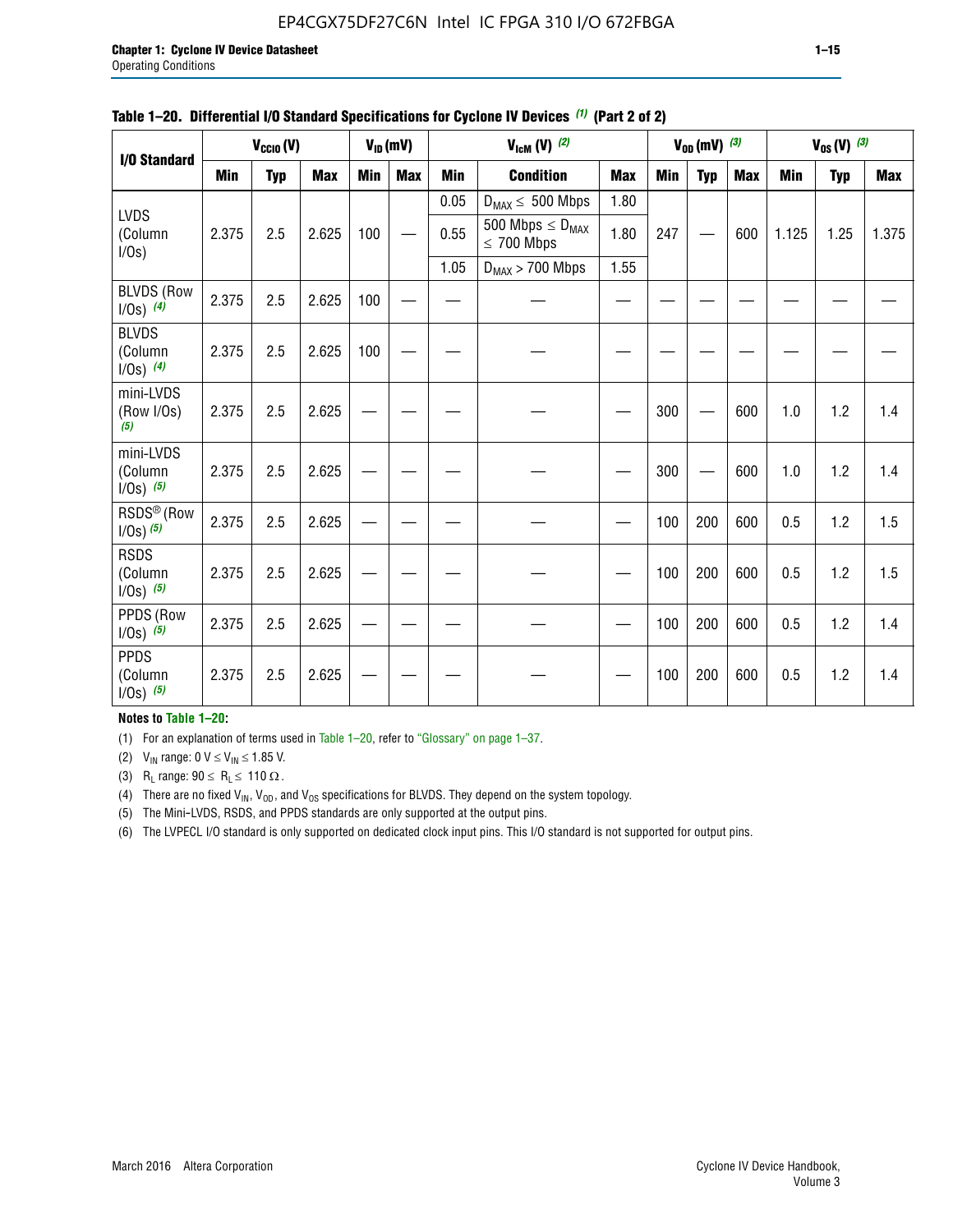## **Power Consumption**

Use the following methods to estimate power for a design:

- the Excel-based EPE
- the Quartus® II PowerPlay power analyzer feature

The interactive Excel-based EPE is used prior to designing the device to get a magnitude estimate of the device power. The Quartus II PowerPlay power analyzer provides better quality estimates based on the specifics of the design after place-and-route is complete. The PowerPlay power analyzer can apply a combination of user-entered, simulation-derived, and estimated signal activities that, combined with detailed circuit models, can yield very accurate power estimates.

f For more information about power estimation tools, refer to the *[Early Power Estimator](http://www.altera.com/literature/ug/ug_epe.pdf
)  [User Guide](http://www.altera.com/literature/ug/ug_epe.pdf
)* and the *[PowerPlay Power Analysis](http://www.altera.com/literature/hb/qts/qts_qii53013.pdf)* chapter in volume 3 of the *Quartus II Handboo*k.

## **Switching Characteristics**

This section provides performance characteristics of Cyclone IV core and periphery blocks for commercial grade devices.

These characteristics can be designated as Preliminary or Final.

- Preliminary characteristics are created using simulation results, process data, and other known parameters. The upper-right hand corner of these tables show the designation as "Preliminary".
- Final numbers are based on actual silicon characterization and testing. The numbers reflect the actual performance of the device under worst-case silicon process, voltage, and junction temperature conditions. There are no designations on finalized tables.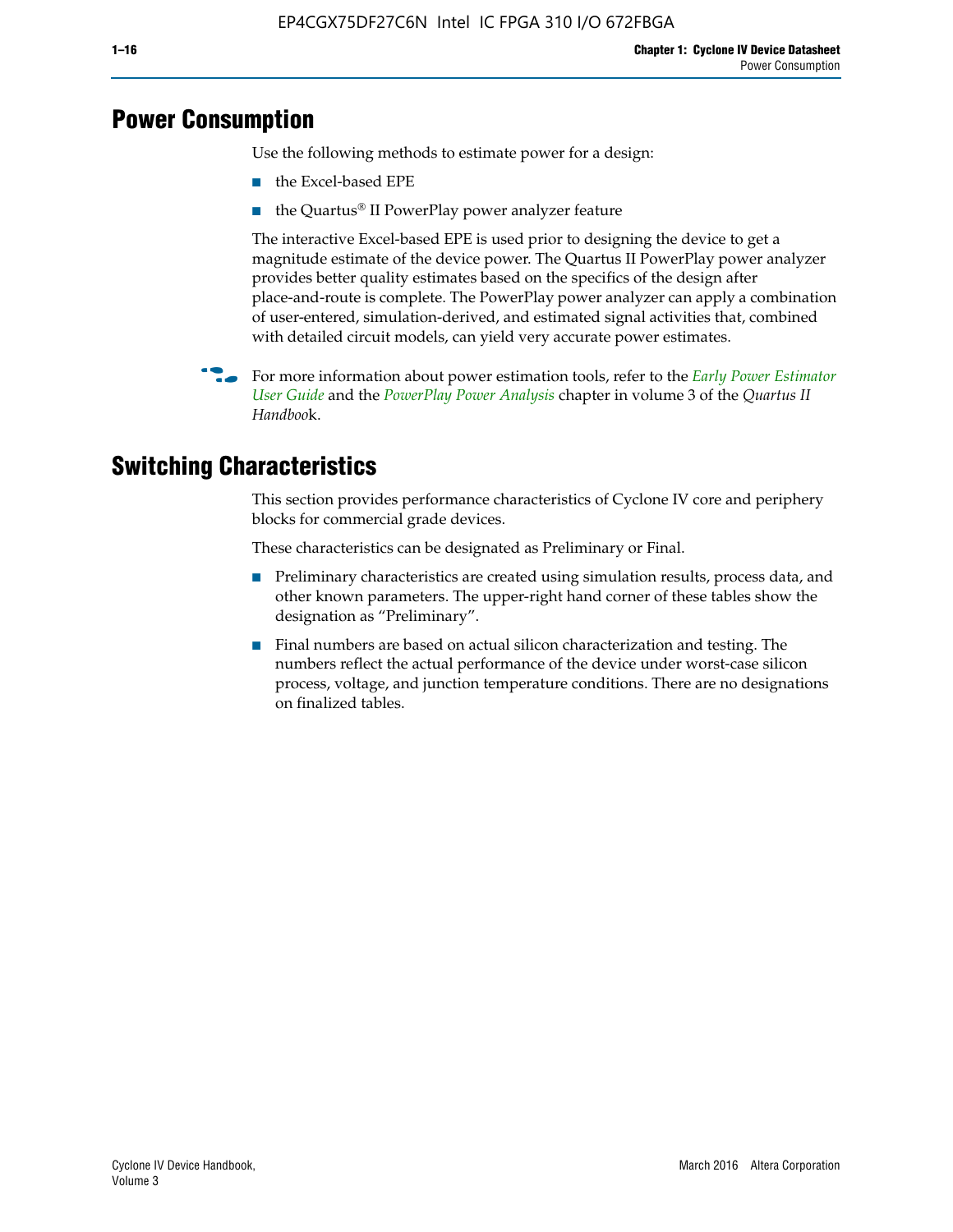## **Transceiver Performance Specifications**

Table 1–21 lists the Cyclone IV GX transceiver specifications.

|  |  |  |  | Table 1-21. Transceiver Specification for Cyclone IV GX Devices (Part 1 of 4) |  |
|--|--|--|--|-------------------------------------------------------------------------------|--|
|--|--|--|--|-------------------------------------------------------------------------------|--|

| Symbol/                                                   |                                                      |                     | C <sub>6</sub>             |                                                                     |                     | C7, I7                     |                |                     | C <sub>8</sub>             |                |             |
|-----------------------------------------------------------|------------------------------------------------------|---------------------|----------------------------|---------------------------------------------------------------------|---------------------|----------------------------|----------------|---------------------|----------------------------|----------------|-------------|
| <b>Description</b>                                        | <b>Conditions</b>                                    | <b>Min</b>          | <b>Typ</b>                 | <b>Max</b>                                                          | <b>Min</b>          | <b>Typ</b>                 | <b>Max</b>     | <b>Min</b>          | <b>Typ</b>                 | <b>Max</b>     | <b>Unit</b> |
| <b>Reference Clock</b>                                    |                                                      |                     |                            |                                                                     |                     |                            |                |                     |                            |                |             |
| Supported I/O<br><b>Standards</b>                         |                                                      |                     |                            | 1.2 V PCML, 1.5 V PCML, 3.3 V PCML, Differential LVPECL, LVDS, HCSL |                     |                            |                |                     |                            |                |             |
| Input frequency<br>from REFCLK input<br>pins              |                                                      | 50                  |                            | 156.25                                                              | 50                  |                            | 156.25         | 50                  | $\overline{\phantom{0}}$   | 156.25         | <b>MHz</b>  |
| Spread-spectrum<br>modulating clock<br>frequency          | Physical interface<br>for PCI Express<br>(PIPE) mode | 30                  |                            | 33                                                                  | 30                  |                            | 33             | 30                  |                            | 33             | kHz         |
| Spread-spectrum<br>downspread                             | PIPE mode                                            |                     | 0 <sub>to</sub><br>$-0.5%$ |                                                                     |                     | 0 <sub>to</sub><br>$-0.5%$ |                |                     | 0 <sub>to</sub><br>$-0.5%$ |                |             |
| Peak-to-peak<br>differential input<br>voltage             |                                                      | 0.1                 |                            | 1.6                                                                 | 0.1                 |                            | 1.6            | 0.1                 |                            | 1.6            | $\vee$      |
| V <sub>ICM</sub> (AC coupled)                             |                                                      |                     | $1100 \pm 5\%$             |                                                                     |                     | $1100 \pm 5\%$             |                |                     | $1100 \pm 5\%$             |                | mV          |
| $V_{ICM}$ (DC coupled)                                    | HCSL I/O<br>standard for PCIe<br>reference clock     | 250                 |                            | 550                                                                 | 250                 |                            | 550            | 250                 |                            | 550            | mV          |
| <b>Transmitter REFCLK</b><br>Phase Noise (1)              | Frequency offset                                     |                     |                            | $-123$                                                              |                     |                            | $-123$         |                     |                            | $-123$         | dBc/Hz      |
| <b>Transmitter REFCLK</b><br>Total Jitter (1)             | $= 1$ MHz $- 8$ MHZ                                  |                     |                            | 42.3                                                                |                     |                            | 42.3           |                     |                            | 42.3           | ps          |
| $\mathsf{R}_{\mathsf{ref}}$                               |                                                      |                     | 2000<br>± 1%               |                                                                     |                     | 2000<br>± 1%               |                |                     | 2000<br>± 1%               |                | Ω           |
| <b>Transceiver Clock</b>                                  |                                                      |                     |                            |                                                                     |                     |                            |                |                     |                            |                |             |
| cal blk clk clock<br>frequency                            |                                                      | 10                  |                            | 125                                                                 | 10                  |                            | 125            | 10                  |                            | 125            | <b>MHz</b>  |
| fixedclk Clock<br>frequency                               | <b>PCIe Receiver</b><br>Detect                       |                     | 125                        |                                                                     |                     | 125                        | —              |                     | 125                        |                | <b>MHz</b>  |
| reconfig clk<br>clock frequency                           | Dynamic<br>reconfiguration<br>clock frequency        | 2.5/<br>37.5<br>(2) |                            | 50                                                                  | 2.5/<br>37.5<br>(2) |                            | 50             | 2.5/<br>37.5<br>(2) |                            | 50             | <b>MHz</b>  |
| Delta time between<br>reconfig clk                        |                                                      |                     |                            | $\overline{2}$                                                      |                     |                            | $\overline{2}$ |                     |                            | $\overline{2}$ | ms          |
| Transceiver block<br>minimum<br>power-down pulse<br>width |                                                      |                     | $\mathbf{1}$               |                                                                     |                     | 1                          |                |                     | $\mathbf{1}$               |                | $\mu s$     |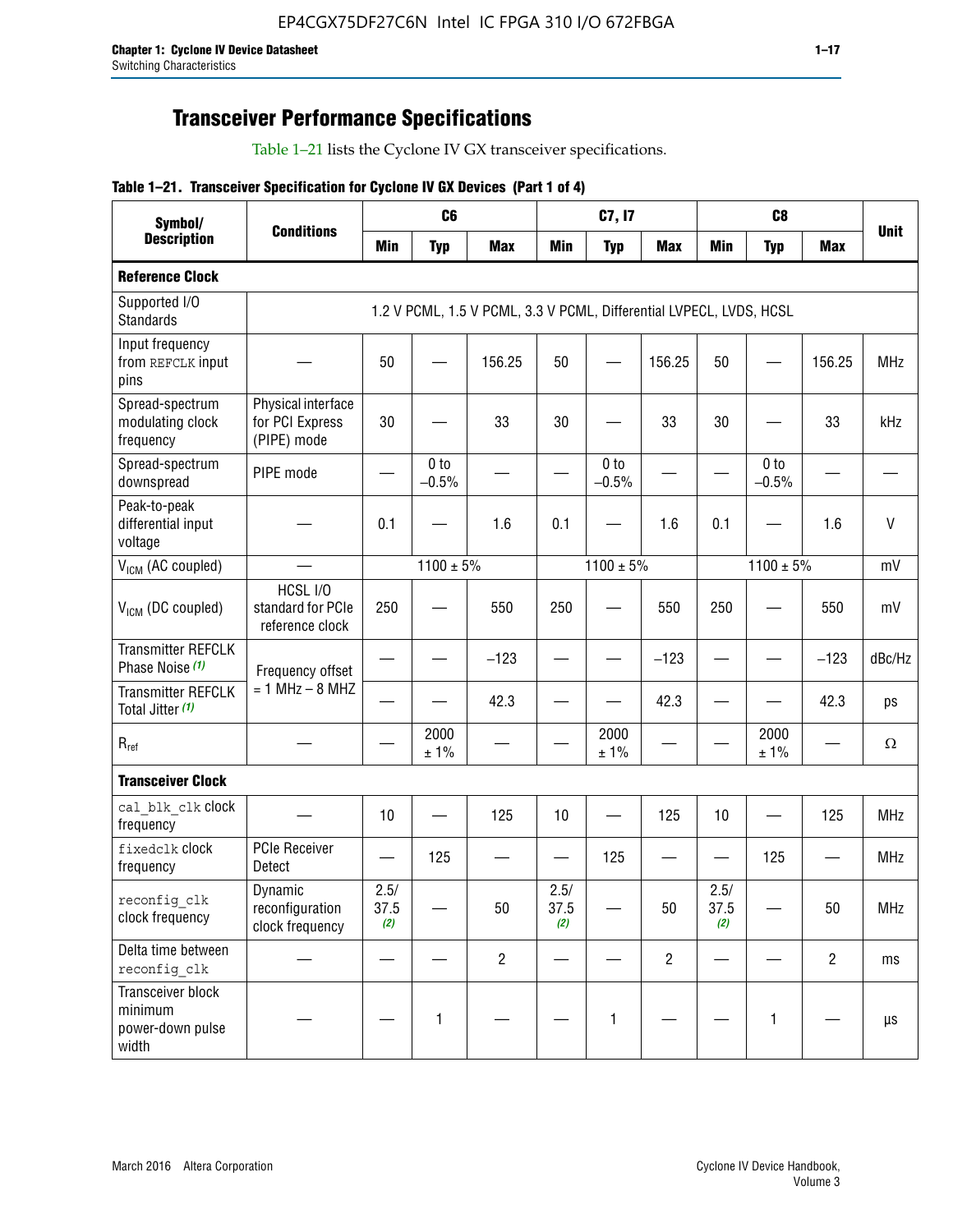| Symbol/                                                                                        |                                                                           | C <sub>6</sub><br>C7, I7<br>C <sub>8</sub> |                          |                                 |                          |                                        |                                     |                          |                          |                                                |              |
|------------------------------------------------------------------------------------------------|---------------------------------------------------------------------------|--------------------------------------------|--------------------------|---------------------------------|--------------------------|----------------------------------------|-------------------------------------|--------------------------|--------------------------|------------------------------------------------|--------------|
| <b>Description</b>                                                                             | <b>Conditions</b>                                                         | Min                                        | <b>Typ</b>               | <b>Max</b>                      | <b>Min</b>               | <b>Typ</b>                             | <b>Max</b>                          | <b>Min</b>               | <b>Typ</b>               | <b>Max</b>                                     | <b>Unit</b>  |
| <b>Receiver</b>                                                                                |                                                                           |                                            |                          |                                 |                          |                                        |                                     |                          |                          |                                                |              |
| Supported I/O<br>Standards                                                                     | 1.4 V PCML,<br>1.5 V PCML,<br>2.5 V PCML,<br>LVPECL, LVDS                 |                                            |                          |                                 |                          |                                        |                                     |                          |                          |                                                |              |
| Data rate (F324 and<br>smaller package) (15)                                                   |                                                                           | 600                                        |                          | 2500                            | 600                      |                                        | 2500                                | 600                      |                          | 2500                                           | <b>Mbps</b>  |
| Data rate (F484 and<br>larger package) (15)                                                    |                                                                           | 600                                        |                          | 3125                            | 600                      |                                        | 3125                                | 600                      |                          | 2500                                           | <b>Mbps</b>  |
| Absolute V <sub>MAX</sub> for a<br>receiver pin $(3)$                                          |                                                                           |                                            |                          | 1.6                             |                          |                                        | 1.6                                 |                          |                          | 1.6                                            | V            |
| Operational V <sub>MAX</sub> for<br>a receiver pin                                             |                                                                           |                                            |                          | 1.5                             |                          |                                        | 1.5                                 |                          |                          | 1.5                                            | V            |
| Absolute V <sub>MIN</sub> for a<br>receiver pin                                                |                                                                           | $-0.4$                                     |                          |                                 | $-0.4$                   |                                        |                                     | $-0.4$                   |                          |                                                | V            |
| Peak-to-peak<br>differential input<br>voltage V <sub>ID</sub> (diff p-p)                       | $V_{ICM} = 0.82 V$<br>setting, Data Rate<br>$= 600$ Mbps to<br>3.125 Gbps | 0.1                                        |                          | 2.7                             | 0.1                      |                                        | 2.7                                 | 0.1                      |                          | 2.7                                            | $\mathsf{V}$ |
| $V_{ICM}$                                                                                      | $V_{IGM} = 0.82 V$<br>setting                                             |                                            | $820 \pm$<br>10%         |                                 |                          | 820 $\pm$<br>10%                       |                                     |                          | $820 \pm$<br>10%         |                                                | mV           |
| Differential on-chip                                                                           | 100 $-\Omega$ setting                                                     | —                                          | 100                      |                                 |                          | 100                                    |                                     | <u>—</u>                 | 100                      |                                                | $\Omega$     |
| termination resistors                                                                          | 150 $-\Omega$ setting                                                     |                                            | 150                      |                                 |                          | 150                                    |                                     |                          | 150                      |                                                | $\Omega$     |
| Differential and<br>common mode<br>return loss                                                 | PIPE, Serial<br>Rapid I/O SR,<br>SATA, CPRI LV,<br>SDI, XAUI              |                                            |                          |                                 |                          | Compliant                              |                                     |                          |                          |                                                |              |
| Programmable ppm<br>detector $(4)$                                                             |                                                                           |                                            |                          |                                 |                          | $\pm$ 62.5, 100, 125, 200,<br>250, 300 |                                     |                          |                          |                                                | ppm          |
| Clock data recovery<br>(CDR) ppm<br>tolerance (without<br>spread-spectrum<br>clocking enabled) |                                                                           |                                            |                          | $±300$ (5),<br>±350<br>(6), (7) |                          |                                        | ±300<br>$(5)$ ,<br>±350<br>(6), (7) |                          |                          | ±300<br>$(5)$ <sub>,</sub><br>±350<br>(6), (7) | ppm          |
| CDR ppm tolerance<br>(with synchronous<br>spread-spectrum<br>clocking enabled) (8)             |                                                                           |                                            |                          | 350 to<br>$-5350$<br>(7), (9)   |                          |                                        | 350 to<br>$-5350$<br>(7), (9)       |                          |                          | 350 to<br>$-5350$<br>(7), (9)                  | ppm          |
| Run length                                                                                     |                                                                           |                                            | 80                       |                                 |                          | 80                                     | $\overline{\phantom{0}}$            | $\overline{\phantom{0}}$ | 80                       | $\overline{\phantom{0}}$                       | U            |
|                                                                                                | No Equalization                                                           | $\overline{\phantom{0}}$                   |                          | 1.5                             |                          | —                                      | 1.5                                 | $\overline{\phantom{0}}$ | $\overline{\phantom{0}}$ | 1.5                                            | dB           |
| Programmable                                                                                   | Medium Low                                                                | —                                          | $\overline{\phantom{0}}$ | 4.5                             |                          | —                                      | 4.5                                 | —                        | $\overline{\phantom{0}}$ | 4.5                                            | dB           |
| equalization                                                                                   | Medium High                                                               | $\overbrace{\phantom{aaaaa}}$              | $\overline{\phantom{0}}$ | 5.5                             | $\overline{\phantom{0}}$ | $\overline{\phantom{0}}$               | 5.5                                 | $\overline{\phantom{0}}$ | $\overline{\phantom{0}}$ | 5.5                                            | dB           |
|                                                                                                | High                                                                      |                                            | —                        | $\overline{7}$                  | $\qquad \qquad \qquad$   | $\overline{\phantom{0}}$               | $\overline{7}$                      | —                        | $\equiv$                 | $\overline{7}$                                 | dB           |

### **Table 1–21. Transceiver Specification for Cyclone IV GX Devices (Part 2 of 4)**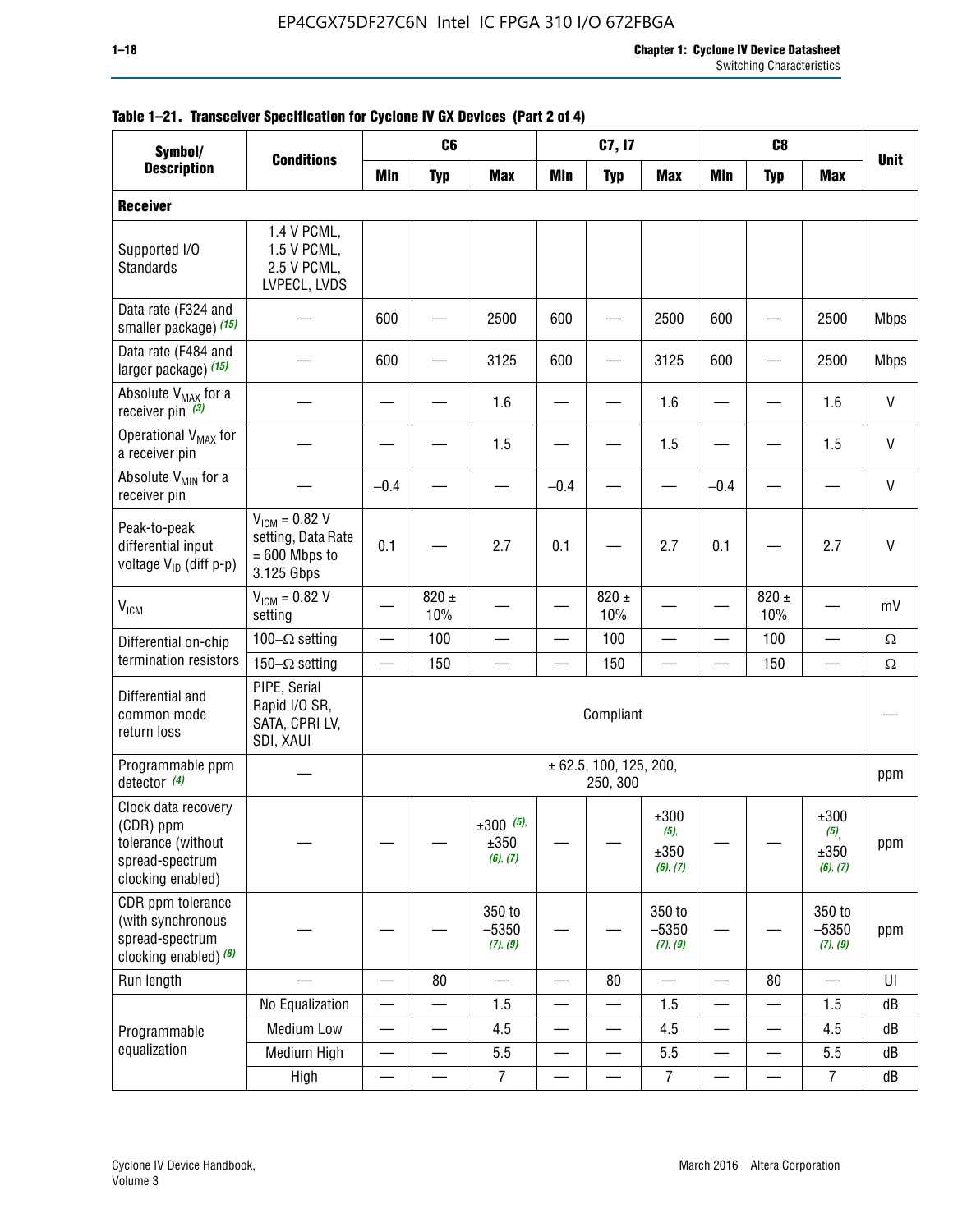## **Table 1–21. Transceiver Specification for Cyclone IV GX Devices (Part 3 of 4)**

| Symbol/                                                                 |                                                                     |                          | C <sub>6</sub>           |                          |                          | C7, I7                        |                          |                          | C <sub>8</sub>                 |                          |                                |
|-------------------------------------------------------------------------|---------------------------------------------------------------------|--------------------------|--------------------------|--------------------------|--------------------------|-------------------------------|--------------------------|--------------------------|--------------------------------|--------------------------|--------------------------------|
| <b>Description</b>                                                      | <b>Conditions</b>                                                   | <b>Min</b>               | <b>Typ</b>               | <b>Max</b>               | <b>Min</b>               | <b>Typ</b>                    | <b>Max</b>               | <b>Min</b>               | <b>Typ</b>                     | <b>Max</b>               | <b>Unit</b>                    |
| Signal detect/loss<br>threshold                                         | PIPE mode                                                           | 65                       |                          | 175                      | 65                       |                               | 175                      | 65                       | $\overline{\phantom{0}}$       | 175                      | mV                             |
| $t_{LTR}$ (10)                                                          | $\overline{\phantom{0}}$                                            | $\overline{\phantom{0}}$ | $\overline{\phantom{0}}$ | 75                       | $\overline{\phantom{0}}$ |                               | 75                       | $\overline{\phantom{0}}$ | $\qquad \qquad$                | 75                       | μs                             |
| (11)<br>$t_{\text{LTR-LTD\_Manual}}$                                    |                                                                     | 15                       |                          |                          | 15                       |                               |                          | 15                       | $\overline{\phantom{0}}$       |                          | μs                             |
| $t_{LTD}$ (12)                                                          |                                                                     | 0                        | 100                      | 4000                     | $\mathbf 0$              | 100                           | 4000                     | 0                        | 100                            | 4000                     | ns                             |
| $t_{\text{LTD\_Manual}}$ (13)                                           | $\overline{\phantom{0}}$                                            | $\overline{\phantom{0}}$ | $\overline{\phantom{0}}$ | 4000                     | $\overline{\phantom{0}}$ |                               | 4000                     | $\overline{\phantom{0}}$ | $\overline{\phantom{0}}$       | 4000                     | ns                             |
| $t_{\text{LTD\_Auto}}$ (14)                                             |                                                                     |                          |                          | 4000                     |                          |                               | 4000                     | $\overline{\phantom{0}}$ | $\overline{\phantom{0}}$       | 4000                     | ns                             |
| Receiver buffer and<br>CDR offset<br>cancellation time<br>(per channel) |                                                                     |                          |                          | 17000                    |                          |                               | 17000                    |                          |                                | 17000                    | recon<br>fig_c<br>lk<br>cycles |
|                                                                         | DC Gain Setting =<br>0                                              |                          | 0                        |                          |                          | 0                             |                          |                          | 0                              |                          | dB                             |
| Programmable DC<br>gain                                                 | DC Gain Setting =<br>1                                              |                          | 3                        |                          |                          | 3                             |                          |                          | $\mathbf 3$                    |                          | dB                             |
|                                                                         | DC Gain Setting =<br>$\overline{2}$                                 |                          | $\,6\,$                  |                          |                          | 6                             |                          |                          | 6                              |                          | dB                             |
| <b>Transmitter</b>                                                      |                                                                     |                          |                          |                          |                          |                               |                          |                          |                                |                          |                                |
| Supported I/O<br><b>Standards</b>                                       | 1.5 V PCML                                                          |                          |                          |                          |                          |                               |                          |                          |                                |                          |                                |
| Data rate (F324 and<br>smaller package)                                 |                                                                     | 600                      |                          | 2500                     | 600                      |                               | 2500                     | 600                      | $\overline{\phantom{0}}$       | 2500                     | <b>Mbps</b>                    |
| Data rate (F484 and<br>larger package)                                  |                                                                     | 600                      | —                        | 3125                     | 600                      | —                             | 3125                     | 600                      | —                              | 2500                     | <b>Mbps</b>                    |
| $\rm V_{\rm OCM}$                                                       | 0.65 V setting                                                      |                          | 650                      | $\overline{\phantom{0}}$ | $\overline{\phantom{0}}$ | 650                           | $\overline{\phantom{0}}$ | $\overline{\phantom{0}}$ | 650                            | $\overline{\phantom{0}}$ | mV                             |
| Differential on-chip                                                    | 100 $-\Omega$ setting                                               |                          | 100                      | $\overline{\phantom{0}}$ | $\overline{\phantom{0}}$ | 100                           | $\overline{\phantom{0}}$ | $\overline{\phantom{0}}$ | 100                            | $\overline{\phantom{0}}$ | $\Omega$                       |
| termination resistors                                                   | 150 $-\Omega$ setting                                               | $\qquad \qquad -$        | 150                      | $\overline{\phantom{0}}$ | —                        | 150                           | $\overline{\phantom{0}}$ | $\qquad \qquad$          | 150                            |                          | $\Omega$                       |
| Differential and<br>common mode<br>return loss                          | PIPE, CPRI LV,<br>Serial Rapid I/O<br>SR, SDI, XAUI,<br><b>SATA</b> |                          |                          |                          |                          | Compliant                     |                          |                          |                                |                          |                                |
| Rise time                                                               | $\qquad \qquad$                                                     | 50                       | $\overline{\phantom{0}}$ | 200                      | 50                       | $\overline{\phantom{0}}$      | 200                      | 50                       | $\overline{\phantom{0}}$       | 200                      | ps                             |
| Fall time                                                               | $\overline{\phantom{0}}$                                            | 50                       |                          | 200                      | 50                       | $\overbrace{\phantom{aaaaa}}$ | 200                      | 50                       | $\overline{\phantom{0}}$       | 200                      | ps                             |
| Intra-differential pair<br>skew                                         |                                                                     |                          |                          | 15                       |                          |                               | 15                       | —                        | $\qquad \qquad \longleftarrow$ | 15                       | ps                             |
| Intra-transceiver<br>block skew                                         |                                                                     |                          |                          | 120                      |                          |                               | 120                      |                          | —                              | 120                      | ps                             |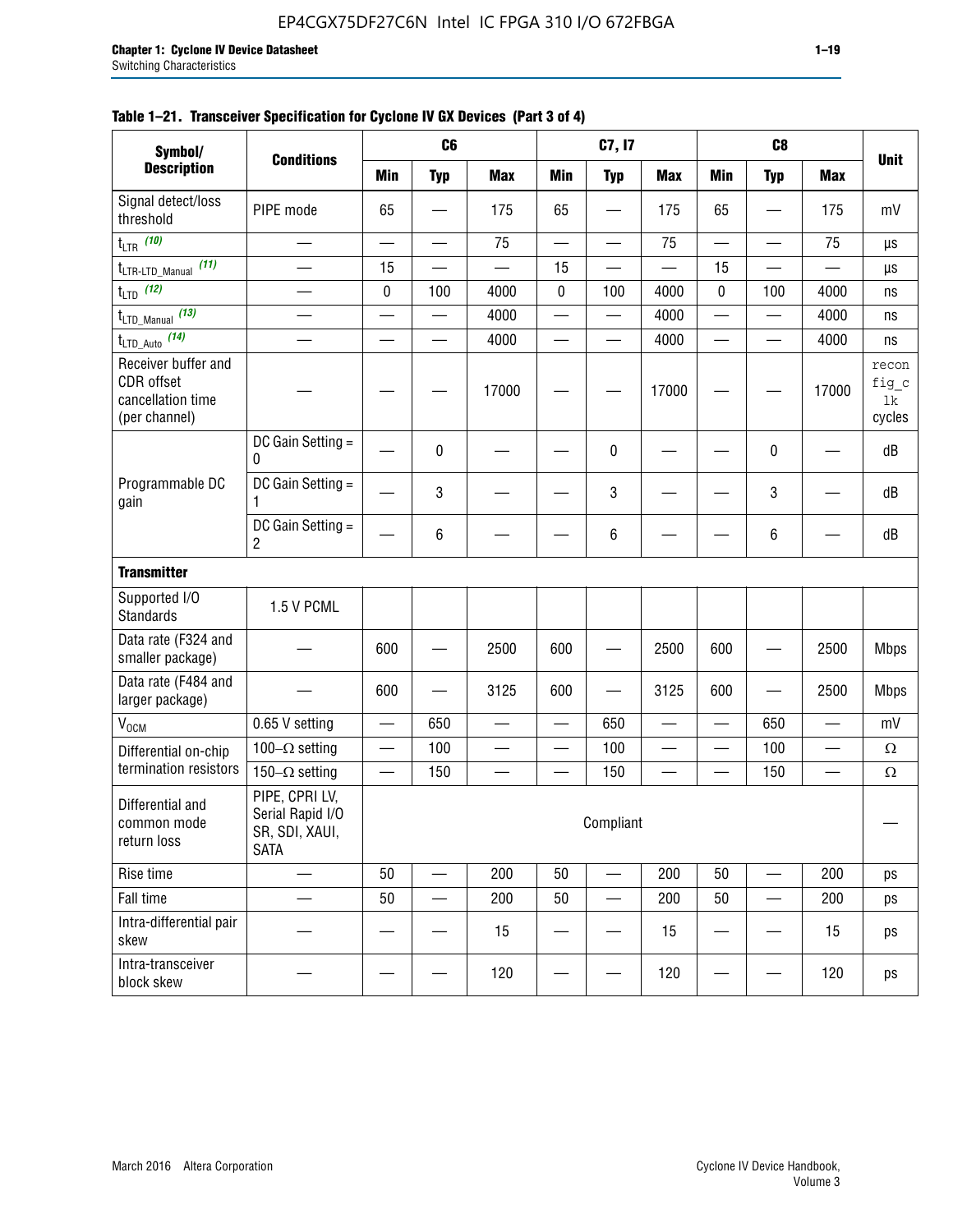### **Table 1–21. Transceiver Specification for Cyclone IV GX Devices (Part 4 of 4)**

| Symbol/                                          | <b>Conditions</b> | C <sub>6</sub>                     |     |            | C7, I7     |            |            |            |     | <b>Unit</b> |            |
|--------------------------------------------------|-------------------|------------------------------------|-----|------------|------------|------------|------------|------------|-----|-------------|------------|
| <b>Description</b>                               |                   | Min                                | Typ | <b>Max</b> | <b>Min</b> | <b>Typ</b> | <b>Max</b> | <b>Min</b> | Typ | <b>Max</b>  |            |
| <b>PLD-Transceiver Interface</b>                 |                   |                                    |     |            |            |            |            |            |     |             |            |
| Interface speed<br>(F324 and smaller<br>package) |                   | 25                                 |     | 125        | 25         |            | 125        | 25         |     | 125         | <b>MHz</b> |
| Interface speed<br>(F484 and larger<br>package)  |                   | 25                                 |     | 156.25     | 25         |            | 156.25     | 25         |     | 156.25      | <b>MHz</b> |
| Digital reset pulse<br>width                     |                   | Minimum is 2 parallel clock cycles |     |            |            |            |            |            |     |             |            |

#### **Notes to Table 1–21:**

(1) This specification is valid for transmitter output jitter specification with a maximum total jitter value of 112 ps, typically for 3.125 Gbps SRIO and XAUI protocols.

(2) The minimum reconfig\_clk frequency is 2.5 MHz if the transceiver channel is configured in **Transmitter Only** mode. The minimum reconfig\_clk frequency is 37.5 MHz if the transceiver channel is configured in **Receiver Only** or **Receiver and Transmitter** mode.

(3) The device cannot tolerate prolonged operation at this absolute maximum.

- (4) The rate matcher supports only up to  $\pm 300$  parts per million (ppm).
- (5) Supported for the F169 and F324 device packages only.
- (6) Supported for the F484, F672, and F896 device packages only. Pending device characterization.
- (7) To support CDR ppm tolerance greater than ±300 ppm, implement ppm detector in user logic and configure CDR to Manual Lock Mode.
- (8) Asynchronous spread-spectrum clocking is not supported.
- (9) For the EP4CGX30 (F484 package only), EP4CGX50, and EP4CGX75 devices, the CDR ppl tolerance is ±200 ppm.
- (10) Time taken until pll\_locked goes high after pll\_powerdown deasserts.
- (11) Time that the CDR must be kept in lock-to-reference mode after rx analogreset deasserts and before rx locktodata is asserted in manual mode.

(12) Time taken to recover valid data after the rx locktodata signal is asserted in manual mode (Figure 1–2), or after rx freqlocked signal goes high in automatic mode (Figure 1–3).

(13) Time taken to recover valid data after the rx locktodata signal is asserted in manual mode.

- (14) Time taken to recover valid data after the rx freqlocked signal goes high in automatic mode.
- (15) To support data rates lower than the minimum specification through oversampling, use the CDR in LTR mode only.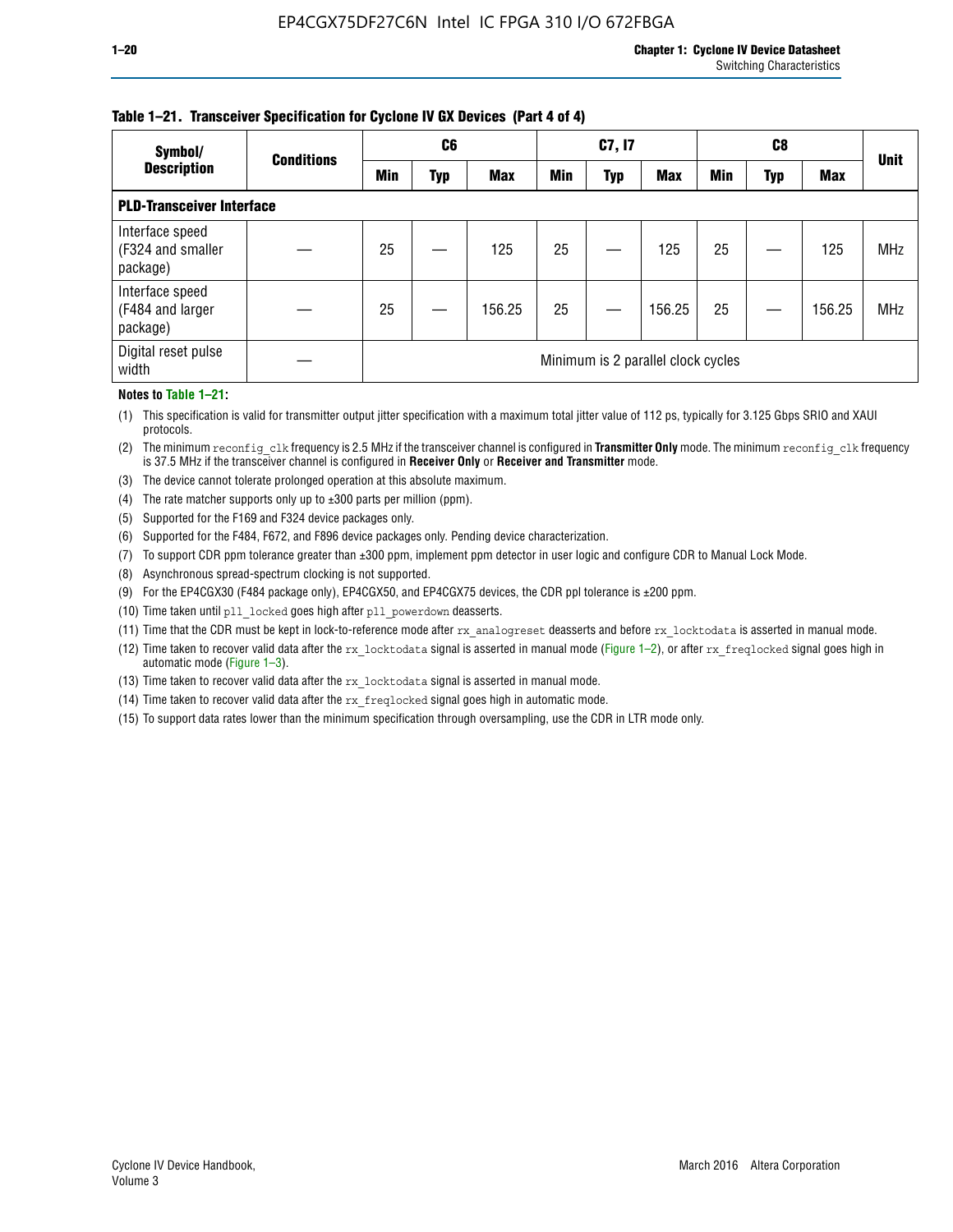Figure 1–2 shows the lock time parameters in manual mode.

 $\Box$  LTD = lock-to-data. LTR = lock-to-reference.





Figure 1–3 shows the lock time parameters in automatic mode.

**Figure 1–3. Lock Time Parameters for Automatic Mode**

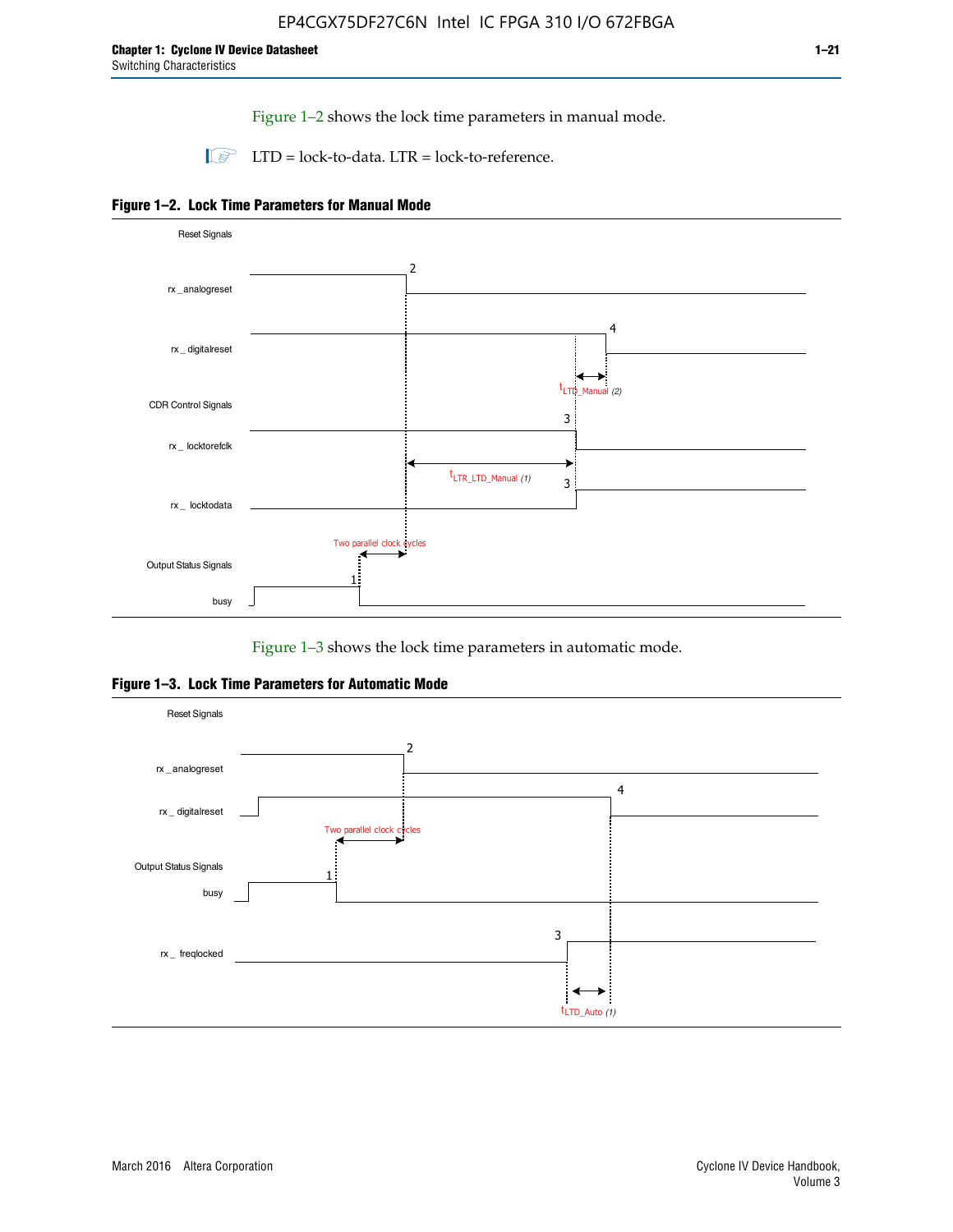### Figure 1–4 shows the differential receiver input waveform.





Figure 1–5 shows the transmitter output waveform.





Table 1–22 lists the typical V<sub>OD</sub> for Tx term that equals 100  $\Omega$ .

| Table 1–22. Typical V <sub>0D</sub> Setting, Tx Term = 100 $\Omega$ |  |  |  |  |  |  |  |
|---------------------------------------------------------------------|--|--|--|--|--|--|--|
|---------------------------------------------------------------------|--|--|--|--|--|--|--|

|                                                        |     |     |     | V <sub>on</sub> Setting (mV) |      |      |
|--------------------------------------------------------|-----|-----|-----|------------------------------|------|------|
| <b>Symbol</b>                                          |     |     |     | 4(1)                         |      |      |
| $\rm V_{OD}$ differential peak<br>to peak typical (mV) | 400 | 600 | 800 | 900                          | 1000 | 1200 |

**Note to Table 1–22:**

(1) This setting is required for compliance with the PCIe protocol.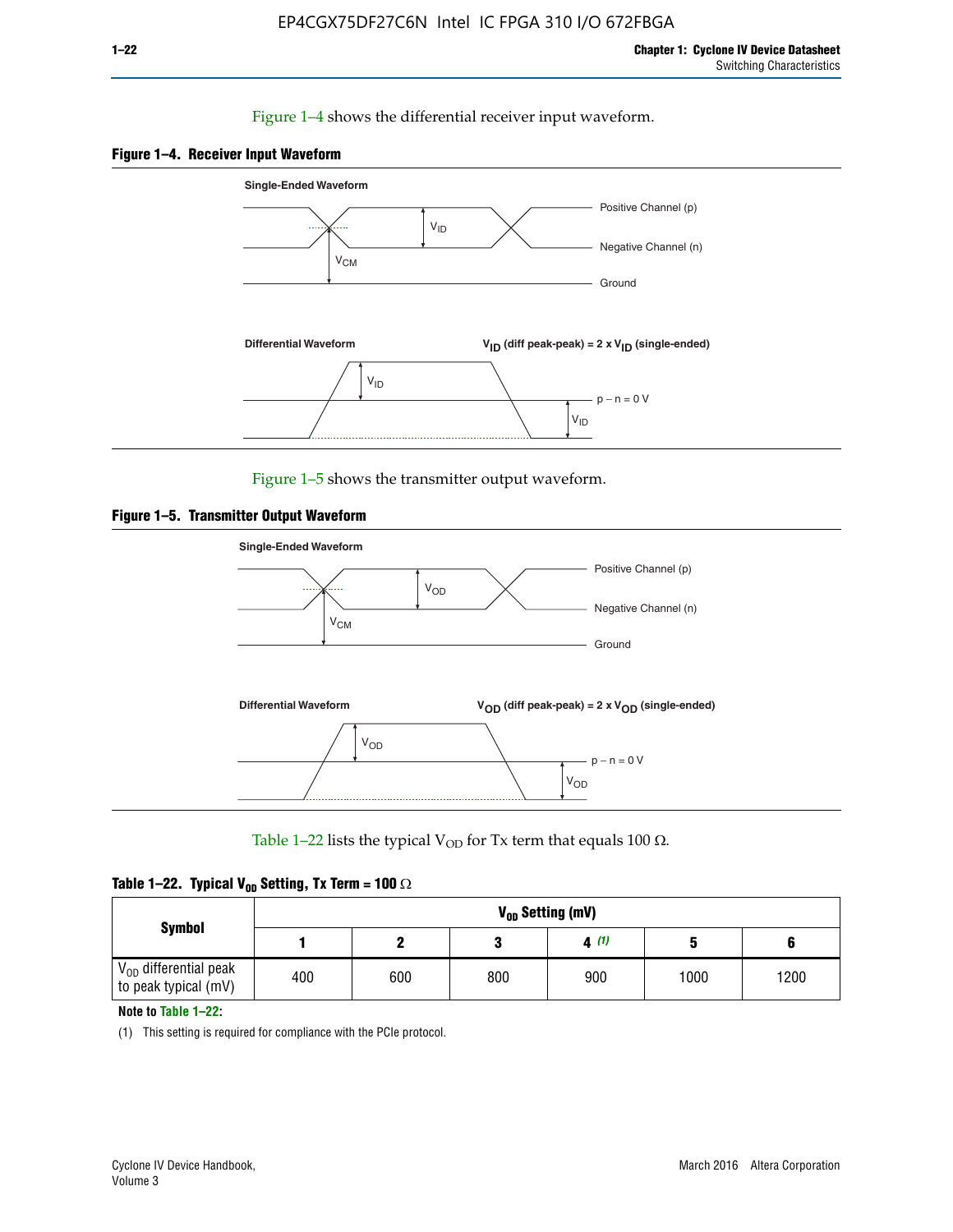Table 1–23 lists the Cyclone IV GX transceiver block AC specifications.

| Symbol/                                                                 | <b>Conditions</b>  | C <sub>6</sub> |        | C7, I7     |        |            | C <sub>8</sub> |     |            | <b>Unit</b> |    |
|-------------------------------------------------------------------------|--------------------|----------------|--------|------------|--------|------------|----------------|-----|------------|-------------|----|
| <b>Description</b>                                                      |                    | Min            | Typ    | <b>Max</b> | Min    | <b>Typ</b> | <b>Max</b>     | Min | <b>Typ</b> | Max         |    |
| PCIe Transmit Jitter Generation (3)                                     |                    |                |        |            |        |            |                |     |            |             |    |
| Total jitter at 2.5 Gbps<br>(Gen1)                                      | Compliance pattern |                |        | 0.25       |        |            | 0.25           |     |            | 0.25        | UI |
| <b>PCIe Receiver Jitter Tolerance</b> (3)                               |                    |                |        |            |        |            |                |     |            |             |    |
| Total jitter at 2.5 Gbps<br>(Gen1)                                      | Compliance pattern | > 0.6          |        | > 0.6      |        | > 0.6      |                | UI  |            |             |    |
| <b>GIGE Transmit Jitter Generation (4)</b>                              |                    |                |        |            |        |            |                |     |            |             |    |
| Deterministic jitter                                                    | Pattern = CRPAT    |                |        | 0.14       |        |            | 0.14           |     |            | 0.14        | UI |
| (peak-to-peak)                                                          |                    |                |        |            |        |            |                |     |            |             |    |
| Total jitter (peak-to-peak)                                             | Pattern = CRPAT    |                |        | 0.279      |        |            | 0.279          |     |            | 0.279       | UI |
| <b>GIGE Receiver Jitter Tolerance (4)</b>                               |                    |                |        |            |        |            |                |     |            |             |    |
| Deterministic jitter<br>tolerance (peak-to-peak)                        | Pattern = CJPAT    | > 0.4          |        | > 0.4      |        |            | > 0.4          |     | UI         |             |    |
| Combined deterministic<br>and random jitter<br>tolerance (peak-to-peak) | Pattern = CJPAT    |                | > 0.66 |            | > 0.66 |            | > 0.66         |     | UI         |             |    |

## **Table 1–23. Transceiver Block AC Specification for Cyclone IV GX Devices** *(1)***,** *(2)*

**Notes to Table 1–23:**

(1) Dedicated refclk pins were used to drive the input reference clocks.

(2) The jitter numbers specified are valid for the stated conditions only.

(3) The jitter numbers for PIPE are compliant to the PCIe Base Specification 2.0.

(4) The jitter numbers for GIGE are compliant to the IEEE802.3-2002 Specification.

## **Core Performance Specifications**

The following sections describe the clock tree specifications, PLLs, embedded multiplier, memory block, and configuration specifications for Cyclone IV Devices.

## **Clock Tree Specifications**

Table 1–24 lists the clock tree specifications for Cyclone IV devices.

**Table 1–24. Clock Tree Performance for Cyclone IV Devices** *(Part 1 of 2)*

|               | <b>Performance</b> |       |     |           |             |               |                  |     |             |
|---------------|--------------------|-------|-----|-----------|-------------|---------------|------------------|-----|-------------|
| <b>Device</b> | C6                 | C7    | C8  | $C8L$ (1) | $C9L$ $(1)$ | $\mathsf{I}7$ | <b>18L</b> $(1)$ | A7  | <b>Unit</b> |
| EP4CE6        | 500                | 437.5 | 402 | 362       | 265         | 437.5         | 362              | 402 | <b>MHz</b>  |
| EP4CE10       | 500                | 437.5 | 402 | 362       | 265         | 437.5         | 362              | 402 | <b>MHz</b>  |
| EP4CE15       | 500                | 437.5 | 402 | 362       | 265         | 437.5         | 362              | 402 | <b>MHz</b>  |
| EP4CE22       | 500                | 437.5 | 402 | 362       | 265         | 437.5         | 362              | 402 | <b>MHz</b>  |
| EP4CE30       | 500                | 437.5 | 402 | 362       | 265         | 437.5         | 362              | 402 | <b>MHz</b>  |
| EP4CE40       | 500                | 437.5 | 402 | 362       | 265         | 437.5         | 362              | 402 | <b>MHz</b>  |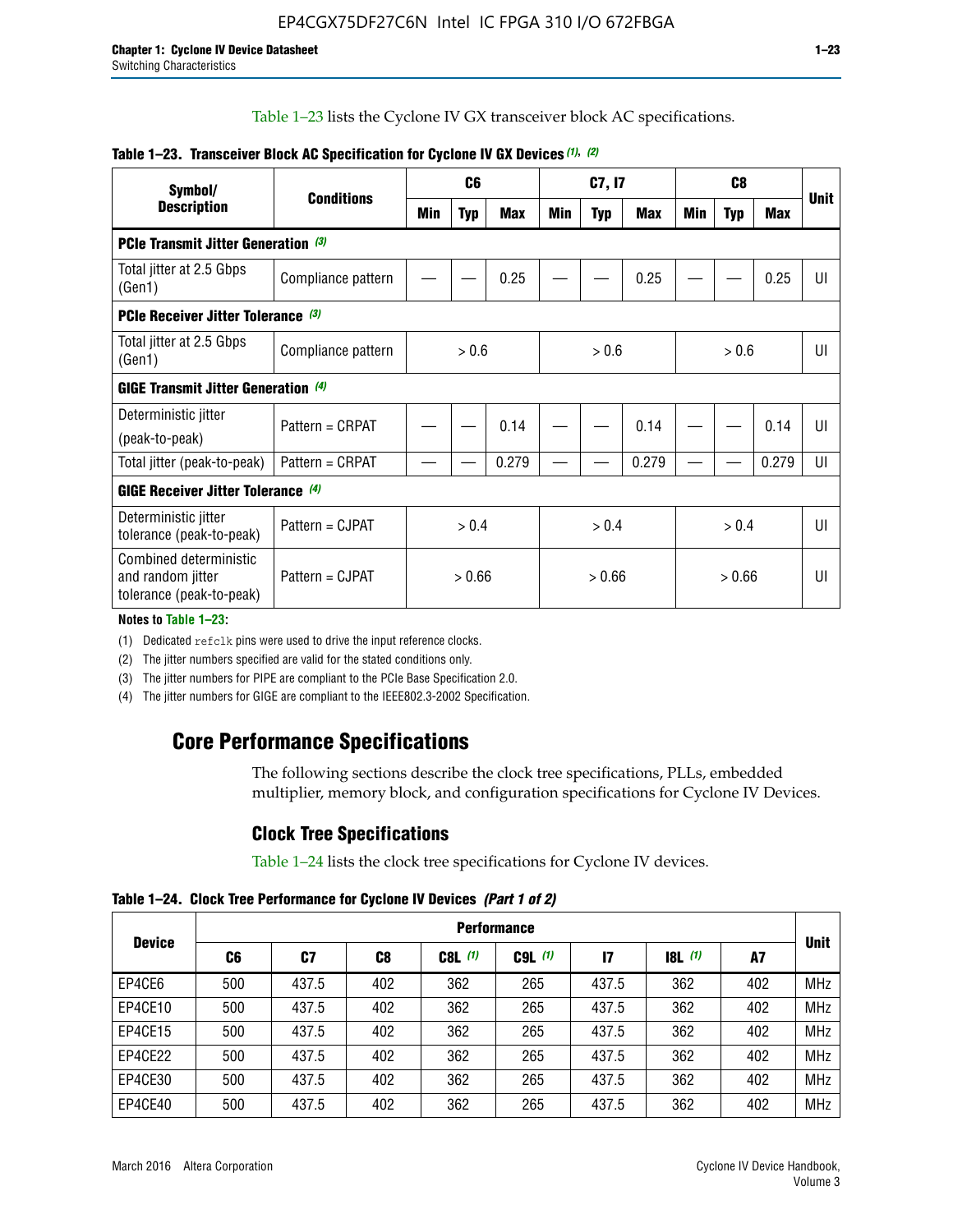|               | <b>Performance</b> |       |                |           |           |       |       |    |             |  |  |
|---------------|--------------------|-------|----------------|-----------|-----------|-------|-------|----|-------------|--|--|
| <b>Device</b> | C6                 | C7    | C <sub>8</sub> | $C8L$ (1) | $C9L$ (1) | 17    | 8L(1) | A7 | <b>Unit</b> |  |  |
| EP4CE55       | 500                | 437.5 | 402            | 362       | 265       | 437.5 | 362   |    | <b>MHz</b>  |  |  |
| EP4CE75       | 500                | 437.5 | 402            | 362       | 265       | 437.5 | 362   |    | <b>MHz</b>  |  |  |
| EP4CE115      |                    | 437.5 | 402            | 362       | 265       | 437.5 | 362   |    | <b>MHz</b>  |  |  |
| EP4CGX15      | 500                | 437.5 | 402            |           |           | 437.5 |       |    | <b>MHz</b>  |  |  |
| EP4CGX22      | 500                | 437.5 | 402            |           |           | 437.5 |       |    | <b>MHz</b>  |  |  |
| EP4CGX30      | 500                | 437.5 | 402            |           |           | 437.5 |       |    | <b>MHz</b>  |  |  |
| EP4CGX50      | 500                | 437.5 | 402            |           |           | 437.5 |       |    | <b>MHz</b>  |  |  |
| EP4CGX75      | 500                | 437.5 | 402            |           |           | 437.5 |       |    | <b>MHz</b>  |  |  |
| EP4CGX110     | 500                | 437.5 | 402            |           |           | 437.5 |       |    | <b>MHz</b>  |  |  |
| EP4CGX150     | 500                | 437.5 | 402            |           |           | 437.5 |       |    | <b>MHz</b>  |  |  |

**Table 1–24. Clock Tree Performance for Cyclone IV Devices** *(Part 2 of 2)*

**Note to Table 1–24:**

(1) Cyclone IV E 1.0 V core voltage devices only support C8L, C9L, and I8L speed grades.

## **PLL Specifications**

Table 1–25 lists the PLL specifications for Cyclone IV devices when operating in the commercial junction temperature range (0°C to 85°C), the industrial junction temperature range (–40°C to 100°C), the extended industrial junction temperature range (–40°C to 125°C), and the automotive junction temperature range (–40°C to 125°C). For more information about the PLL block, refer to "Glossary" on page 1–37.

|  |  | Table 1–25. PLL Specifications for Cyclone IV Devices $(1)$ , $(2)$ (Part 1 of 2) |  |
|--|--|-----------------------------------------------------------------------------------|--|
|--|--|-----------------------------------------------------------------------------------|--|

| <b>Symbol</b>                                          | <b>Parameter</b>                                            | Min | <b>Typ</b>               | Max   | <b>Unit</b>   |
|--------------------------------------------------------|-------------------------------------------------------------|-----|--------------------------|-------|---------------|
|                                                        | Input clock frequency $(-6, -7, -8)$ speed grades)          |     | —                        | 472.5 | <b>MHz</b>    |
| $f_{\text{IN}}$ (3)                                    | Input clock frequency (-8L speed grade)                     | 5   |                          | 362   | <b>MHz</b>    |
|                                                        | Input clock frequency (-9L speed grade)                     | 5   |                          | 265   | <b>MHz</b>    |
| f <sub>INPFD</sub>                                     | PFD input frequency                                         | 5   |                          | 325   | <b>MHz</b>    |
| $f_{VCO}$ (4)                                          | PLL internal VCO operating range                            | 600 | $\overline{\phantom{0}}$ | 1300  | <b>MHz</b>    |
| f <sub>INDUTY</sub>                                    | Input clock duty cycle                                      | 40  |                          | 60    | $\frac{0}{0}$ |
| $t_{\text{INJITTER\_CCJ}}$ (5)                         | Input clock cycle-to-cycle jitter<br>$F_{REF} \geq 100$ MHz |     |                          | 0.15  | UI            |
|                                                        | $F_{RFF}$ < 100 MHz                                         |     |                          | ±750  | ps            |
| $f_{\text{OUT\_EXT}}$ (external clock<br>output) $(3)$ | PLL output frequency                                        |     |                          | 472.5 | <b>MHz</b>    |
|                                                        | PLL output frequency (-6 speed grade)                       |     |                          | 472.5 | <b>MHz</b>    |
|                                                        | PLL output frequency (-7 speed grade)                       |     |                          | 450   | <b>MHz</b>    |
| $f_{OUT}$ (to global clock)                            | PLL output frequency (-8 speed grade)                       |     |                          | 402.5 | <b>MHz</b>    |
|                                                        | PLL output frequency (-8L speed grade)                      |     |                          | 362   | <b>MHz</b>    |
|                                                        | PLL output frequency (-9L speed grade)                      |     |                          | 265   | <b>MHz</b>    |
| t <sub>outputy</sub>                                   | Duty cycle for external clock output (when set to 50%)      | 45  | 50                       | 55    | $\frac{0}{0}$ |
| $t_{\text{LOCK}}$                                      | Time required to lock from end of device configuration      |     |                          |       | ms            |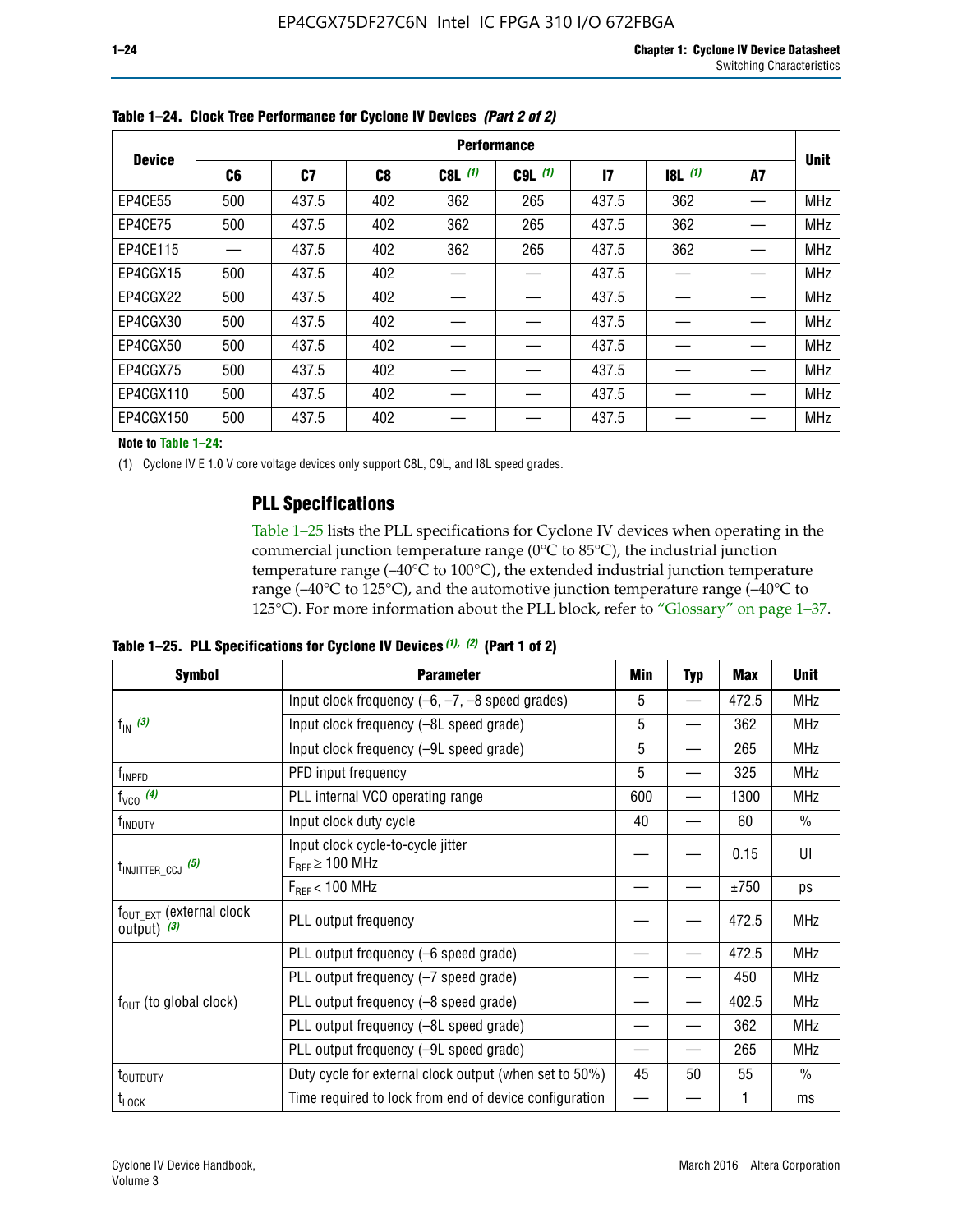|  |  | Table 1–25. PLL Specifications for Cyclone IV Devices (1), (2) (Part 2 of 2) |  |
|--|--|------------------------------------------------------------------------------|--|
|--|--|------------------------------------------------------------------------------|--|

| <b>Symbol</b>                             | <b>Parameter</b>                                                                                                                     | Min | <b>Typ</b> | <b>Max</b> | <b>Unit</b>              |
|-------------------------------------------|--------------------------------------------------------------------------------------------------------------------------------------|-----|------------|------------|--------------------------|
| t <sub>DLOCK</sub>                        | Time required to lock dynamically (after switchover,<br>reconfiguring any non-post-scale counters/delays or<br>areset is deasserted) |     |            | 1          | ms                       |
| t <sub>outjitter_period_dedclk</sub> (6)  | Dedicated clock output period jitter<br>$F_{OIII} \geq 100$ MHz                                                                      |     |            | 300        | ps                       |
|                                           | $F_{OUT}$ < 100 MHz                                                                                                                  |     |            | 30         | mUI                      |
| t <sub>outjitter_ccj_dedclk</sub> (6)     | Dedicated clock output cycle-to-cycle jitter<br>$F_{OUT} \geq 100$ MHz                                                               |     |            | 300        | ps                       |
|                                           | $F_{OUT}$ < 100 MHz                                                                                                                  |     |            | 30         | mUI                      |
| t <sub>outjitter_period_io</sub> (6)      | Regular I/O period jitter<br>$F_{OUT} \geq 100$ MHz                                                                                  |     |            | 650        | ps                       |
|                                           | $F_{OUT}$ < 100 MHz                                                                                                                  |     |            | 75         | mUI                      |
| t <sub>outjitter_ccj_io</sub> (6)         | Regular I/O cycle-to-cycle jitter<br>$F_{OUT} \geq 100$ MHz                                                                          |     |            | 650        | ps                       |
|                                           | $F_{OIII}$ < 100 MHz                                                                                                                 |     |            | 75         | mUI                      |
| t <sub>PLL_PSERR</sub>                    | Accuracy of PLL phase shift                                                                                                          |     |            | ±50        | ps                       |
| t <sub>ARESET</sub>                       | Minimum pulse width on areset signal.                                                                                                | 10  |            |            | ns                       |
| t <sub>configpll</sub>                    | Time required to reconfigure scan chains for PLLs                                                                                    |     | 3.5(7)     |            | <b>SCANCLK</b><br>cycles |
| f <sub>SCANCLK</sub>                      | scanclk frequency                                                                                                                    |     |            | 100        | <b>MHz</b>               |
| t <sub>CASC_OUTJITTER_PERIOD_DEDCLK</sub> | Period jitter for dedicated clock output in cascaded<br>PLLs ( $F_{OUT} \ge 100$ MHz)                                                |     |            | 425        | ps                       |
| (8), (9)                                  | Period jitter for dedicated clock output in cascaded<br>PLLs ( $F_{OUT}$ < 100 MHz)                                                  |     |            | 42.5       | mUI                      |

#### **Notes to Table 1–25:**

- (1) This table is applicable for general purpose PLLs and multipurpose PLLs.
- (2) You must connect  $V_{CCD-PLL}$  to  $V_{CCINT}$  through the decoupling capacitor and ferrite bead.
- (3) This parameter is limited in the Quartus II software by the I/O maximum frequency. The maximum I/O frequency is different for each I/O standard.
- (4) The  $V_{CO}$  frequency reported by the Quartus II software in the PLL Summary section of the compilation report takes into consideration the  $V_{CO}$ post-scale counter K value. Therefore, if the counter K has a value of 2, the frequency reported can be lower than the f<sub>VCO</sub> specification.
- (5) A high input jitter directly affects the PLL output jitter. To have low PLL output clock jitter, you must provide a clean clock source that is less than 200 ps.
- (6) Peak-to-peak jitter with a probability level of 10–12 (14 sigma, 99.99999999974404% confidence level). The output jitter specification applies to the intrinsic jitter of the PLL when an input jitter of 30 ps is applied.
- (7) With 100-MHz scanclk frequency.
- (8) The cascaded PLLs specification is applicable only with the following conditions:
	- **■** Upstream PLL—0.59 MHz  $\leq$  Upstream PLL bandwidth  $<$  1 MHz
	- Downstream PLL—Downstream PLL bandwidth > 2 MHz
- (9) PLL cascading is not supported for transceiver applications.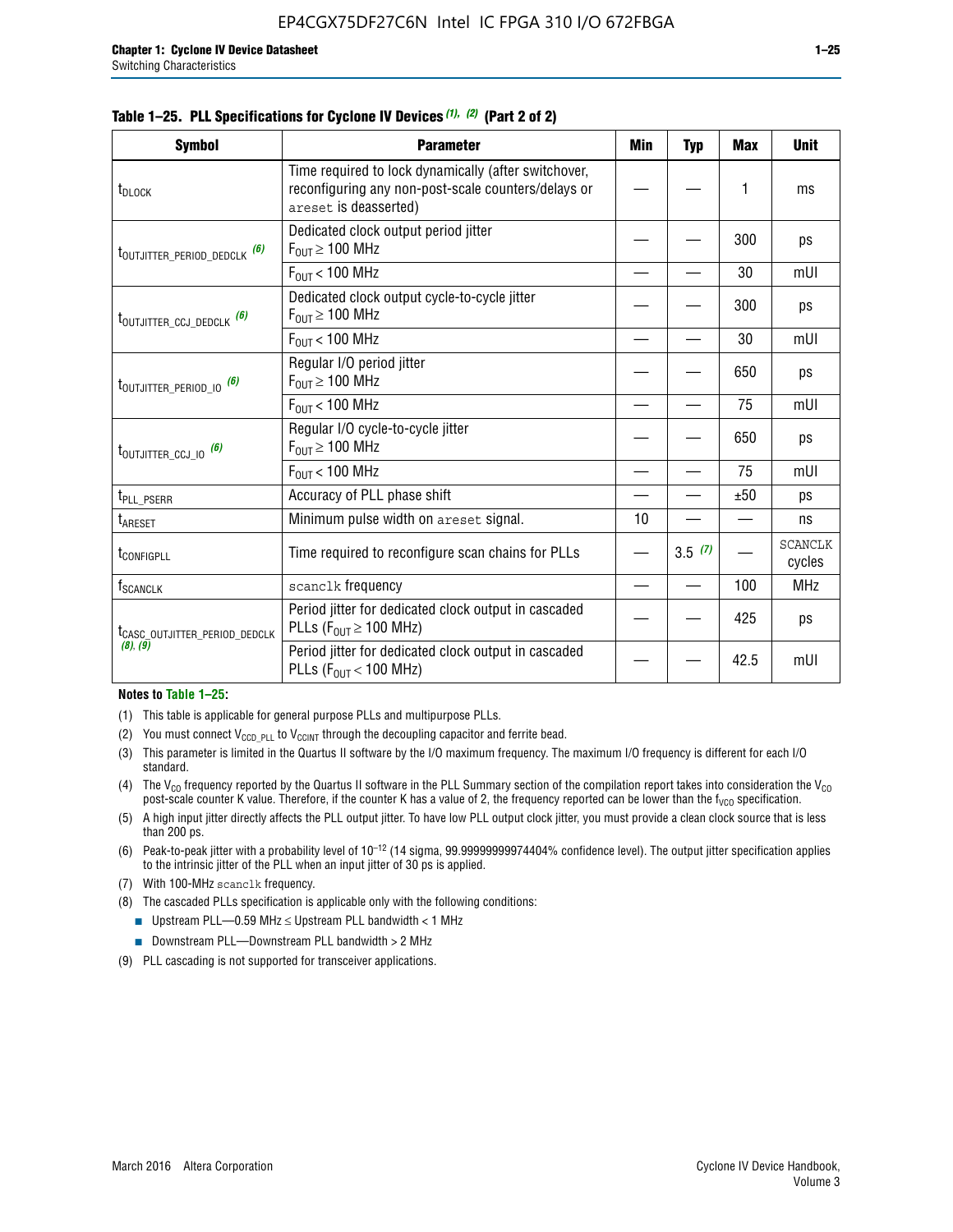## **Embedded Multiplier Specifications**

Table 1–26 lists the embedded multiplier specifications for Cyclone IV devices.

### **Table 1–26. Embedded Multiplier Specifications for Cyclone IV Devices**

|                                | <b>Resources Used</b>        | <b>Performance</b> |            |     |                 |     |             |
|--------------------------------|------------------------------|--------------------|------------|-----|-----------------|-----|-------------|
| Mode                           | <b>Number of Multipliers</b> | C6                 | C7, I7, A7 | C8  | <b>C8L, I8L</b> | C9L | <b>Unit</b> |
| $9 \times 9$ -bit multiplier   |                              | 340                | 300        | 260 | 240             | 175 | <b>MHz</b>  |
| $18 \times 18$ -bit multiplier |                              | 287                | 250        | 200 | 185             | 135 | <b>MHz</b>  |

## **Memory Block Specifications**

Table 1–27 lists the M9K memory block specifications for Cyclone IV devices.

### **Table 1–27. Memory Block Performance Specifications for Cyclone IV Devices**

|               |                                           | <b>Resources Used</b> |                             | <b>Performance</b> |            |                |                 |     |             |
|---------------|-------------------------------------------|-----------------------|-----------------------------|--------------------|------------|----------------|-----------------|-----|-------------|
| <b>Memory</b> | <b>Mode</b>                               | LEs                   | <b>M9K</b><br><b>Memory</b> | C <sub>6</sub>     | C7, I7, A7 | C <sub>8</sub> | <b>C8L, I8L</b> | C9L | <b>Unit</b> |
| M9K Block     | FIFO 256 $\times$ 36                      | 47                    |                             | 315                | 274        | 238            | 200             | 157 | <b>MHz</b>  |
|               | Single-port $256 \times 36$               | 0                     |                             | 315                | 274        | 238            | 200             | 157 | <b>MHz</b>  |
|               | Simple dual-port $256 \times 36$ CLK      | 0                     |                             | 315                | 274        | 238            | 200             | 157 | <b>MHz</b>  |
|               | True dual port $512 \times 18$ single CLK | 0                     |                             | 315                | 274        | 238            | 200             | 157 | <b>MHz</b>  |

## **Configuration and JTAG Specifications**

Table 1–28 lists the configuration mode specifications for Cyclone IV devices.

### **Table 1–28. Passive Configuration Mode Specifications for Cyclone IV Devices** *(1)*

| <b>Programming Mode</b>         | V <sub>CCINT</sub> Voltage Level (V)          | <b>DCLK f<sub>MAX</sub></b> | <b>Unit</b> |
|---------------------------------|-----------------------------------------------|-----------------------------|-------------|
| Passive Serial (PS)             | 1.0 $(3)$                                     | 66                          | MHz         |
|                                 | 133<br>1.2<br>1.0 $(3)$<br>66<br>12(4)<br>100 | MHz                         |             |
| Fast Passive Parallel (FPP) (2) |                                               |                             | MHz         |
|                                 |                                               |                             | <b>MHz</b>  |

#### **Notes to Table 1–28:**

- (1) For more information about PS and FPP configuration timing parameters, refer to the *[Configuration and Remote](http://www.altera.com/literature/hb/cyclone-iv/cyiv-51008.pdf)  [System Upgrades in Cyclone IV Devices](http://www.altera.com/literature/hb/cyclone-iv/cyiv-51008.pdf)* chapter.
- (2) FPP configuration mode supports all Cyclone IV E devices (except for E144 package devices) and EP4CGX50, EP4CGX75, EP4CGX110, and EP4CGX150 only.
- (3)  $V_{CCMT}$  = 1.0 V is only supported for Cyclone IV E 1.0 V core voltage devices.
- (4) Cyclone IV E devices support 1.2 V V<sub>CCINT</sub>. Cyclone IV E 1.2 V core voltage devices support 133 MHz DCLK f<sub>MAX</sub> for EP4CE6, EP4CE10, EP4CE15, EP4CE22, EP4CE30, and EP4CE40 only.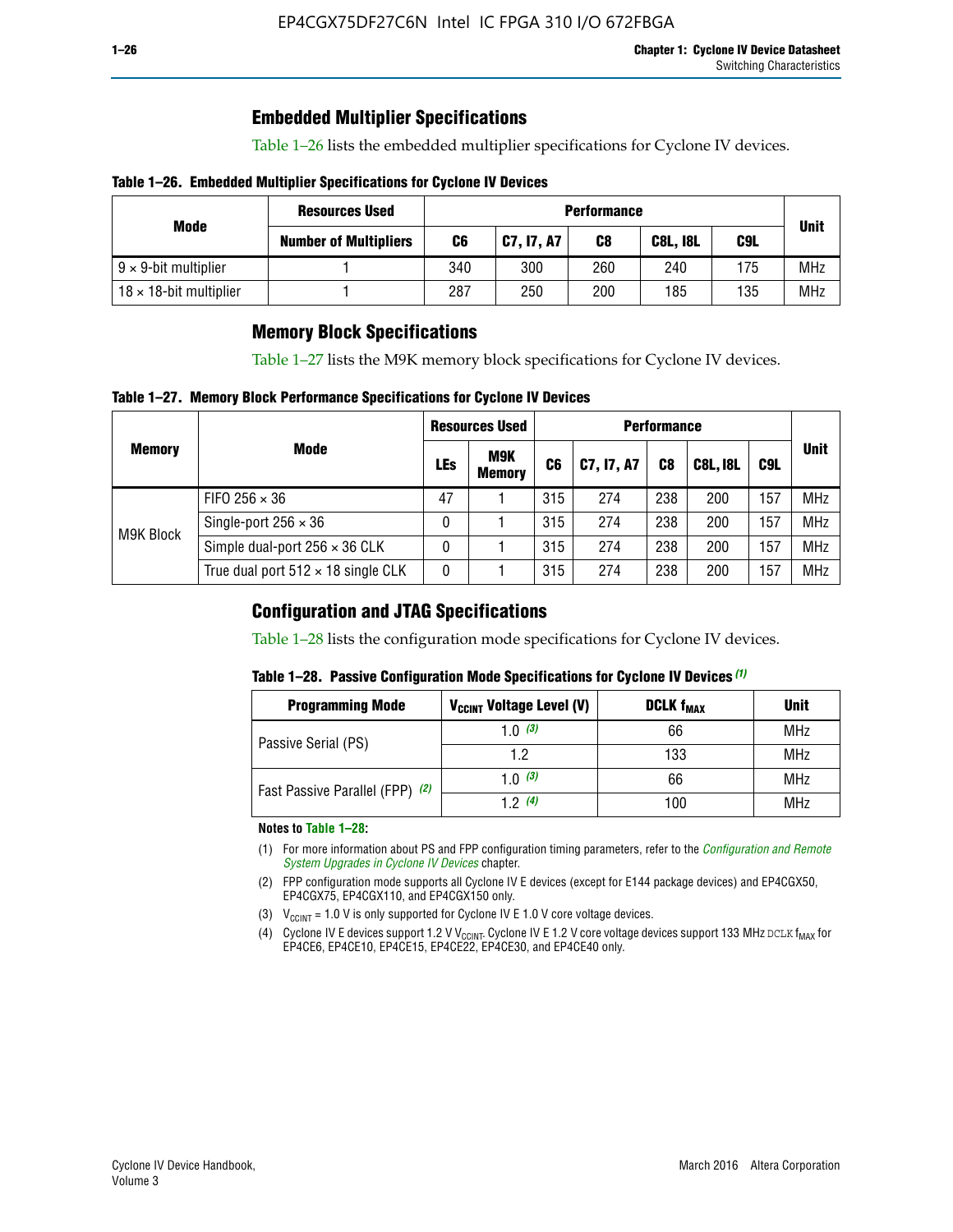Table 1–29 lists the active configuration mode specifications for Cyclone IV devices.

**Table 1–29. Active Configuration Mode Specifications for Cyclone IV Devices**

| <b>Programming Mode</b>  | <b>DCLK Range</b> | <b>Typical DCLK</b> | Unit |
|--------------------------|-------------------|---------------------|------|
| Active Parallel (AP) (1) | 20 to 40          | 33                  | MHz  |
| Active Serial (AS)       | 20 to 40          | 33                  | MHz  |

**Note to Table 1–29:**

(1) AP configuration mode is only supported for Cyclone IV E devices.

Table 1–30 lists the JTAG timing parameters and values for Cyclone IV devices.

**Table 1–30. JTAG Timing Parameters for Cyclone IV Devices** *(1)*

| Symbol                       | <b>Parameter</b>                                       | <b>Min</b> | <b>Max</b> | <b>Unit</b> |
|------------------------------|--------------------------------------------------------|------------|------------|-------------|
| t <sub>JCP</sub>             | <b>TCK clock period</b>                                | 40         |            | ns          |
| t <sub>JCH</sub>             | <b>TCK clock high time</b>                             | 19         |            | ns          |
| $t_{JCL}$                    | TCK clock low time                                     | 19         |            | ns          |
| t <sub>JPSU_TDI</sub>        | JTAG port setup time for TDI                           | 1          |            | ns          |
| t <sub>JPSU_TMS</sub>        | JTAG port setup time for TMS                           | 3          |            | ns          |
| t <sub>JPH</sub>             | JTAG port hold time                                    | 10         |            | ns          |
| t <sub>JPCO</sub>            | JTAG port clock to output $(2)$ , $(3)$                |            | 15         | ns          |
| t <sub>JPZX</sub>            | JTAG port high impedance to valid output $(2)$ , $(3)$ |            | 15         | ns          |
| t <sub>JPXZ</sub>            | JTAG port valid output to high impedance $(2)$ , $(3)$ |            | 15         | ns          |
| ${\rm t}_{\rm JSSU}$         | Capture register setup time                            | 5          |            | ns          |
| $\mathsf{t}_{\mathsf{JSH}}$  | Capture register hold time                             | 10         |            | ns          |
| $t_{\rm JSCO}$               | Update register clock to output                        |            | 25         | ns          |
| $t_{\footnotesize \rm JSZX}$ | Update register high impedance to valid output         |            | 25         | ns          |
| t <sub>JSXZ</sub>            | Update register valid output to high impedance         |            | 25         | ns          |

**Notes to Table 1–30:**

(1) For more information about JTAG waveforms, refer to "JTAG Waveform" in "Glossary" on page 1–37.

(2) The specification is shown for 3.3-, 3.0-, and 2.5-V LVTTL/LVCMOS operation of JTAG pins. For 1.8-V LVTTL/LVCMOS and 1.5-V LVCMOS, the output time specification is 16 ns.

(3) For EP4CGX22, EP4CGX30 (F324 and smaller package), EP4CGX110, and EP4CGX150 devices, the output time specification for 3.3-, 3.0-, and 2.5-V LVTTL/LVCMOS operation of JTAG pins is 16 ns. For 1.8-V LVTTL/LVCMOS and 1.5-V LVCMOS, the output time specification is 18 ns.

## **Periphery Performance**

This section describes periphery performance, including high-speed I/O and external memory interface.

I/O performance supports several system interfaces, such as the high-speed I/O interface, external memory interface, and the PCI/PCI-X bus interface. I/Os using the SSTL-18 Class I termination standard can achieve up to the stated DDR2 SDRAM interfacing speeds. I/Os using general-purpose I/O standards such as 3.3-, 3.0-, 2.5-, 1.8-, or 1.5-LVTTL/LVCMOS are capable of a typical 200 MHz interfacing frequency with a 10 pF load.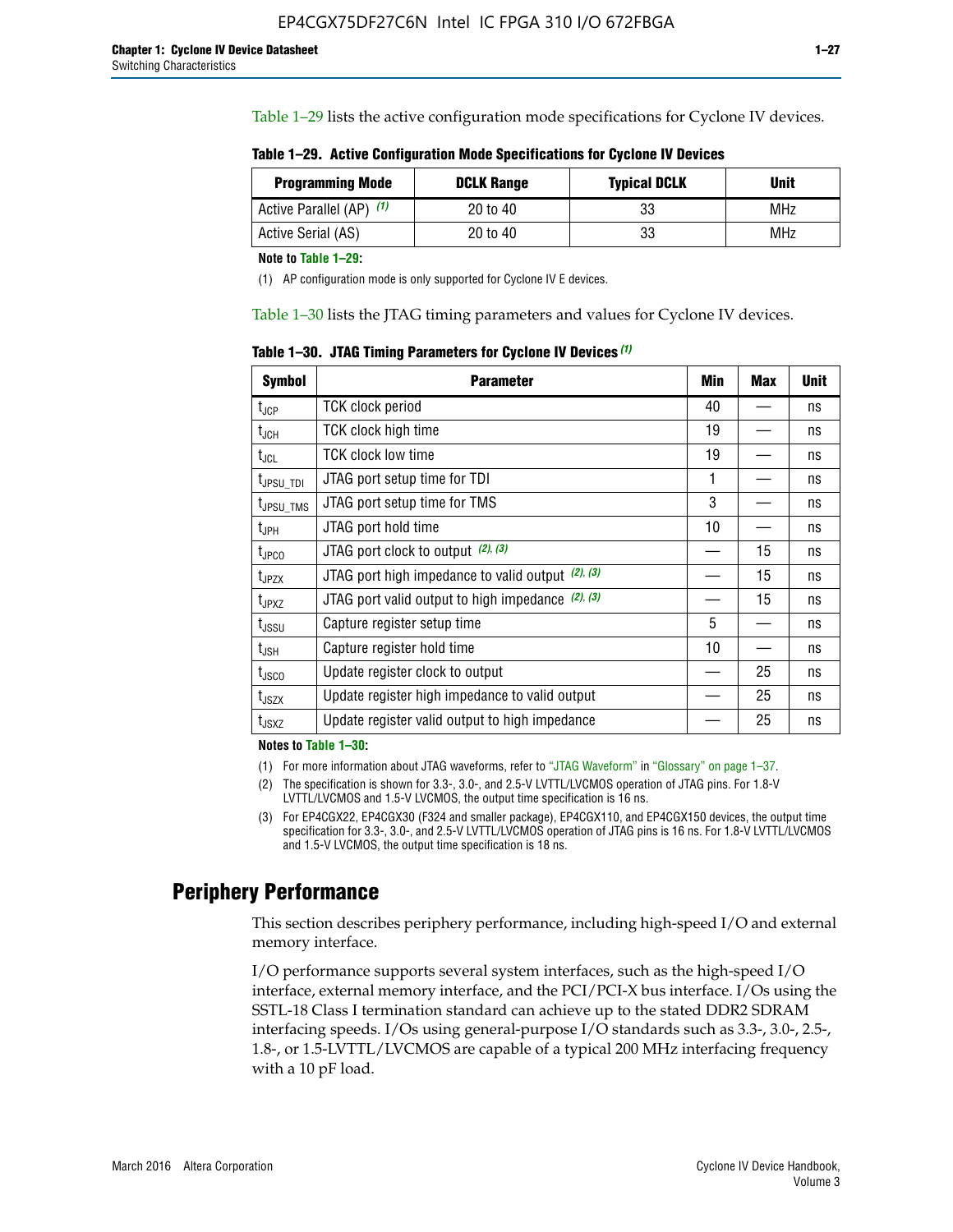- For more information about the supported maximum clock rate, device and pin planning, IP implementation, and device termination, refer to *[Section III: System](http://www.altera.com/literature/hb/external-memory/emi_intro_specs.pdf)  [Performance Specifications](http://www.altera.com/literature/hb/external-memory/emi_intro_specs.pdf)* of the *External Memory Interfaces Handbook*.
- **1 Actual achievable frequency depends on design- and system-specific factors. Perform** HSPICE/IBIS simulations based on your specific design and system setup to determine the maximum achievable frequency in your system.

## **High-Speed I/O Specifications**

Table 1–31 through Table 1–36 list the high-speed I/O timing for Cyclone IV devices. For definitions of high-speed timing specifications, refer to "Glossary" on page 1–37.

**Table 1–31. RSDS Transmitter Timing Specifications for Cyclone IV Devices** *(1)***,** *(2)***,** *(4)* **(Part 1 of 2)**

|                                                      |                                                     |                 | C6         |            |            | C7, I7                   |            |            | <b>C8, A7</b>            |            |            | <b>C8L, I8L</b>          |            |            | C <sub>9</sub> L         |            |               |
|------------------------------------------------------|-----------------------------------------------------|-----------------|------------|------------|------------|--------------------------|------------|------------|--------------------------|------------|------------|--------------------------|------------|------------|--------------------------|------------|---------------|
| <b>Symbol</b>                                        | <b>Modes</b>                                        | Min             | <b>Typ</b> | <b>Max</b> | <b>Min</b> | <b>Typ</b>               | <b>Max</b> | <b>Min</b> | <b>Typ</b>               | <b>Max</b> | <b>Min</b> | <b>Typ</b>               | <b>Max</b> | <b>Min</b> | <b>Typ</b>               | <b>Max</b> | <b>Unit</b>   |
|                                                      | $\times$ 10                                         | 5               | —          | 180        | 5          | ÷,                       | 155.5      | 5          | $\overline{\phantom{0}}$ | 155.5      | 5          |                          | 155.5      | 5          |                          | 132.5      | <b>MHz</b>    |
|                                                      | $\times 8$                                          | 5               |            | 180        | 5          |                          | 155.5      | 5          | $\overline{\phantom{0}}$ | 155.5      | 5          |                          | 155.5      | 5          |                          | 132.5      | <b>MHz</b>    |
| f <sub>HSCLK</sub><br>(input clock                   | $\times 7$                                          | 5               |            | 180        | 5          |                          | 155.5      | 5          | $\overline{\phantom{0}}$ | 155.5      | 5          |                          | 155.5      | 5          |                          | 132.5      | <b>MHz</b>    |
| frequency)                                           | $\times$ 4                                          | 5               |            | 180        | 5          | $\overline{\phantom{0}}$ | 155.5      | 5          | $\qquad \qquad$          | 155.5      | 5          |                          | 155.5      | 5          | $\overline{\phantom{0}}$ | 132.5      | <b>MHz</b>    |
|                                                      | $\times 2$                                          | 5               |            | 180        | 5          |                          | 155.5      | 5          | $\equiv$                 | 155.5      | 5          | $\overline{\phantom{0}}$ | 155.5      | 5          | $\overline{\phantom{0}}$ | 132.5      | <b>MHz</b>    |
|                                                      | $\times$ 1                                          | 5               |            | 360        | 5          |                          | 311        | 5          | $\overline{\phantom{0}}$ | 311        | 5          | $\equiv$                 | 311        | 5          | $\equiv$                 | 265        | <b>MHz</b>    |
|                                                      | $\times$ 10                                         | 100             |            | 360        | 100        |                          | 311        | 100        | $\equiv$                 | 311        | 100        |                          | 311        | 100        | $\equiv$                 | 265        | <b>Mbps</b>   |
|                                                      | $\times 8$                                          | 80              |            | 360        | 80         |                          | 311        | 80         | $\overline{\phantom{0}}$ | 311        | 80         |                          | 311        | 80         | $\overline{\phantom{0}}$ | 265        | <b>Mbps</b>   |
| Device<br>operation in                               | $\times 7$                                          | 70              |            | 360        | 70         | $\overline{\phantom{0}}$ | 311        | 70         | $\overline{\phantom{0}}$ | 311        | 70         |                          | 311        | 70         | $\equiv$                 | 265        | <b>Mbps</b>   |
| <b>Mbps</b>                                          | $\times$ 4                                          | 40              |            | 360        | 40         |                          | 311        | 40         | $\overline{\phantom{0}}$ | 311        | 40         |                          | 311        | 40         | $\overline{\phantom{0}}$ | 265        | <b>Mbps</b>   |
|                                                      | $\times 2$                                          | 20              |            | 360        | 20         | $\overline{\phantom{0}}$ | 311        | 20         | $\overline{\phantom{0}}$ | 311        | 20         | $\qquad \qquad$          | 311        | 20         |                          | 265        | <b>Mbps</b>   |
|                                                      | $\times$ 1                                          | 10              |            | 360        | 10         |                          | 311        | 10         | $\overline{\phantom{0}}$ | 311        | 10         | $\overline{\phantom{0}}$ | 311        | 10         | $\overline{\phantom{0}}$ | 265        | <b>Mbps</b>   |
| t <sub>DUTY</sub>                                    | —                                                   | 45              |            | 55         | 45         |                          | 55         | 45         | $\overline{\phantom{0}}$ | 55         | 45         |                          | 55         | 45         |                          | 55         | $\frac{0}{0}$ |
| Transmitter<br>channel-to-<br>channel skew<br>(TCCS) |                                                     |                 |            | 200        |            |                          | 200        |            |                          | 200        |            |                          | 200        |            |                          | 200        | ps            |
| Output jitter<br>(peak to peak)                      |                                                     |                 |            | 500        |            |                          | 500        |            |                          | 550        |            |                          | 600        |            |                          | 700        | ps            |
| t <sub>rise</sub>                                    | $20 - 80\%$<br>$\mathrm{C}_{\text{LOAD}}$ =<br>5 pF | $\qquad \qquad$ | 500        |            |            | 500                      |            |            | 500                      |            |            | 500                      |            |            | 500                      |            | ps            |
| t <sub>FALL</sub>                                    | $20 - 80\%$<br>$C_{LOAD} =$<br>5 pF                 |                 | 500        |            |            | 500                      |            |            | 500                      |            |            | 500                      |            |            | 500                      |            | ps            |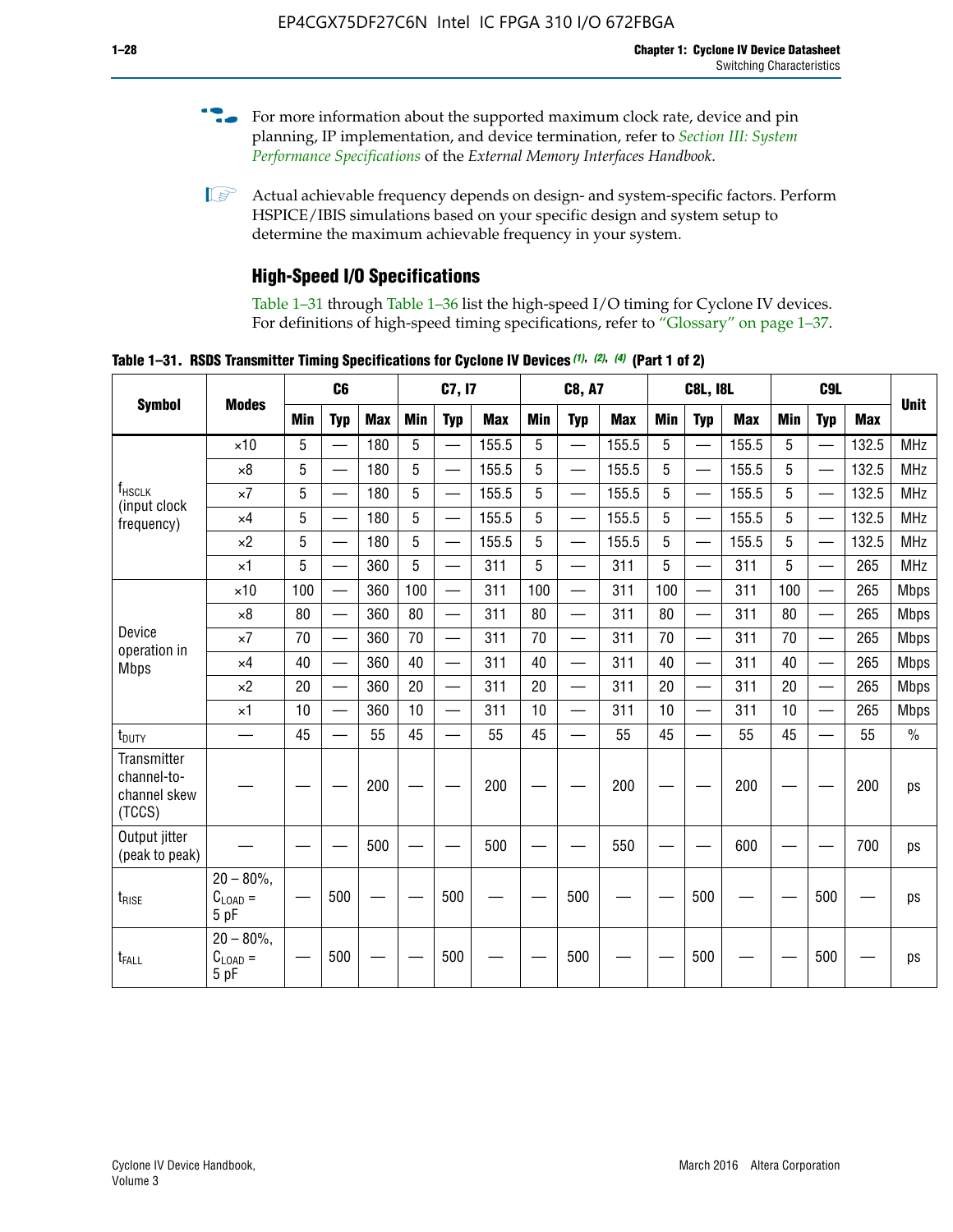| <b>Symbol</b>         | <b>Modes</b> |     | C6         |            |            | <b>C7, I7</b> |            |            | <b>C8, A7</b> |            |            | <b>C8L, I8L</b> |            |     | C9L        |     | <b>Unit</b> |
|-----------------------|--------------|-----|------------|------------|------------|---------------|------------|------------|---------------|------------|------------|-----------------|------------|-----|------------|-----|-------------|
|                       |              | Min | <b>Typ</b> | <b>Max</b> | <b>Min</b> | <b>Typ</b>    | <b>Max</b> | <b>Min</b> | <b>Typ</b>    | <b>Max</b> | <b>Min</b> | <b>Typ</b>      | <b>Max</b> | Min | <b>Typ</b> | Max |             |
| $t_{\text{LOCK}}$ (3) |              |     |            |            |            |               |            |            |               |            |            |                 |            |     |            |     | ms          |

#### **Table 1–31. RSDS Transmitter Timing Specifications for Cyclone IV Devices** *(1)***,** *(2)***,** *(4)* **(Part 2 of 2)**

**Notes to Table 1–31:**

(1) Applicable for true RSDS and emulated RSDS\_E\_3R transmitter.

(2) Cyclone IV E devices—true RSDS transmitter is only supported at the output pin of Row I/O Banks 1, 2, 5, and 6. Emulated RSDS transmitter is supported at the output pin of all I/O Banks. Cyclone IV GX devices—true RSDS transmitter is only supported at the output pin of Row I/O Banks 5 and 6. Emulated RSDS transmitter is supported at the output

pin of I/O Banks 3, 4, 5, 6, 7, 8, and 9. (3)  $t_{\text{LOCK}}$  is the time required for the PLL to lock from the end-of-device configuration.

(4) Cyclone IV E 1.0 V core voltage devices only support C8L, C9L, and I8L speed grades. Cyclone IV E 1.2 V core voltage devices only support C6, C7, C8, I7, and A7 speed grades. Cyclone IV GX devices only support C6, C7, C8, and I7 speed grades.

|                                 |                               |     | C <sub>6</sub>           |            |            | C7, I7                   |            |                          | C8, A7                   |            |            | <b>C8L, I8L</b>          |            |     | C <sub>9</sub> L                 |            |               |
|---------------------------------|-------------------------------|-----|--------------------------|------------|------------|--------------------------|------------|--------------------------|--------------------------|------------|------------|--------------------------|------------|-----|----------------------------------|------------|---------------|
| <b>Symbol</b>                   | <b>Modes</b>                  | Min | <b>Typ</b>               | <b>Max</b> | <b>Min</b> | <b>Typ</b>               | <b>Max</b> | Min                      | <b>Typ</b>               | <b>Max</b> | <b>Min</b> | <b>Typ</b>               | <b>Max</b> | Min | <b>Typ</b>                       | <b>Max</b> | <b>Unit</b>   |
|                                 | $\times$ 10                   | 5   |                          | 85         | 5          |                          | 85         | 5                        |                          | 85         | 5          |                          | 85         | 5   |                                  | 72.5       | <b>MHz</b>    |
|                                 | $\times 8$                    | 5   | —                        | 85         | 5          | —                        | 85         | 5                        | $\overline{\phantom{0}}$ | 85         | 5          | $\overline{\phantom{0}}$ | 85         | 5   |                                  | 72.5       | <b>MHz</b>    |
| f <sub>HSCLK</sub> (input       | $\times 7$                    | 5   | —                        | 85         | 5          |                          | 85         | 5                        | —                        | 85         | 5          | —                        | 85         | 5   | $\overline{\phantom{0}}$         | 72.5       | <b>MHz</b>    |
| clock<br>frequency)             | $\times$ 4                    | 5   | $\overline{\phantom{0}}$ | 85         | 5          | $\overline{\phantom{a}}$ | 85         | 5                        | $\overline{\phantom{0}}$ | 85         | 5          | —                        | 85         | 5   | $\overline{\phantom{0}}$         | 72.5       | <b>MHz</b>    |
|                                 | $\times 2$                    | 5   | $\hspace{0.05cm}$        | 85         | 5          |                          | 85         | 5                        | —                        | 85         | 5          | $\overline{\phantom{0}}$ | 85         | 5   | $\qquad \qquad \overbrace{ }^{}$ | 72.5       | <b>MHz</b>    |
|                                 | $\times$ 1                    | 5   |                          | 170        | 5          | $\overline{\phantom{0}}$ | 170        | 5                        | $\overline{\phantom{0}}$ | 170        | 5          |                          | 170        | 5   |                                  | 145        | <b>MHz</b>    |
|                                 | $\times$ 10                   | 100 |                          | 170        | 100        | —                        | 170        | 100                      | $\overline{\phantom{0}}$ | 170        | 100        |                          | 170        | 100 |                                  | 145        | <b>Mbps</b>   |
|                                 | $\times 8$                    | 80  | $\qquad \qquad -$        | 170        | 80         | —                        | 170        | 80                       | —                        | 170        | 80         |                          | 170        | 80  | $\qquad \qquad$                  | 145        | <b>Mbps</b>   |
| Device                          | $\times 7$                    | 70  | $\overline{\phantom{0}}$ | 170        | 70         | —                        | 170        | 70                       | $\overline{\phantom{0}}$ | 170        | 70         |                          | 170        | 70  |                                  | 145        | <b>Mbps</b>   |
| operation in<br><b>Mbps</b>     | $\times$ 4                    | 40  | $\qquad \qquad -$        | 170        | 40         | $\overline{\phantom{0}}$ | 170        | 40                       | $\qquad \qquad$          | 170        | 40         |                          | 170        | 40  |                                  | 145        | <b>Mbps</b>   |
|                                 | $\times 2$                    | 20  | $\overline{\phantom{0}}$ | 170        | 20         | $\overline{\phantom{0}}$ | 170        | 20                       | $\overline{\phantom{0}}$ | 170        | 20         |                          | 170        | 20  |                                  | 145        | <b>Mbps</b>   |
|                                 | $\times$ 1                    | 10  | $\overline{\phantom{0}}$ | 170        | 10         | $\overline{\phantom{0}}$ | 170        | 10                       | $\overline{\phantom{0}}$ | 170        | 10         | $\overline{\phantom{0}}$ | 170        | 10  |                                  | 145        | <b>Mbps</b>   |
| t <sub>DUTY</sub>               |                               | 45  | $\equiv$                 | 55         | 45         | $\equiv$                 | 55         | 45                       | $\overline{\phantom{0}}$ | 55         | 45         | $\equiv$                 | 55         | 45  |                                  | 55         | $\frac{0}{0}$ |
| <b>TCCS</b>                     |                               |     |                          | 200        |            |                          | 200        | $\overline{\phantom{0}}$ |                          | 200        |            | —                        | 200        |     |                                  | 200        | ps            |
| Output jitter<br>(peak to peak) |                               |     | —                        | 500        |            |                          | 500        |                          |                          | 550        |            |                          | 600        |     |                                  | 700        | ps            |
| $t_{\sf RISE}$                  | $20 - 80\%$ ,<br>$C_{LOAD} =$ |     | 500                      |            |            | 500                      |            |                          | 500                      |            |            | 500                      |            |     | 500                              |            | ps            |
| t <sub>FALL</sub>               | 5 pF<br>$20 - 80\%$ ,         |     | 500                      |            |            | 500                      |            |                          | 500                      |            |            | 500                      |            |     | 500                              |            | ps            |
|                                 | $C_{\text{LOAD}} =$<br>5 pF   |     |                          |            |            |                          |            |                          |                          |            |            |                          |            |     |                                  |            |               |

### **Table 1–32. Emulated RSDS\_E\_1R Transmitter Timing Specifications for Cyclone IV Devices** *(1), (3)* **(Part 1 of 2)**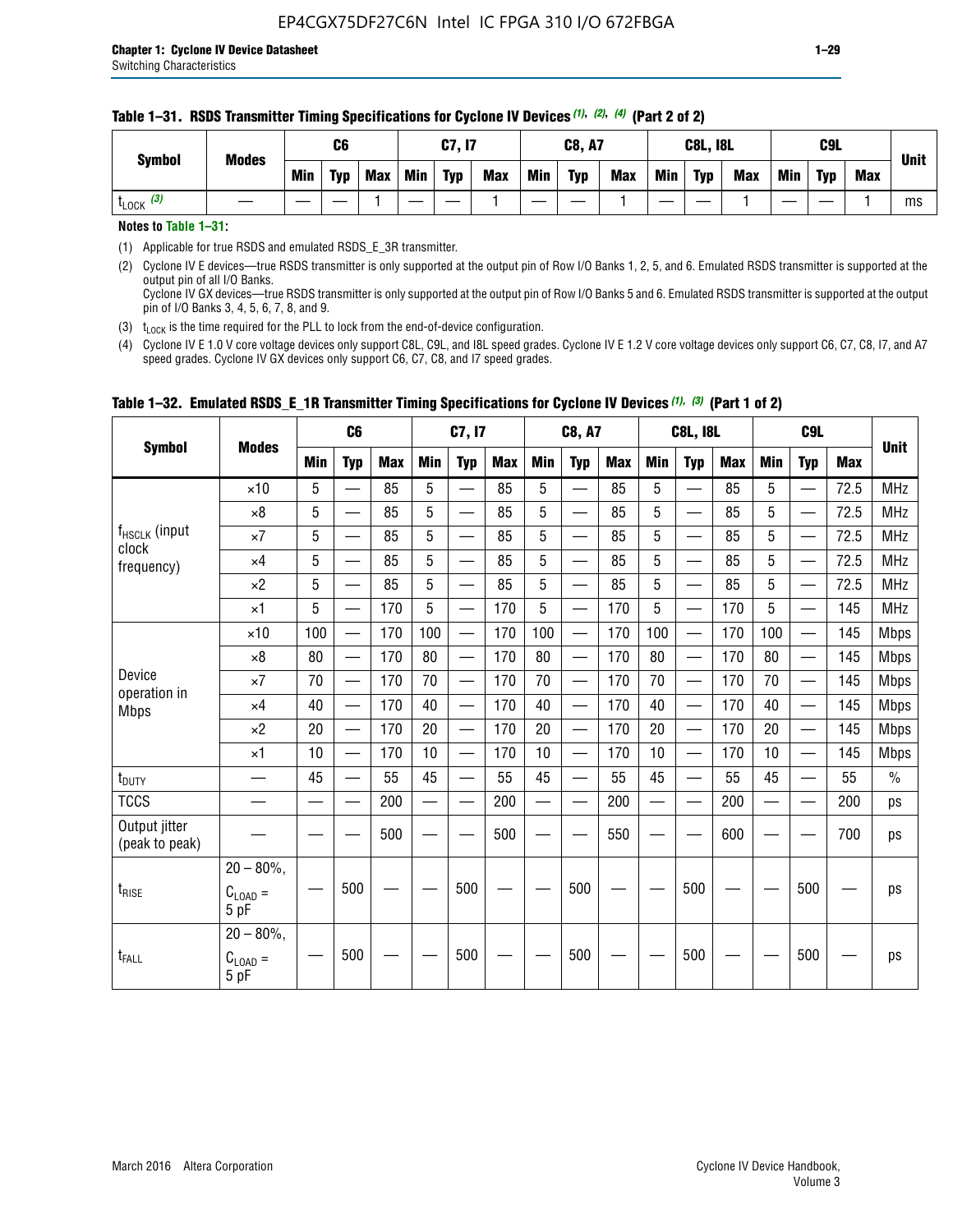|                       | <b>Modes</b> |            | C <sub>6</sub> |     |     | C7, I7     |            |            | <b>C8, A7</b> |            |            | <b>C8L, I8L</b> |            |     | C <sub>9</sub> L |            | <b>Unit</b> |
|-----------------------|--------------|------------|----------------|-----|-----|------------|------------|------------|---------------|------------|------------|-----------------|------------|-----|------------------|------------|-------------|
| <b>Symbol</b>         |              | <b>Min</b> | <b>Typ</b>     | Max | Min | <b>Typ</b> | <b>Max</b> | <b>Min</b> | <b>Typ</b>    | <b>Max</b> | <b>Min</b> | <b>Typ</b>      | <b>Max</b> | Min | <b>Typ</b>       | <b>Max</b> |             |
| $t_{\text{LOCK}}$ (2) |              |            |                |     |     |            |            |            |               |            |            |                 |            |     |                  |            | ms          |

### **Table 1–32. Emulated RSDS\_E\_1R Transmitter Timing Specifications for Cyclone IV Devices** *(1), (3)* **(Part 2 of 2)**

**Notes to Table 1–32:**

(1) Emulated RSDS\_E\_1R transmitter is supported at the output pin of all I/O Banks of Cyclone IV E devices and I/O Banks 3, 4, 5, 6, 7, 8, and 9 of Cyclone IV GX devices.

(2)  $t_{\text{LOCK}}$  is the time required for the PLL to lock from the end-of-device configuration.

(3) Cyclone IV E 1.0 V core voltage devices only support C8L, C9L, and I8L speed grades. Cyclone IV E 1.2 V core voltage devices only support C6, C7, C8, I7, and A7 speed grades. Cyclone IV GX devices only support C6, C7, C8, and I7 speed grades.

|                                 |                                             |            | C <sub>6</sub>           |            |                          | C7, I7                   |            |            | <b>C8, A7</b>            |              |            | <b>C8L, I8L</b>          |            |            | C <sub>9</sub> L         |            | <b>Unit</b> |
|---------------------------------|---------------------------------------------|------------|--------------------------|------------|--------------------------|--------------------------|------------|------------|--------------------------|--------------|------------|--------------------------|------------|------------|--------------------------|------------|-------------|
| <b>Symbol</b>                   | <b>Modes</b>                                | <b>Min</b> | <b>Typ</b>               | <b>Max</b> | <b>Min</b>               | <b>Typ</b>               | <b>Max</b> | <b>Min</b> | <b>Typ</b>               | <b>Max</b>   | <b>Min</b> | <b>Typ</b>               | <b>Max</b> | <b>Min</b> | <b>Typ</b>               | <b>Max</b> |             |
|                                 | $\times$ 10                                 | 5          |                          | 200        | 5                        | —                        | 155.5      | 5          | $\overline{\phantom{0}}$ | 155.5        | 5          | $\overline{\phantom{0}}$ | 155.5      | 5          | $\overline{\phantom{0}}$ | 132.5      | <b>MHz</b>  |
|                                 | $\times 8$                                  | 5          |                          | 200        | 5                        | $\overline{\phantom{0}}$ | 155.5      | 5          | —                        | 155.5        | 5          |                          | 155.5      | 5          |                          | 132.5      | <b>MHz</b>  |
| f <sub>HSCLK</sub> (input       | $\times 7$                                  | 5          |                          | 200        | 5                        | ÷,                       | 155.5      | 5          | —                        | 155.5        | 5          |                          | 155.5      | 5          |                          | 132.5      | <b>MHz</b>  |
| clock<br>frequency)             | $\times$ 4                                  | 5          | $\overline{\phantom{0}}$ | 200        | 5                        | —                        | 155.5      | 5          | $\overline{\phantom{0}}$ | 155.5        | 5          |                          | 155.5      | 5          | $\overline{\phantom{0}}$ | 132.5      | <b>MHz</b>  |
|                                 | $\times 2$                                  | 5          | $\overline{\phantom{0}}$ | 200        | 5                        | $\overline{\phantom{0}}$ | 155.5      | 5          | $\overline{\phantom{0}}$ | 155.5        | 5          | $\overline{\phantom{0}}$ | 155.5      | 5          |                          | 132.5      | <b>MHz</b>  |
|                                 | $\times$ 1                                  | 5          | $\overline{\phantom{0}}$ | 400        | 5                        |                          | 311        | 5          | —                        | 311          | 5          | $\overline{\phantom{0}}$ | 311        | 5          |                          | 265        | <b>MHz</b>  |
|                                 | $\times$ 10                                 | 100        |                          | 400        | 100                      | $\overline{\phantom{0}}$ | 311        | 100        | $\overline{\phantom{0}}$ | 311          | 100        | $\overline{\phantom{0}}$ | 311        | 100        |                          | 265        | <b>Mbps</b> |
|                                 | $\times 8$                                  | 80         | $\overline{\phantom{0}}$ | 400        | 80                       | $\overline{\phantom{0}}$ | 311        | 80         | $\overline{\phantom{0}}$ | 311          | 80         | $\overline{\phantom{0}}$ | 311        | 80         |                          | 265        | <b>Mbps</b> |
| Device                          | $\times 7$                                  | 70         |                          | 400        | 70                       |                          | 311        | 70         | $\overline{\phantom{0}}$ | 311          | 70         |                          | 311        | 70         |                          | 265        | <b>Mbps</b> |
| operation in<br><b>Mbps</b>     | $\times 4$                                  | 40         | $\overline{\phantom{0}}$ | 400        | 40                       |                          | 311        | 40         | $\overline{\phantom{0}}$ | 311          | 40         | —                        | 311        | 40         |                          | 265        | <b>Mbps</b> |
|                                 | $\times 2$                                  | 20         |                          | 400        | 20                       | —                        | 311        | 20         | $\overline{\phantom{0}}$ | 311          | 20         | $\overline{\phantom{0}}$ | 311        | 20         |                          | 265        | <b>Mbps</b> |
|                                 | ×1                                          | 10         | $\overline{\phantom{0}}$ | 400        | 10                       |                          | 311        | 10         | $\overline{\phantom{0}}$ | 311          | 10         | —                        | 311        | 10         |                          | 265        | <b>Mbps</b> |
| t <sub>DUTY</sub>               |                                             | 45         |                          | 55         | 45                       | $\overline{\phantom{0}}$ | 55         | 45         | $\overline{\phantom{0}}$ | 55           | 45         | $\overline{\phantom{0}}$ | 55         | 45         |                          | 55         | $\%$        |
| <b>TCCS</b>                     |                                             |            |                          | 200        | $\overline{\phantom{0}}$ |                          | 200        |            |                          | 200          | —          |                          | 200        |            |                          | 200        | ps          |
| Output jitter<br>(peak to peak) |                                             |            |                          | 500        |                          |                          | 500        |            |                          | 550          |            |                          | 600        |            |                          | 700        | ps          |
| $t_{\sf RISE}$                  | $20 - 80\%$ ,<br>$C_{LOAD} =$<br>5 pF       |            | 500                      |            |                          | 500                      |            |            | 500                      |              |            | 500                      |            |            | 500                      |            | ps          |
| t <sub>FALL</sub>               | $20 - 80\%$<br>$\rm C_{\rm LOAD} =$<br>5 pF |            | 500                      |            |                          | 500                      |            |            | 500                      |              |            | 500                      |            |            | 500                      |            | ps          |
| $t_{\text{LOCK}}$ (3)           |                                             |            |                          | 1          |                          |                          | 1          |            |                          | $\mathbf{1}$ |            |                          | 1          |            |                          | 1          | ms          |

**Table 1–33. Mini-LVDS Transmitter Timing Specifications for Cyclone IV Devices** *(1)***,** *(2)***,** *(4)*

**Notes to Table 1–33:**

(1) Applicable for true and emulated mini-LVDS transmitter.

(2) Cyclone IV E—true mini-LVDS transmitter is only supported at the output pin of Row I/O Banks 1, 2, 5, and 6. Emulated mini-LVDS transmitter is supported at the output pin of all I/O banks.

Cyclone IV GX—true mini-LVDS transmitter is only supported at the output pin of Row I/O Banks 5 and 6. Emulated mini-LVDS transmitter is supported at the output pin of I/O Banks 3, 4, 5, 6, 7, 8, and 9.

(3)  $t_{\text{LOCK}}$  is the time required for the PLL to lock from the end-of-device configuration.

(4) Cyclone IV E 1.0 V core voltage devices only support C8L, C9L, and I8L speed grades. Cyclone IV E 1.2 V core voltage devices only support C6, C7, C8, I7, and A7 speed grades. Cyclone IV GX devices only support C6, C7, C8, and I7 speed grades.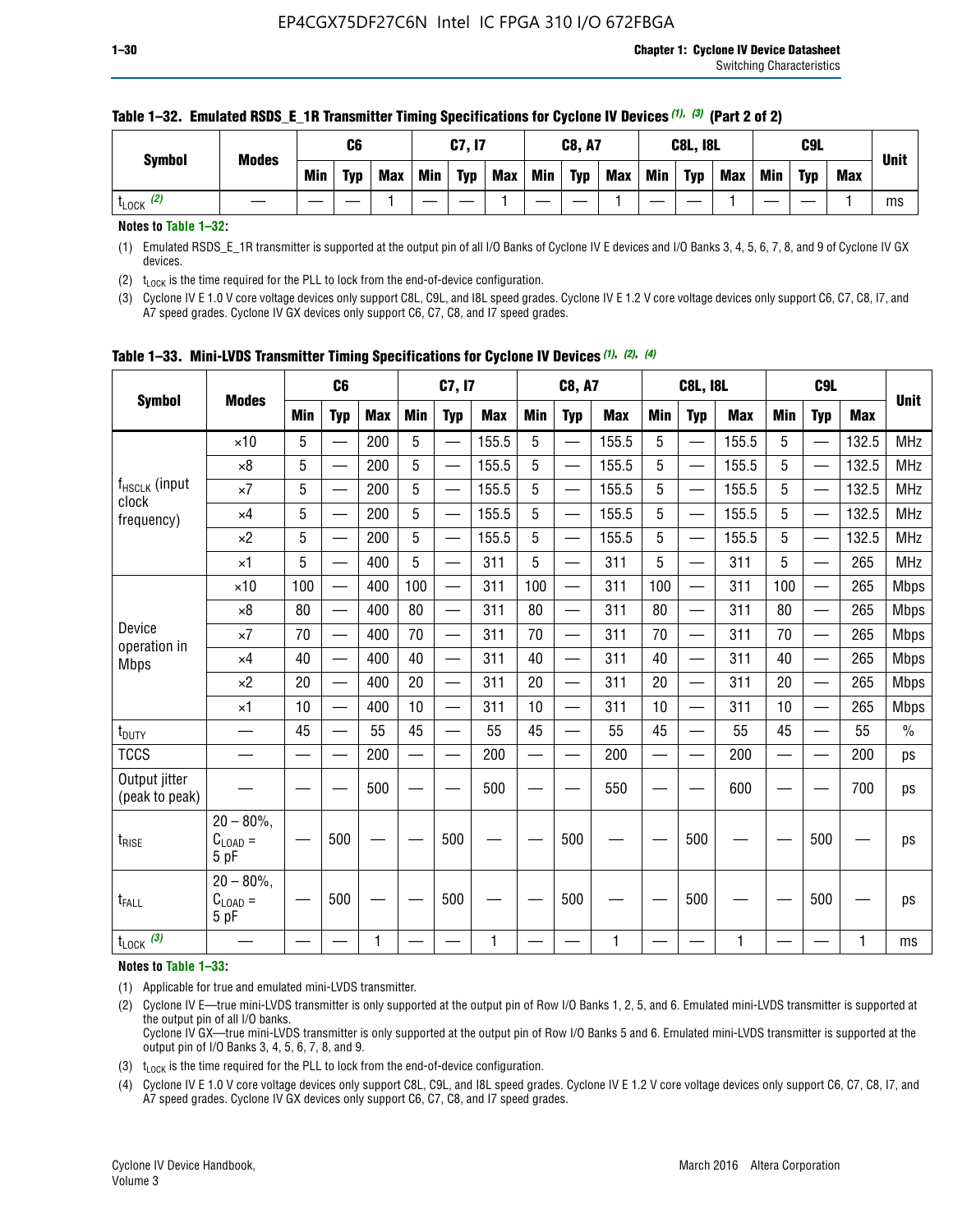|                                    |              |     | C <sub>6</sub> |     | C7, I7     |            | <b>C8, A7</b> |     | <b>C8L, I8L</b> |            | C <sub>9</sub> L | <b>Unit</b>   |
|------------------------------------|--------------|-----|----------------|-----|------------|------------|---------------|-----|-----------------|------------|------------------|---------------|
| <b>Symbol</b>                      | <b>Modes</b> | Min | <b>Max</b>     | Min | <b>Max</b> | <b>Min</b> | <b>Max</b>    | Min | <b>Max</b>      | <b>Min</b> | <b>Max</b>       |               |
|                                    | $\times$ 10  | 5   | 420            | 5   | 370        | 5          | 320           | 5   | 320             | 5          | 250              | <b>MHz</b>    |
|                                    | $\times 8$   | 5   | 420            | 5   | 370        | 5          | 320           | 5   | 320             | 5          | 250              | <b>MHz</b>    |
| f <sub>HSCLK</sub> (input<br>clock | $\times 7$   | 5   | 420            | 5   | 370        | 5          | 320           | 5   | 320             | 5          | 250              | MHz           |
| frequency)                         | $\times 4$   | 5   | 420            | 5   | 370        | 5          | 320           | 5   | 320             | 5          | 250              | <b>MHz</b>    |
|                                    | $\times 2$   | 5   | 420            | 5   | 370        | 5          | 320           | 5   | 320             | 5          | 250              | <b>MHz</b>    |
|                                    | $\times$ 1   | 5   | 420            | 5   | 402.5      | 5          | 402.5         | 5   | 362             | 5          | 265              | <b>MHz</b>    |
|                                    | $\times$ 10  | 100 | 840            | 100 | 740        | 100        | 640           | 100 | 640             | 100        | 500              | <b>Mbps</b>   |
|                                    | $\times 8$   | 80  | 840            | 80  | 740        | 80         | 640           | 80  | 640             | 80         | 500              | <b>Mbps</b>   |
| <b>HSIODR</b>                      | $\times 7$   | 70  | 840            | 70  | 740        | 70         | 640           | 70  | 640             | 70         | 500              | <b>Mbps</b>   |
|                                    | $\times$ 4   | 40  | 840            | 40  | 740        | 40         | 640           | 40  | 640             | 40         | 500              | <b>Mbps</b>   |
|                                    | $\times 2$   | 20  | 840            | 20  | 740        | 20         | 640           | 20  | 640             | 20         | 500              | <b>Mbps</b>   |
|                                    | $\times$ 1   | 10  | 420            | 10  | 402.5      | 10         | 402.5         | 10  | 362             | 10         | 265              | <b>Mbps</b>   |
| t <sub>DUTY</sub>                  |              | 45  | 55             | 45  | 55         | 45         | 55            | 45  | 55              | 45         | 55               | $\frac{0}{0}$ |
| <b>TCCS</b>                        |              |     | 200            |     | 200        |            | 200           |     | 200             |            | 200              | ps            |
| Output jitter<br>(peak to peak)    |              |     | 500            |     | 500        |            | 550           |     | 600             |            | 700              | ps            |
| $t_{\text{LOCK}}$ (2)              |              |     | 1              |     | 1          |            | 1             |     | 1               |            | 1                | ms            |

**Table 1–34. True LVDS Transmitter Timing Specifications for Cyclone IV Devices** *(1)***,** *(3)*

**Notes to Table 1–34:**

(1) Cyclone IV E—true LVDS transmitter is only supported at the output pin of Row I/O Banks 1, 2, 5, and 6. Cyclone IV GX—true LVDS transmitter is only supported at the output pin of Row I/O Banks 5 and 6.

(2)  $t_{\text{LOCK}}$  is the time required for the PLL to lock from the end-of-device configuration.

(3) Cyclone IV E 1.0 V core voltage devices only support C8L, C9L, and I8L speed grades. Cyclone IV E 1.2 V core voltage devices only support C6, C7, C8, I7, and A7 speed grades. Cyclone IV GX devices only support C6, C7, C8, and I7 speed grades.

|  |  |  |  |  |  | Table 1–35. Emulated LVDS Transmitter Timing Specifications for Cyclone IV Devices <sup>(1),</sup> <sup>(3)</sup> (Part 1 of 2) |  |  |
|--|--|--|--|--|--|---------------------------------------------------------------------------------------------------------------------------------|--|--|
|--|--|--|--|--|--|---------------------------------------------------------------------------------------------------------------------------------|--|--|

|                             |              | C <sub>6</sub> |            | C7, I7     |            | <b>C8, A7</b> |            | <b>C8L, I8L</b> |            | C <sub>9L</sub> |            |             |
|-----------------------------|--------------|----------------|------------|------------|------------|---------------|------------|-----------------|------------|-----------------|------------|-------------|
| <b>Symbol</b>               | <b>Modes</b> | Min            | <b>Max</b> | <b>Min</b> | <b>Max</b> | <b>Min</b>    | <b>Max</b> | <b>Min</b>      | <b>Max</b> | <b>Min</b>      | <b>Max</b> | <b>Unit</b> |
|                             | $\times$ 10  | 5              | 320        | 5          | 320        | 5             | 275        | 5               | 275        | 5               | 250        | <b>MHz</b>  |
|                             | $\times 8$   | 5              | 320        | 5          | 320        | 5             | 275        | 5               | 275        | 5               | 250        | <b>MHz</b>  |
| $f_{HSCLK}$ (input<br>clock | $\times 7$   | 5              | 320        | 5          | 320        | 5             | 275        | 5               | 275        | 5               | 250        | <b>MHz</b>  |
| frequency)                  | $\times$ 4   | 5              | 320        | 5          | 320        | 5             | 275        | 5               | 275        | 5               | 250        | <b>MHz</b>  |
|                             | $\times 2$   | 5              | 320        | 5          | 320        | 5             | 275        | 5               | 275        | 5               | 250        | <b>MHz</b>  |
|                             | $\times$ 1   | 5              | 402.5      | 5          | 402.5      | 5             | 402.5      | 5               | 362        | 5               | 265        | <b>MHz</b>  |
|                             | $\times$ 10  | 100            | 640        | 100        | 640        | 100           | 550        | 100             | 550        | 100             | 500        | <b>Mbps</b> |
|                             | $\times 8$   | 80             | 640        | 80         | 640        | 80            | 550        | 80              | 550        | 80              | 500        | <b>Mbps</b> |
| <b>HSIODR</b>               | $\times 7$   | 70             | 640        | 70         | 640        | 70            | 550        | 70              | 550        | 70              | 500        | <b>Mbps</b> |
|                             | $\times$ 4   | 40             | 640        | 40         | 640        | 40            | 550        | 40              | 550        | 40              | 500        | <b>Mbps</b> |
|                             | $\times 2$   | 20             | 640        | 20         | 640        | 20            | 550        | 20              | 550        | 20              | 500        | <b>Mbps</b> |
|                             | ×1           | 10             | 402.5      | 10         | 402.5      | 10            | 402.5      | 10              | 362        | 10              | 265        | <b>Mbps</b> |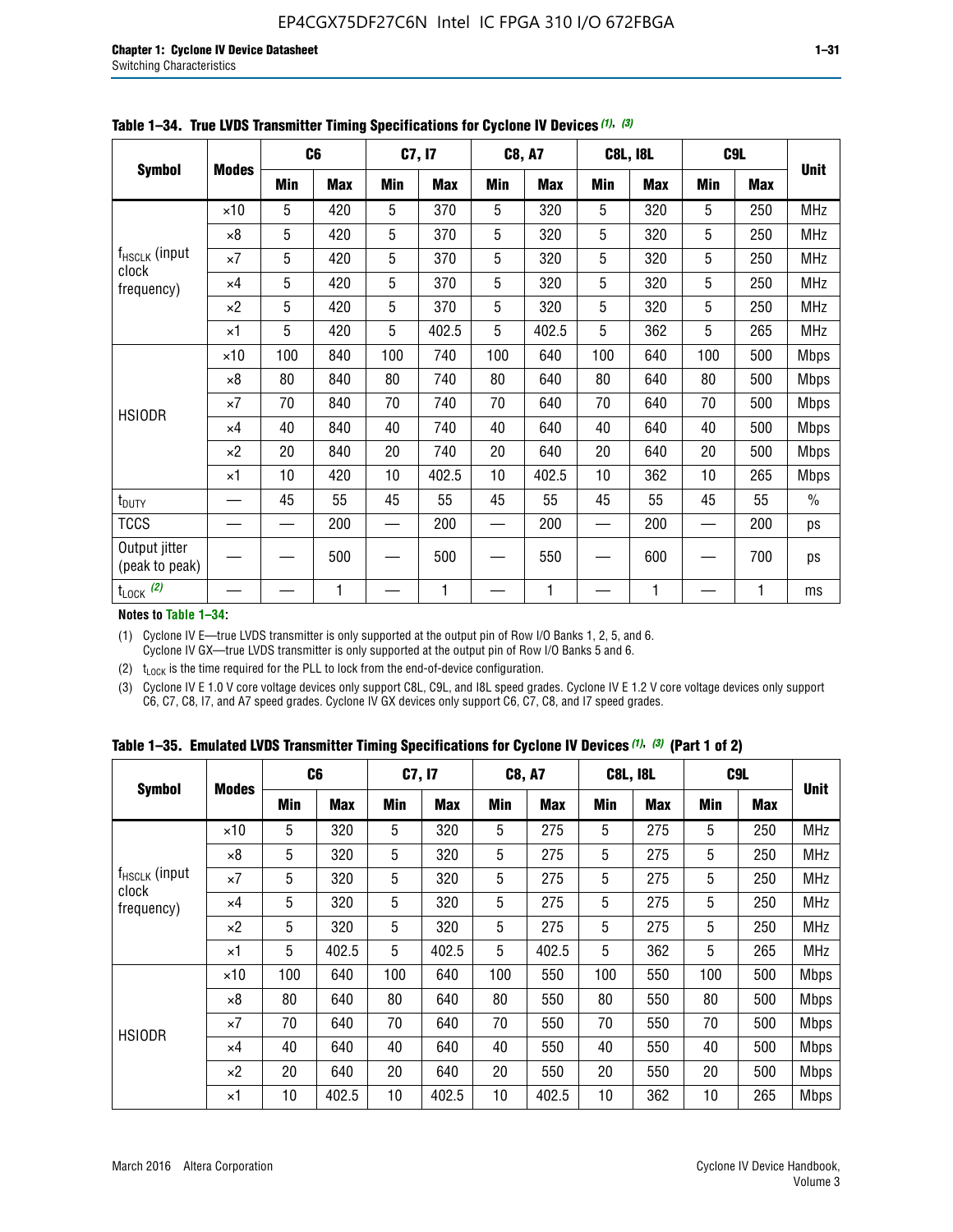|                                 |              | C <sub>6</sub> |            | C7, I7     |            | <b>C8, A7</b> |            | <b>C8L, I8L</b> |            |         | C <sub>9</sub> L |               |
|---------------------------------|--------------|----------------|------------|------------|------------|---------------|------------|-----------------|------------|---------|------------------|---------------|
| <b>Symbol</b>                   | <b>Modes</b> | Min            | <b>Max</b> | <b>Min</b> | <b>Max</b> | <b>Min</b>    | <b>Max</b> | Min             | <b>Max</b> | Min     | <b>Max</b>       | <b>Unit</b>   |
| t <sub>DUTY</sub>               |              | 45             | 55         | 45         | 55         | 45            | 55         | 45              | 55         | 45      | 55               | $\frac{0}{0}$ |
| <b>TCCS</b>                     |              |                | 200        |            | 200        |               | 200        |                 | 200        | —<br>—— | 200              | ps            |
| Output jitter<br>(peak to peak) |              |                | 500        |            | 500        |               | 550        |                 | 600        |         | 700              | ps            |
| $t_{\text{LOCK}}$ (2)           |              |                |            |            |            |               |            |                 |            |         |                  | ms            |

#### **Table 1–35. Emulated LVDS Transmitter Timing Specifications for Cyclone IV Devices** *(1)***,** *(3)* **(Part 2 of 2)**

#### **Notes to Table 1–35:**

(1) Cyclone IV E—emulated LVDS transmitter is supported at the output pin of all I/O Banks.

Cyclone IV GX—emulated LVDS transmitter is supported at the output pin of I/O Banks 3, 4, 5, 6, 7, 8, and 9.

(2)  $t_{\text{LOCK}}$  is the time required for the PLL to lock from the end-of-device configuration.

(3) Cyclone IV E 1.0 V core voltage devices only support C8L, C9L, and I8L speed grades. Cyclone IV E 1.2 V core voltage devices only support C6, C7, C8, I7, and A7 speed grades. Cyclone IV GX devices only support C6, C7, C8, and I7 speed grades.

|                                    |              |     | C <sub>6</sub> | C7, I7 |       | <b>C8, A7</b> |            |     | <b>C8L, I8L</b> | C <sub>9</sub> L |     |             |
|------------------------------------|--------------|-----|----------------|--------|-------|---------------|------------|-----|-----------------|------------------|-----|-------------|
| <b>Symbol</b>                      | <b>Modes</b> | Min | <b>Max</b>     | Min    | Max   | Min           | <b>Max</b> | Min | <b>Max</b>      | Min              | Max | <b>Unit</b> |
|                                    | $\times$ 10  | 10  | 437.5          | 10     | 370   | 10            | 320        | 10  | 320             | 10               | 250 | MHz         |
|                                    | ×8           | 10  | 437.5          | 10     | 370   | 10            | 320        | 10  | 320             | 10               | 250 | <b>MHz</b>  |
| f <sub>HSCLK</sub> (input<br>clock | ×7           | 10  | 437.5          | 10     | 370   | 10            | 320        | 10  | 320             | 10               | 250 | <b>MHz</b>  |
| frequency)                         | $\times 4$   | 10  | 437.5          | 10     | 370   | 10            | 320        | 10  | 320             | 10               | 250 | <b>MHz</b>  |
|                                    | $\times 2$   | 10  | 437.5          | 10     | 370   | 10            | 320        | 10  | 320             | 10               | 250 | <b>MHz</b>  |
|                                    | ×1           | 10  | 437.5          | 10     | 402.5 | 10            | 402.5      | 10  | 362             | 10               | 265 | <b>MHz</b>  |
|                                    | $\times$ 10  | 100 | 875            | 100    | 740   | 100           | 640        | 100 | 640             | 100              | 500 | <b>Mbps</b> |
|                                    | $\times 8$   | 80  | 875            | 80     | 740   | 80            | 640        | 80  | 640             | 80               | 500 | <b>Mbps</b> |
| <b>HSIODR</b>                      | ×7           | 70  | 875            | 70     | 740   | 70            | 640        | 70  | 640             | 70               | 500 | <b>Mbps</b> |
|                                    | $\times 4$   | 40  | 875            | 40     | 740   | 40            | 640        | 40  | 640             | 40               | 500 | <b>Mbps</b> |
|                                    | $\times 2$   | 20  | 875            | 20     | 740   | 20            | 640        | 20  | 640             | 20               | 500 | <b>Mbps</b> |
|                                    | ×1           | 10  | 437.5          | 10     | 402.5 | 10            | 402.5      | 10  | 362             | 10               | 265 | <b>Mbps</b> |
| SW                                 |              |     | 400            |        | 400   |               | 400        |     | 550             |                  | 640 | ps          |
| Input jitter<br>tolerance          |              |     | 500            |        | 500   |               | 550        |     | 600             |                  | 700 | ps          |
| $t_{\text{LOCK}}$ (2)              |              |     | 1              |        | 1     |               | 1          |     | 1               |                  | 1   | ms          |

**Table 1–36. LVDS Receiver Timing Specifications for Cyclone IV Devices** *(1)***,** *(3)*

#### **Notes to Table 1–36:**

(1) Cyclone IV E—LVDS receiver is supported at all I/O Banks.

Cyclone IV GX—LVDS receiver is supported at I/O Banks 3, 4, 5, 6, 7, 8, and 9.

(2)  $t_{\text{LOCK}}$  is the time required for the PLL to lock from the end-of-device configuration.

(3) Cyclone IV E 1.0 V core voltage devices only support C8L, C9L, and I8L speed grades. Cyclone IV E 1.2 V core voltage devices only support C6, C7, C8, I7, and A7 speed grades. Cyclone IV GX devices only support C6, C7, C8, and I7 speed grades.

## **External Memory Interface Specifications**

The external memory interfaces for Cyclone IV devices are auto-calibrating and easy to implement.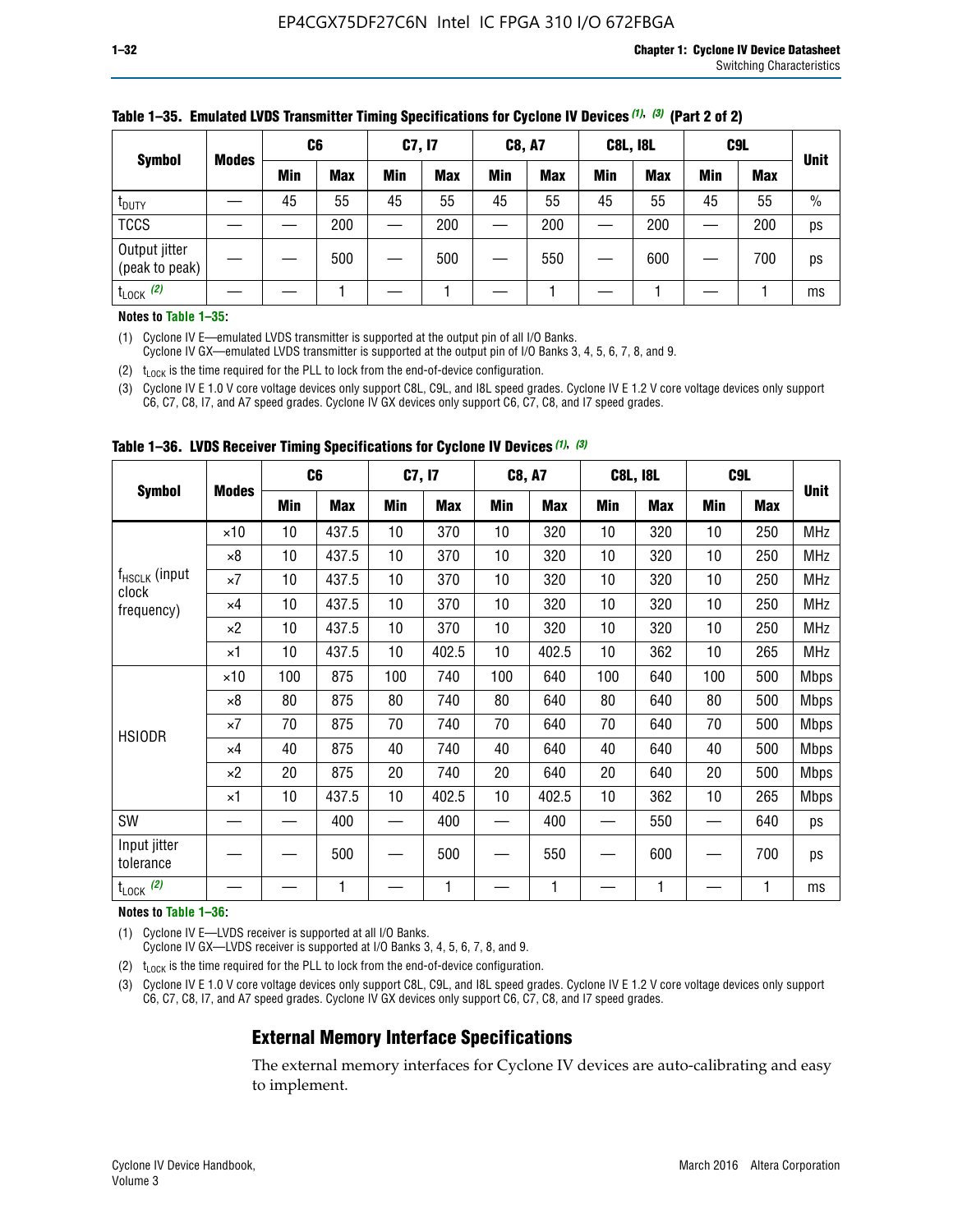**for more information about the supported maximum clock rate, device and pin** planning, IP implementation, and device termination, refer to *[Section III: System](http://www.altera.com/literature/hb/external-memory/emi_intro_specs.pdf)  [Performance Specifications](http://www.altera.com/literature/hb/external-memory/emi_intro_specs.pdf)* of the *External Memory Interface Handbook*.

Table 1–37 lists the memory output clock jitter specifications for Cyclone IV devices.

**Table 1–37. Memory Output Clock Jitter Specifications for Cyclone IV Devices** *(1)***,** *(2)*

| <b>Parameter</b>             | <b>Symbol</b>  | Min    | Max | <b>Unit</b> |
|------------------------------|----------------|--------|-----|-------------|
| Clock period jitter          | $L$ JIT(per)   | $-125$ | 125 | ps          |
| Cycle-to-cycle period jitter | $L$ JIT $(cc)$ | $-200$ | 200 | ps          |
| Duty cycle jitter            | LJIT(duty)     | $-150$ | 150 | рs          |

**Notes to Table 1–37:**

- (1) Memory output clock jitter measurements are for 200 consecutive clock cycles, as specified in the JEDEC DDR2 standard.
- (2) The clock jitter specification applies to memory output clock pins generated using DDIO circuits clocked by a PLL output routed on a global clock (GCLK) network.

## **Duty Cycle Distortion Specifications**

Table 1–38 lists the worst case duty cycle distortion for Cyclone IV devices.

**Table 1–38. Duty Cycle Distortion on Cyclone IV Devices I/O Pins** *(1)***,** *(2), (3)*

| <b>Symbol</b>     | C <sub>6</sub> |            | C7, I7     |            | <b>C8, I8L, A7</b> |            |            | C9L        | <b>Unit</b>   |
|-------------------|----------------|------------|------------|------------|--------------------|------------|------------|------------|---------------|
|                   | Min            | <b>Max</b> | <b>Min</b> | <b>Max</b> | Min                | <b>Max</b> | <b>Min</b> | <b>Max</b> |               |
| Output Duty Cycle | 45             | 55         | 45         | 55         | 45                 | 55         | 45         | 55         | $\frac{0}{0}$ |

**Notes to Table 1–38:**

(1) The duty cycle distortion specification applies to clock outputs from the PLLs, global clock tree, and IOE driving the dedicated and general purpose I/O pins.

(2) Cyclone IV devices meet the specified duty cycle distortion at the maximum output toggle rate for each combination of I/O standard and current strength.

(3) Cyclone IV E 1.0 V core voltage devices only support C8L, C9L, and I8L speed grades. Cyclone IV E 1.2 V core voltage devices only support C6, C7, C8, I7, and A7 speed grades. Cyclone IV GX devices only support C6, C7, C8, and I7 speed grades.

## **OCT Calibration Timing Specification**

Table 1–39 lists the duration of calibration for series OCT with calibration at device power-up for Cyclone IV devices.

#### **Table 1–39. Timing Specification for Series OCT with Calibration at Device Power-Up for Cyclone IV Devices** *(1)*

| Symbol  | <b>Description</b>                                            | <b>Maximum</b> | <b>Units</b> |
|---------|---------------------------------------------------------------|----------------|--------------|
| LOCTCAL | Duration of series OCT with<br>calibration at device power-up | 20             | μs           |

#### **Note to Table 1–39***:*

(1) OCT calibration takes place after device configuration and before entering user mode.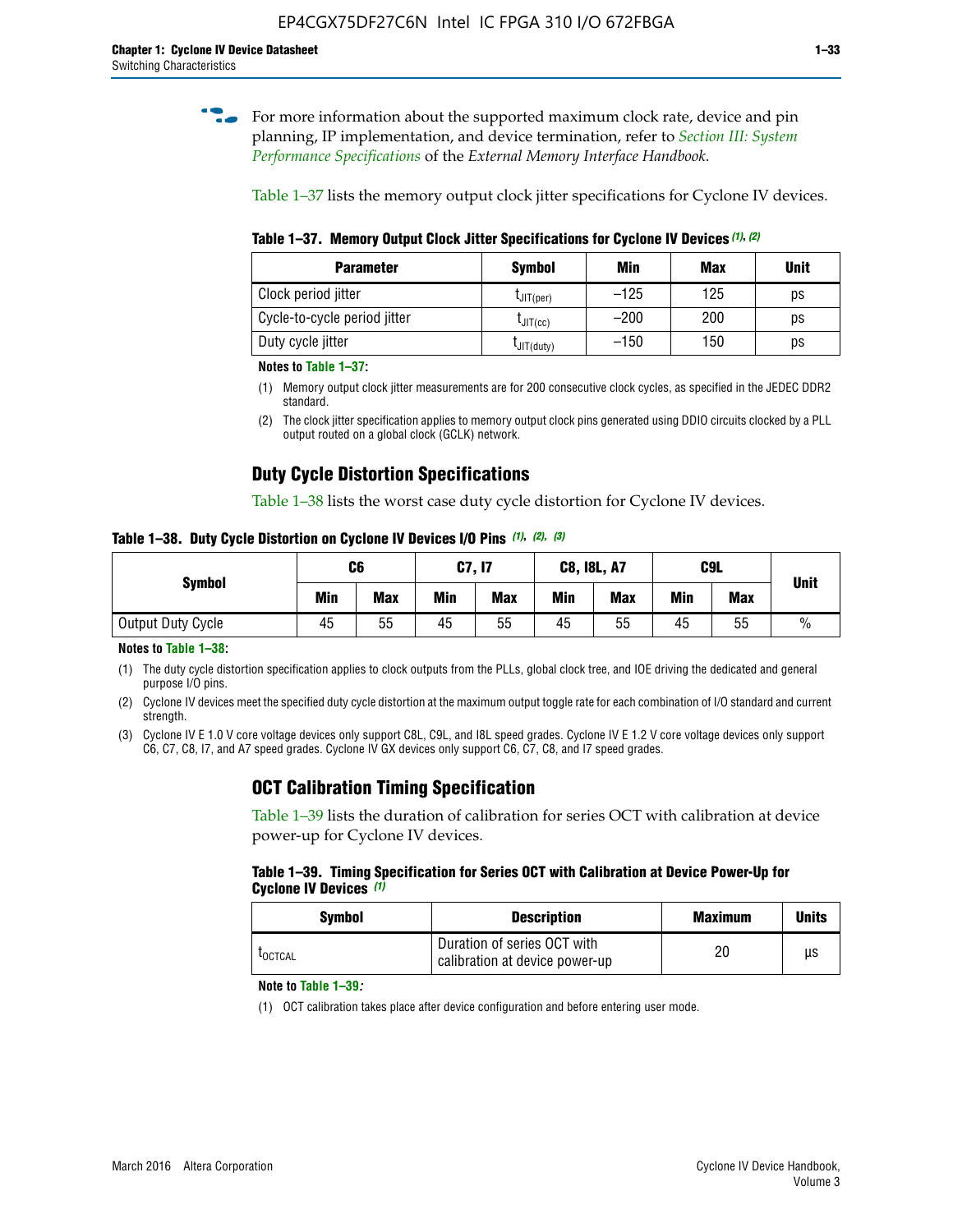## **IOE Programmable Delay**

Table 1–40 and Table 1–41 list the IOE programmable delay for Cyclone IV E 1.0 V core voltage devices.

### **Table 1–40. IOE Programmable Delay on Column Pins for Cyclone IV E 1.0 V Core Voltage Devices** *(1)***,** *(2)*

|                                                                       |                                | <b>Number</b><br>0f | Min<br><b>Offset</b> | <b>Max Offset</b>  |            |                    |             |            |    |  |
|-----------------------------------------------------------------------|--------------------------------|---------------------|----------------------|--------------------|------------|--------------------|-------------|------------|----|--|
| <b>Parameter</b>                                                      | <b>Paths Affected</b>          |                     |                      | <b>Fast Corner</b> |            | <b>Slow Corner</b> | <b>Unit</b> |            |    |  |
|                                                                       |                                | <b>Setting</b>      |                      | C8L                | <b>18L</b> | C8L                | C9L         | <b>18L</b> |    |  |
| Input delay from pin to<br>internal cells                             | Pad to I/O<br>dataout to core  |                     | 0                    | 2.054              | 1.924      | 3.387              | 4.017       | 3.411      | ns |  |
| Input delay from pin to<br>input register                             | Pad to I/O input<br>register   | 8                   | 0                    | 2.010              | 1.875      | 3.341              | 4.252       | 3.367      | ns |  |
| Delay from output register<br>to output pin                           | I/O output<br>register to pad  | 2                   | 0                    | 0.641              | 0.631      | 1.111              | 1.377       | 1.124      | ns |  |
| Input delay from<br>dual-purpose clock pin to<br>fan-out destinations | Pad to global<br>clock network | 12                  | 0                    | 0.971              | 0.931      | 1.684              | 2.298       | 1.684      | ns |  |

#### **Notes to Table 1–40:**

(1) The incremental values for the settings are generally linear. For the exact values for each setting, use the latest version of the Quartus II software.

(2) The minimum and maximum offset timing numbers are in reference to setting **0** as available in the Quartus II software.

| Table 1–41. IOE Programmable Delay on Row Pins for Cyclone IV E 1.0 V Core Voltage Devices (1), (2) |  |  |
|-----------------------------------------------------------------------------------------------------|--|--|
|-----------------------------------------------------------------------------------------------------|--|--|

|                                                                       |                                | <b>Number</b>  | Min<br><b>Offset</b> | <b>Max Offset</b> |                    |                    |             |       |    |  |
|-----------------------------------------------------------------------|--------------------------------|----------------|----------------------|-------------------|--------------------|--------------------|-------------|-------|----|--|
| <b>Parameter</b>                                                      | <b>Paths Affected</b>          | 0f             |                      |                   | <b>Fast Corner</b> | <b>Slow Corner</b> | <b>Unit</b> |       |    |  |
|                                                                       |                                | <b>Setting</b> |                      | C8L               | <b>18L</b>         | C8L                | C9L         | 18L   |    |  |
| Input delay from pin to<br>internal cells                             | Pad to I/O<br>dataout to core  |                | 0                    | 2.057             | 1.921              | 3.389              | 4.146       | 3.412 | ns |  |
| Input delay from pin to<br>input register                             | Pad to I/O input<br>register   | 8              | 0                    | 2.059             | 1.919              | 3.420              | 4.374       | 3.441 | ns |  |
| Delay from output register<br>to output pin                           | I/O output<br>register to pad  | 2              | 0                    | 0.670             | 0.623              | 1.160              | 1.420       | 1.168 | ns |  |
| Input delay from<br>dual-purpose clock pin to<br>fan-out destinations | Pad to global<br>clock network | 12             | 0                    | 0.960             | 0.919              | 1.656              | 2.258       | 1.656 | ns |  |

#### **Notes to Table 1–41:**

(1) The incremental values for the settings are generally linear. For the exact values for each setting, use the latest version of the Quartus II software.

(2) The minimum and maximum offset timing numbers are in reference to setting **0** as available in the Quartus II software.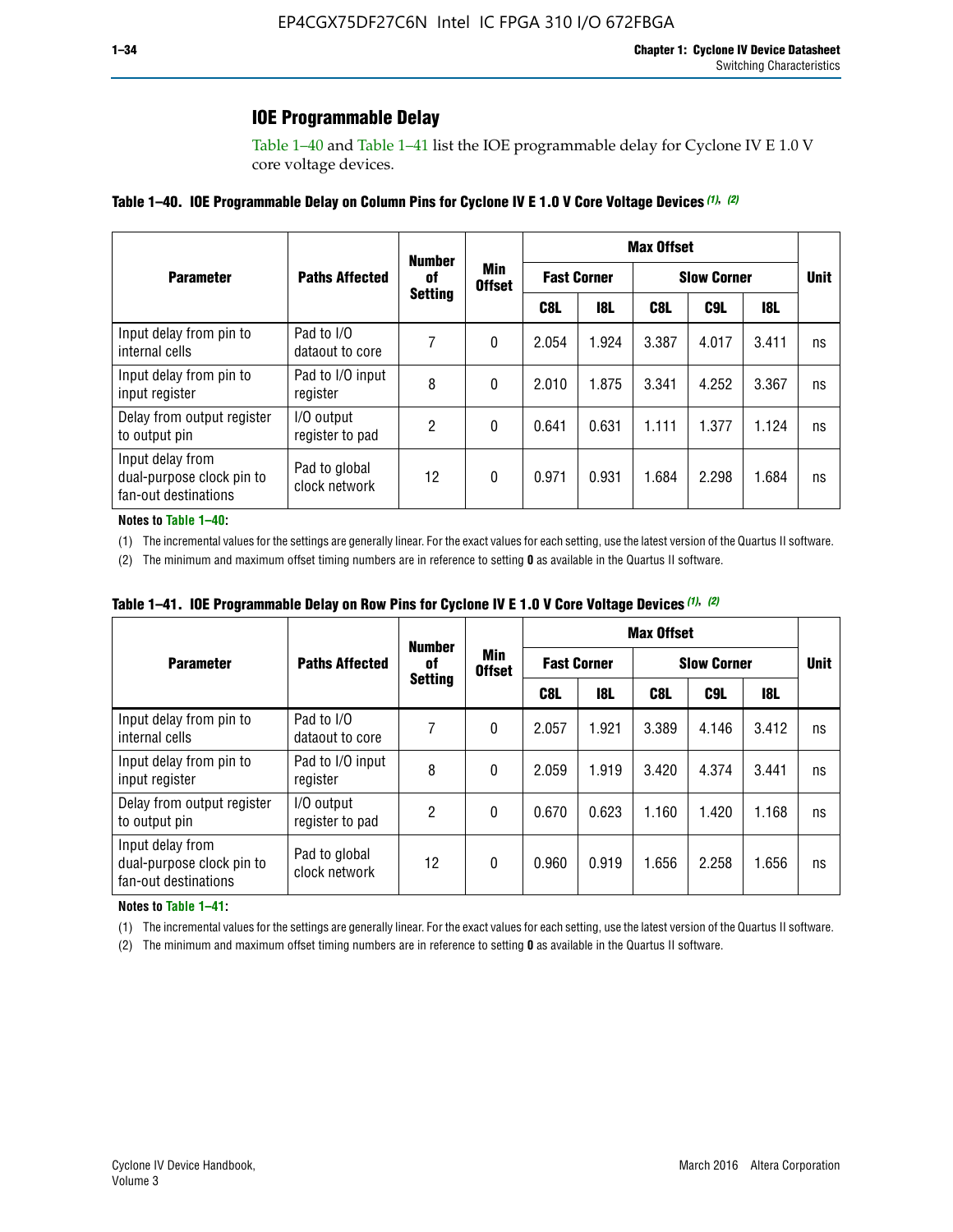Table 1–42 and Table 1–43 list the IOE programmable delay for Cyclone IV E 1.2 V core voltage devices.

|                                                                       |                                   | <b>Number</b>        | <b>Min</b><br><b>Offset</b> | <b>Max Offset</b> |                    |           |                    |       |       |               |       |             |
|-----------------------------------------------------------------------|-----------------------------------|----------------------|-----------------------------|-------------------|--------------------|-----------|--------------------|-------|-------|---------------|-------|-------------|
| <b>Parameter</b>                                                      | <b>Paths</b><br><b>Affected</b>   | of<br><b>Setting</b> |                             |                   | <b>Fast Corner</b> |           | <b>Slow Corner</b> |       |       |               |       | <b>Unit</b> |
|                                                                       |                                   |                      |                             | C <sub>6</sub>    | $\mathbf{I}$       | <b>A7</b> | C6                 | C7    | C8    | $\mathsf{I}7$ | A7    |             |
| Input delay from pin to<br>internal cells                             | Pad to I/O<br>dataout to<br>core  | 7                    | 0                           | 1.314             | 1.211              | 1.211     | 2.177              | 2.340 | 2.433 | 2.388         | 2.508 | ns          |
| Input delay from pin to<br>input register                             | Pad to I/O<br>input register      | 8                    | $\Omega$                    | 1.307             | 1.203              | 1.203     | 2.19               | 2.387 | 2.540 | 2.430         | 2.545 | ns          |
| Delay from output<br>register to output pin                           | I/O output<br>register to<br>pad  | 2                    | 0                           | 0.437             | 0.402              | 0.402     | 0.747              | 0.820 | 0.880 | 0.834         | 0.873 | ns          |
| Input delay from<br>dual-purpose clock pin<br>to fan-out destinations | Pad to global<br>clock<br>network | 12                   | 0                           | 0.693             | 0.665              | 0.665     | 1.200              | 1.379 | 1.532 | 1.393         | 1.441 | ns          |

**Table 1–42. IOE Programmable Delay on Column Pins for Cyclone IV E 1.2 V Core Voltage Devices** *(1)***,** *(2)*

**Notes to Table 1–42:**

(1) The incremental values for the settings are generally linear. For the exact values for each setting, use the latest version of the Quartus II software.

(2) The minimum and maximum offset timing numbers are in reference to setting **0** as available in the Quartus II software.

|                                                                       |                                   | <b>Number</b>        |                             | <b>Max Offset</b> |                    |           |                    |       |       |               |       |             |
|-----------------------------------------------------------------------|-----------------------------------|----------------------|-----------------------------|-------------------|--------------------|-----------|--------------------|-------|-------|---------------|-------|-------------|
| <b>Parameter</b>                                                      | <b>Paths</b><br><b>Affected</b>   | 0f<br><b>Setting</b> | <b>Min</b><br><b>Offset</b> |                   | <b>Fast Corner</b> |           | <b>Slow Corner</b> |       |       |               |       | <b>Unit</b> |
|                                                                       |                                   |                      |                             | C6                | $\mathbf{I}$       | <b>A7</b> | C6                 | C7    | C8    | $\mathsf{I}7$ | A7    |             |
| Input delay from pin to<br>internal cells                             | Pad to I/O<br>dataout to<br>core  | 7                    | $\Omega$                    | 1.314             | 1.209              | 1.209     | 2.201              | 2.386 | 2.510 | 2.429         | 2.548 | ns          |
| Input delay from pin to<br>input register                             | Pad to I/O<br>input register      | 8                    | $\Omega$                    | 1.312             | 1.207              | 1.207     | 2.202              | 2.402 | 2.558 | 2.447         | 2.557 | ns          |
| Delay from output<br>register to output pin                           | I/O output<br>register to<br>pad  | 2                    | $\Omega$                    | 0.458             | 0.419              | 0.419     | 0.783              | 0.861 | 0.924 | 0.875         | 0.915 | ns          |
| Input delay from<br>dual-purpose clock pin<br>to fan-out destinations | Pad to global<br>clock<br>network | 12                   | $\Omega$                    | 0.686             | 0.657              | 0.657     | 1.185              | 1.360 | 1.506 | 1.376         | 1.422 | ns          |

**Table 1–43. IOE Programmable Delay on Row Pins for Cyclone IV E 1.2 V Core Voltage Devices** *(1)***,** *(2)*

#### **Notes to Table 1–43:**

(1) The incremental values for the settings are generally linear. For the exact values for each setting, use the latest version of the Quartus II software.

(2) The minimum and maximum offset timing numbers are in reference to setting **0** as available in the Quartus II software.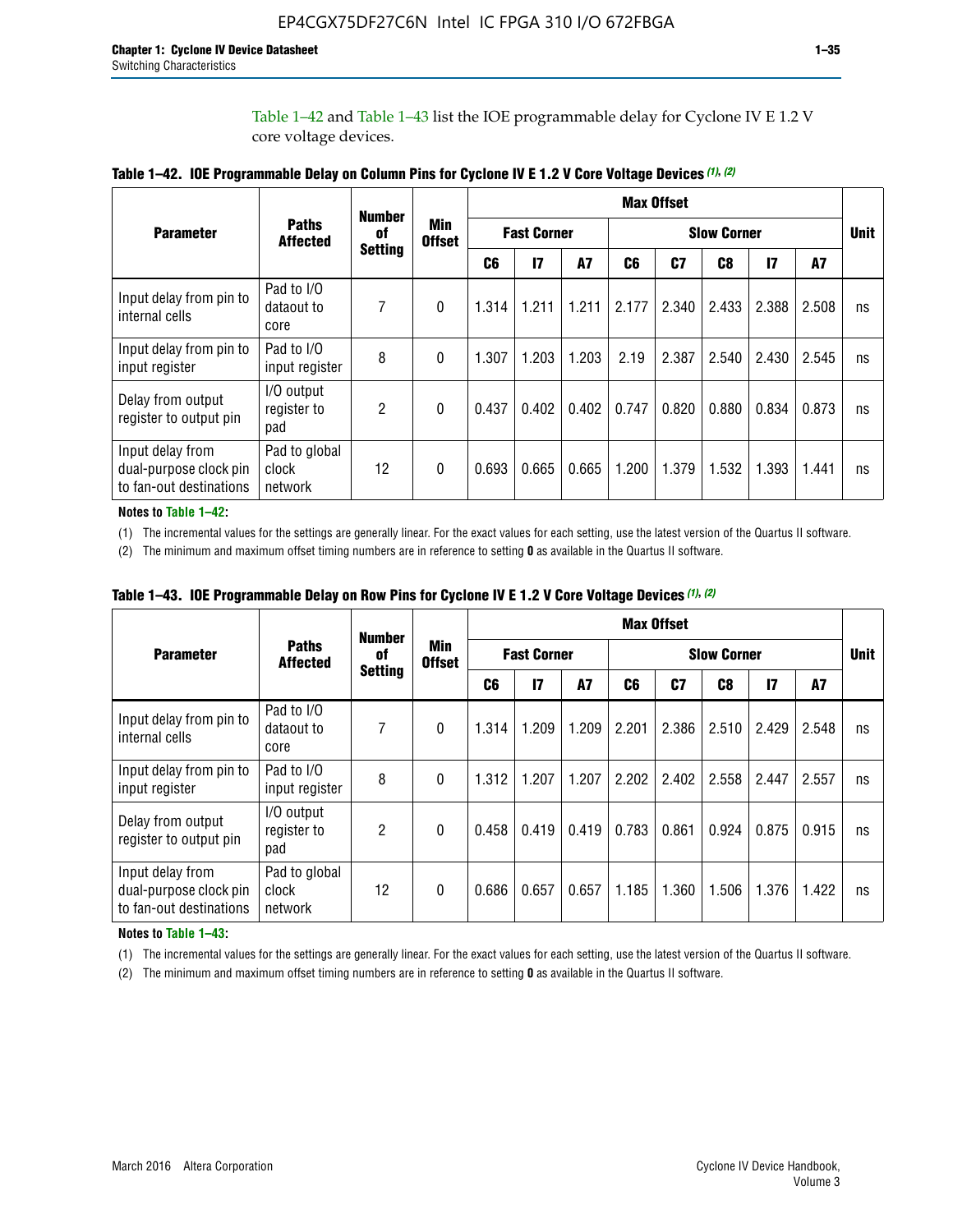Table 1–44 and Table 1–45 list the IOE programmable delay for Cyclone IV GX devices.

|                                                                       |                                   | <b>Number</b>         |                             | <b>Max Offset</b>  |              |                    |       |       |               |             |
|-----------------------------------------------------------------------|-----------------------------------|-----------------------|-----------------------------|--------------------|--------------|--------------------|-------|-------|---------------|-------------|
| <b>Parameter</b>                                                      | <b>Paths</b><br><b>Affected</b>   | 0f<br><b>Settings</b> | <b>Min</b><br><b>Offset</b> | <b>Fast Corner</b> |              | <b>Slow Corner</b> |       |       |               | <b>Unit</b> |
|                                                                       |                                   |                       |                             | C6                 | $\mathbf{I}$ | C6                 | C7    | C8    | $\mathsf{I}7$ |             |
| Input delay from pin to<br>internal cells                             | Pad to I/O<br>dataout to<br>core  | 7                     | $\mathbf{0}$                | 1.313              | 1.209        | 2.184              | 2.336 | 2.451 | 2.387         | ns          |
| Input delay from pin to<br>input register                             | Pad to I/O<br>input register      | 8                     | $\theta$                    | 1.312              | 1.208        | 2.200              | 2.399 | 2.554 | 2.446         | ns          |
| Delay from output<br>register to output pin                           | I/O output<br>register to<br>pad  | 2                     | $\mathbf 0$                 | 0.438              | 0.404        | 0.751              | 0.825 | 0.886 | 0.839         | ns          |
| Input delay from<br>dual-purpose clock pin<br>to fan-out destinations | Pad to global<br>clock<br>network | 12                    | 0                           | 0.713              | 0.682        | 1.228              | 1.41  | 1.566 | 1.424         | ns          |

**Table 1–44. IOE Programmable Delay on Column Pins for Cyclone IV GX Devices** *(1)***,** *(2)*

**Notes to Table 1–44:**

(1) The incremental values for the settings are generally linear. For exact values of each setting, use the latest version of the Quartus II software.

(2) The minimum and maximum offset timing numbers are in reference to setting **0** as available in the Quartus II software.

|                                                                       |                                  | <b>Number</b>         | Min<br><b>Offset</b> | <b>Max Offset</b> |                    |                    |       |       |              |             |
|-----------------------------------------------------------------------|----------------------------------|-----------------------|----------------------|-------------------|--------------------|--------------------|-------|-------|--------------|-------------|
| <b>Parameter</b>                                                      | <b>Paths</b><br><b>Affected</b>  | 0f<br><b>Settings</b> |                      |                   | <b>Fast Corner</b> | <b>Slow Corner</b> |       |       |              | <b>Unit</b> |
|                                                                       |                                  |                       |                      | C6                | 17                 | C6                 | C7    | C8    | $\mathbf{I}$ |             |
| Input delay from pin to<br>internal cells                             | Pad to I/O<br>dataout to<br>core | 7                     | $\mathbf{0}$         | 1.314             | 1.210              | 2.209              | 2.398 | 2.526 | 2.443        | ns          |
| Input delay from pin to<br>input register                             | Pad to I/O<br>input register     | 8                     | $\mathbf{0}$         | 1.313             | 1.208              | 2.205              | 2.406 | 2.563 | 2.450        | ns          |
| Delay from output<br>register to output pin                           | I/O output<br>register to<br>pad | $\overline{2}$        | $\mathbf{0}$         | 0.461             | 0.421              | 0.789              | 0.869 | 0.933 | 0.884        | ns          |
| Input delay from<br>dual-purpose clock pin<br>to fan-out destinations | Pad to global<br>clock network   | 12                    | 0                    | 0.712             | 0.682              | 1.225              | 1.407 | 1.562 | 1.421        | ns          |

**Table 1–45. IOE Programmable Delay on Row Pins for Cyclone IV GX Devices** *(1)***,** *(2)*

#### **Notes to Table 1–45:**

(1) The incremental values for the settings are generally linear. For exact values of each setting, use the latest version of Quartus II software.

(2) The minimum and maximum offset timing numbers are in reference to setting **0** as available in the Quartus II software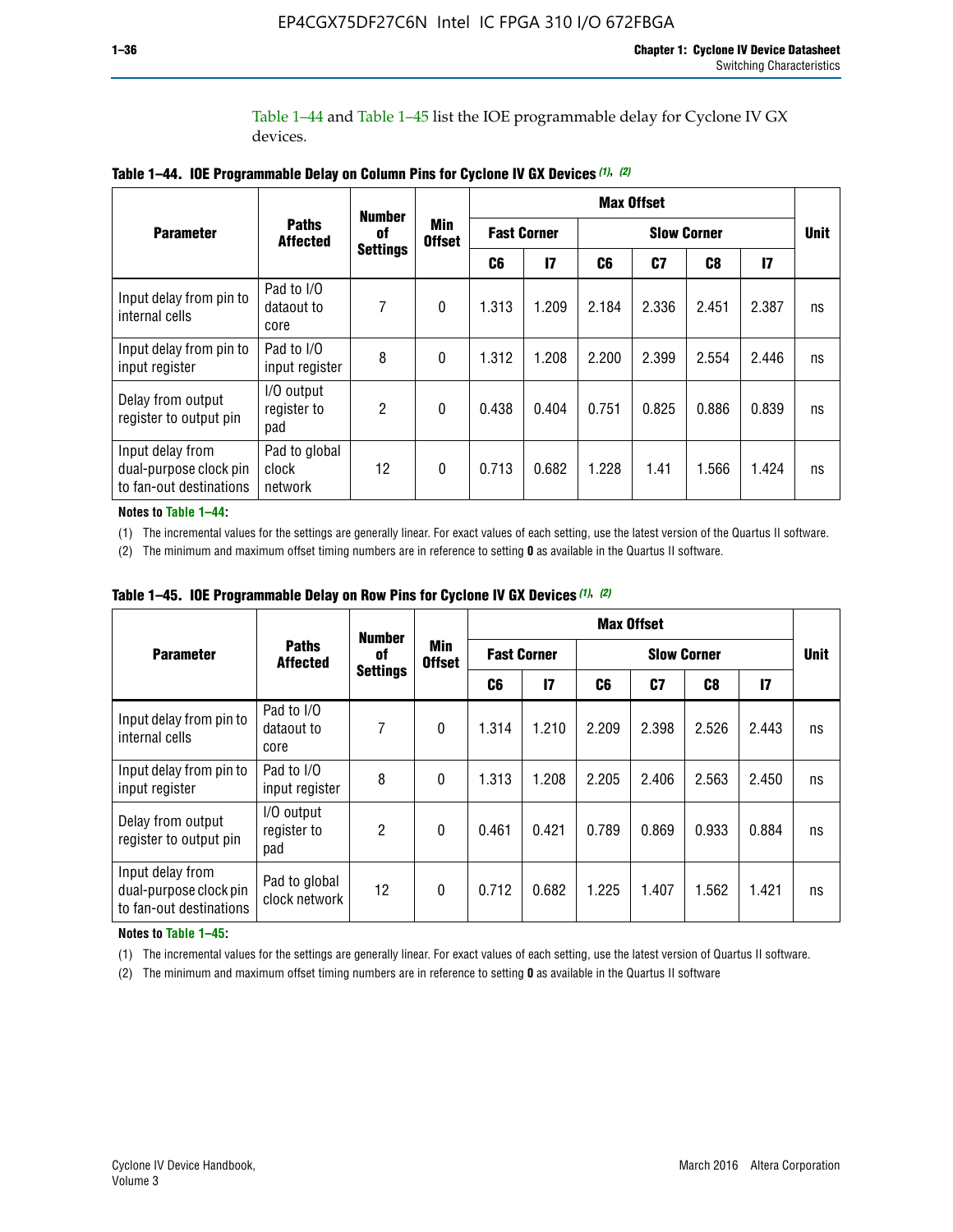## **I/O Timing**

Use the following methods to determine I/O timing:

- the Excel-based I/O Timing
- the Quartus II timing analyzer

The Excel-based I/O timing provides pin timing performance for each device density and speed grade. The data is typically used prior to designing the FPGA to get a timing budget estimation as part of the link timing analysis. The Quartus II timing analyzer provides a more accurate and precise I/O timing data based on the specifics of the design after place-and-route is complete.

**For The Excel-based I/O Timing spreadsheet is downloadable from Cyclone IV Devices** [Literature](http://www.altera.com/literature/lit-cyclone-iv.jsp) website.

## **Glossary**

Table 1–46 lists the glossary for this chapter.

| <b>Letter</b> | <b>Term</b>                                                     | <b>Definitions</b>                                                                                                                                                                                                                                                                                                                                                                                                                                  |  |  |  |  |  |  |
|---------------|-----------------------------------------------------------------|-----------------------------------------------------------------------------------------------------------------------------------------------------------------------------------------------------------------------------------------------------------------------------------------------------------------------------------------------------------------------------------------------------------------------------------------------------|--|--|--|--|--|--|
| A             |                                                                 |                                                                                                                                                                                                                                                                                                                                                                                                                                                     |  |  |  |  |  |  |
| B             |                                                                 |                                                                                                                                                                                                                                                                                                                                                                                                                                                     |  |  |  |  |  |  |
| C             |                                                                 |                                                                                                                                                                                                                                                                                                                                                                                                                                                     |  |  |  |  |  |  |
| D             |                                                                 |                                                                                                                                                                                                                                                                                                                                                                                                                                                     |  |  |  |  |  |  |
| E             |                                                                 |                                                                                                                                                                                                                                                                                                                                                                                                                                                     |  |  |  |  |  |  |
| F             | $\mathsf{f}_{\mathsf{HSCLK}}$                                   | High-speed I/O block: High-speed receiver/transmitter input and output clock frequency.                                                                                                                                                                                                                                                                                                                                                             |  |  |  |  |  |  |
| G             | <b>GCLK</b>                                                     | Input pin directly to Global Clock network.                                                                                                                                                                                                                                                                                                                                                                                                         |  |  |  |  |  |  |
|               | <b>GCLK PLL</b>                                                 | Input pin to Global Clock network through the PLL.                                                                                                                                                                                                                                                                                                                                                                                                  |  |  |  |  |  |  |
| Н             | <b>HSIODR</b>                                                   | High-speed I/O block: Maximum/minimum LVDS data transfer rate (HSIODR = 1/TUI).                                                                                                                                                                                                                                                                                                                                                                     |  |  |  |  |  |  |
|               | Input Waveforms<br>for the SSTL<br>Differential I/O<br>Standard | $\frac{1}{1+\frac{1}{1+\frac{1}{1+\frac{1}{1+\frac{1}{1+\frac{1}{1+\frac{1}{1+\frac{1}{1+\frac{1}{1+\frac{1}{1+\frac{1}{1+\frac{1}{1+\frac{1}{1+\frac{1}{1+\frac{1}{1+\frac{1}{1+\frac{1}{1+\frac{1}{1+\frac{1}{1+\frac{1}{1+\frac{1}{1+\frac{1}{1+\frac{1}{1+\frac{1}{1+\frac{1}{1+\frac{1}{1+\frac{1}{1+\frac{1}{1+\frac{1}{1+\frac{1}{1+\frac{1}{1+\frac{1}{1+\frac{1}{1+\frac{1}{1+\frac{1}{1+\frac{1}{1+\frac{1$<br><b>V</b> swing<br>$V_{IL}$ |  |  |  |  |  |  |

#### **Table 1–46. Glossary (Part 1 of 5)**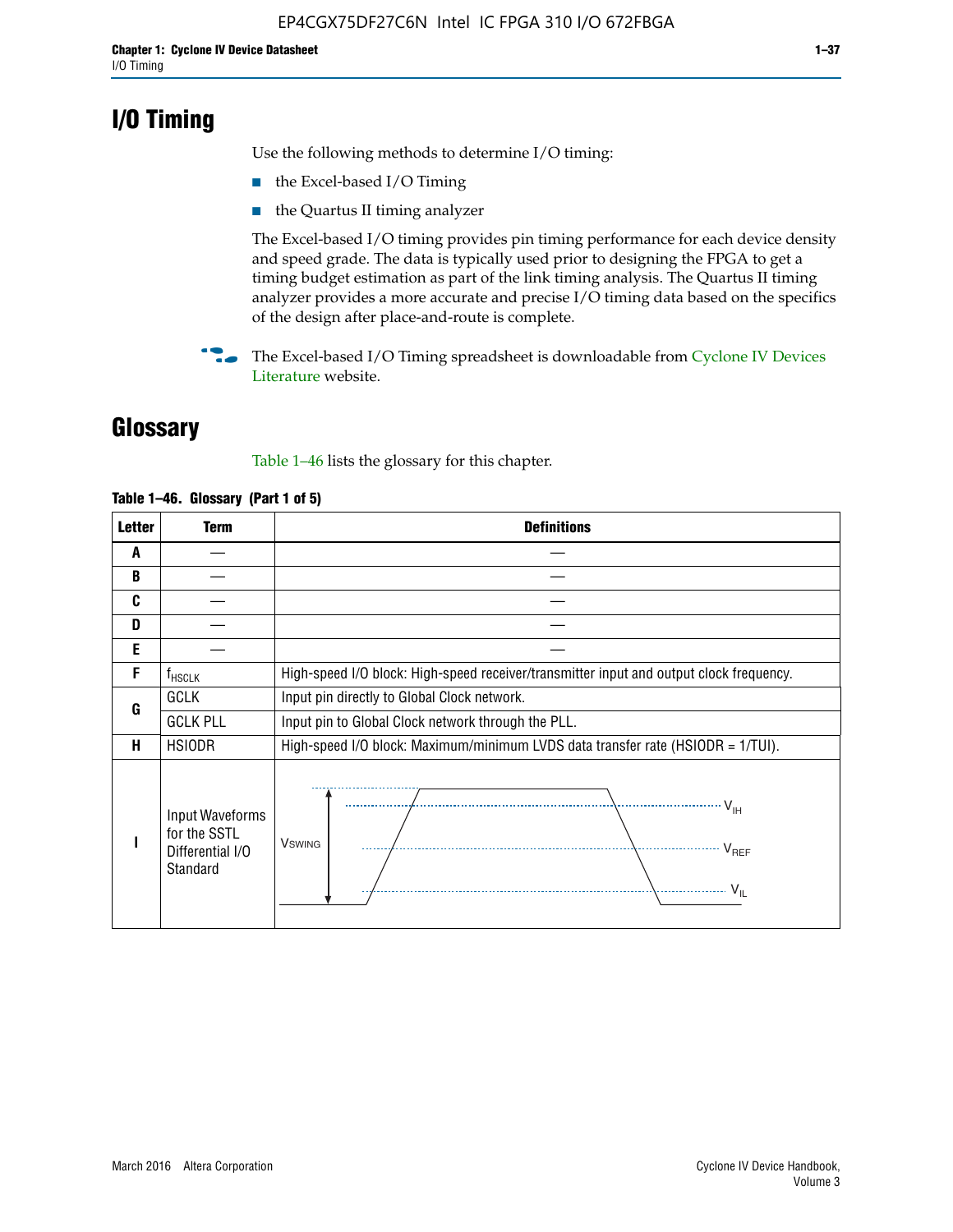## **Table 1–46. Glossary (Part 2 of 5)**

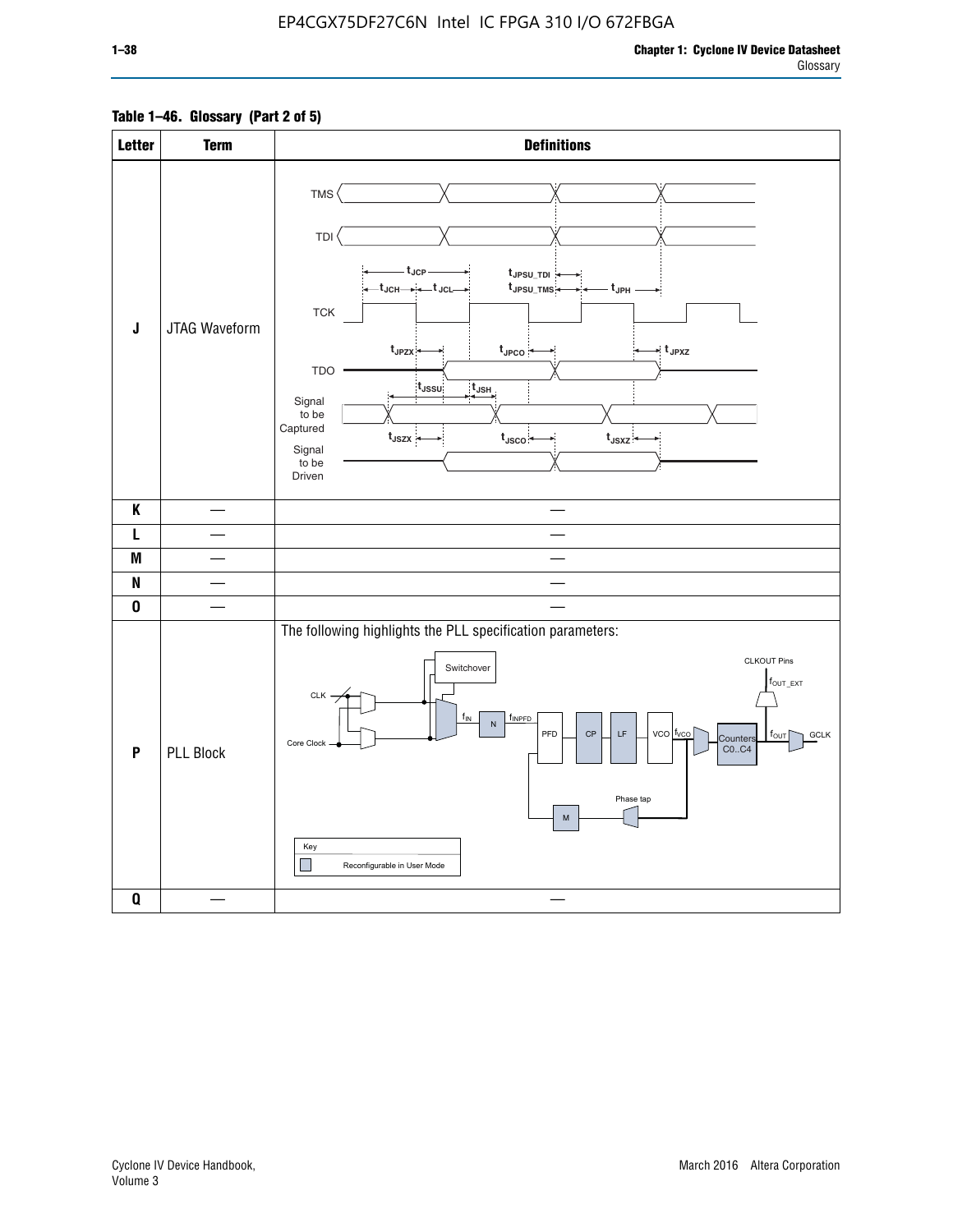## **Table 1–46. Glossary (Part 3 of 5)**

| <b>Letter</b> | <b>Term</b>                | <b>Definitions</b>                                                                                                                                                                                |  |  |  |  |  |  |  |  |
|---------------|----------------------------|---------------------------------------------------------------------------------------------------------------------------------------------------------------------------------------------------|--|--|--|--|--|--|--|--|
|               | $R_L$                      | Receiver differential input discrete resistor (external to Cyclone IV devices).                                                                                                                   |  |  |  |  |  |  |  |  |
|               |                            | Receiver input waveform for LVDS and LVPECL differential standards:                                                                                                                               |  |  |  |  |  |  |  |  |
|               |                            | <b>Single-Ended Waveform</b>                                                                                                                                                                      |  |  |  |  |  |  |  |  |
|               |                            | Positive Channel (p) = $V_{\text{H}}$                                                                                                                                                             |  |  |  |  |  |  |  |  |
|               |                            | $V_{ID}$                                                                                                                                                                                          |  |  |  |  |  |  |  |  |
|               | Receiver Input             | Negative Channel (n) = $V_{\parallel}$<br>$V_{CM}$                                                                                                                                                |  |  |  |  |  |  |  |  |
|               |                            | Ground                                                                                                                                                                                            |  |  |  |  |  |  |  |  |
| $\mathsf{R}$  | Waveform                   |                                                                                                                                                                                                   |  |  |  |  |  |  |  |  |
|               |                            | Differential Waveform (Mathematical Function of Positive & Negative Channel)                                                                                                                      |  |  |  |  |  |  |  |  |
|               |                            |                                                                                                                                                                                                   |  |  |  |  |  |  |  |  |
|               |                            | $V_{ID}$                                                                                                                                                                                          |  |  |  |  |  |  |  |  |
|               |                            | 0 <sup>V</sup><br>$V_{ID}$                                                                                                                                                                        |  |  |  |  |  |  |  |  |
|               |                            | $p - n$                                                                                                                                                                                           |  |  |  |  |  |  |  |  |
|               | Receiver input             |                                                                                                                                                                                                   |  |  |  |  |  |  |  |  |
|               | skew margin                | High-speed I/O block: The total margin left after accounting for the sampling window and TCCS.<br>$RSKM = (TUI - SW - TCCS) / 2.$                                                                 |  |  |  |  |  |  |  |  |
|               | (RSKM)                     |                                                                                                                                                                                                   |  |  |  |  |  |  |  |  |
|               |                            | $V_{CCIO}$                                                                                                                                                                                        |  |  |  |  |  |  |  |  |
|               |                            |                                                                                                                                                                                                   |  |  |  |  |  |  |  |  |
|               |                            | $V_{\text{\tiny OH}}^-$                                                                                                                                                                           |  |  |  |  |  |  |  |  |
|               |                            | V <sub>IH</sub> (AC)                                                                                                                                                                              |  |  |  |  |  |  |  |  |
|               |                            | $V_{IH(DC)}$<br>V <sub>REF</sub>                                                                                                                                                                  |  |  |  |  |  |  |  |  |
|               |                            | $V_{I L (DC)}$                                                                                                                                                                                    |  |  |  |  |  |  |  |  |
|               | Single-ended               | $\overline{V_{IL(AC)}}$                                                                                                                                                                           |  |  |  |  |  |  |  |  |
|               | voltage-<br>referenced I/O |                                                                                                                                                                                                   |  |  |  |  |  |  |  |  |
| S             | Standard                   | $V_{OL}$                                                                                                                                                                                          |  |  |  |  |  |  |  |  |
|               |                            | $V_{ss}$                                                                                                                                                                                          |  |  |  |  |  |  |  |  |
|               |                            | The JEDEC standard for SSTI and HSTL I/O standards defines both the AC and DC input signal                                                                                                        |  |  |  |  |  |  |  |  |
|               |                            | values. The AC values indicate the voltage levels at which the receiver must meet its timing                                                                                                      |  |  |  |  |  |  |  |  |
|               |                            | specifications. The DC values indicate the voltage levels at which the final logic state of the<br>receiver is unambiguously defined. After the receiver input crosses the AC value, the receiver |  |  |  |  |  |  |  |  |
|               |                            | changes to the new logic state. The new logic state is then maintained as long as the input stays                                                                                                 |  |  |  |  |  |  |  |  |
|               |                            | beyond the DC threshold. This approach is intended to provide predictable receiver timing in the                                                                                                  |  |  |  |  |  |  |  |  |
|               | SW (Sampling               | presence of input waveform ringing.                                                                                                                                                               |  |  |  |  |  |  |  |  |
|               | Window)                    | High-speed I/O block: The period of time during which the data must be valid to capture it<br>correctly. The setup and hold times determine the ideal strobe position in the sampling window.     |  |  |  |  |  |  |  |  |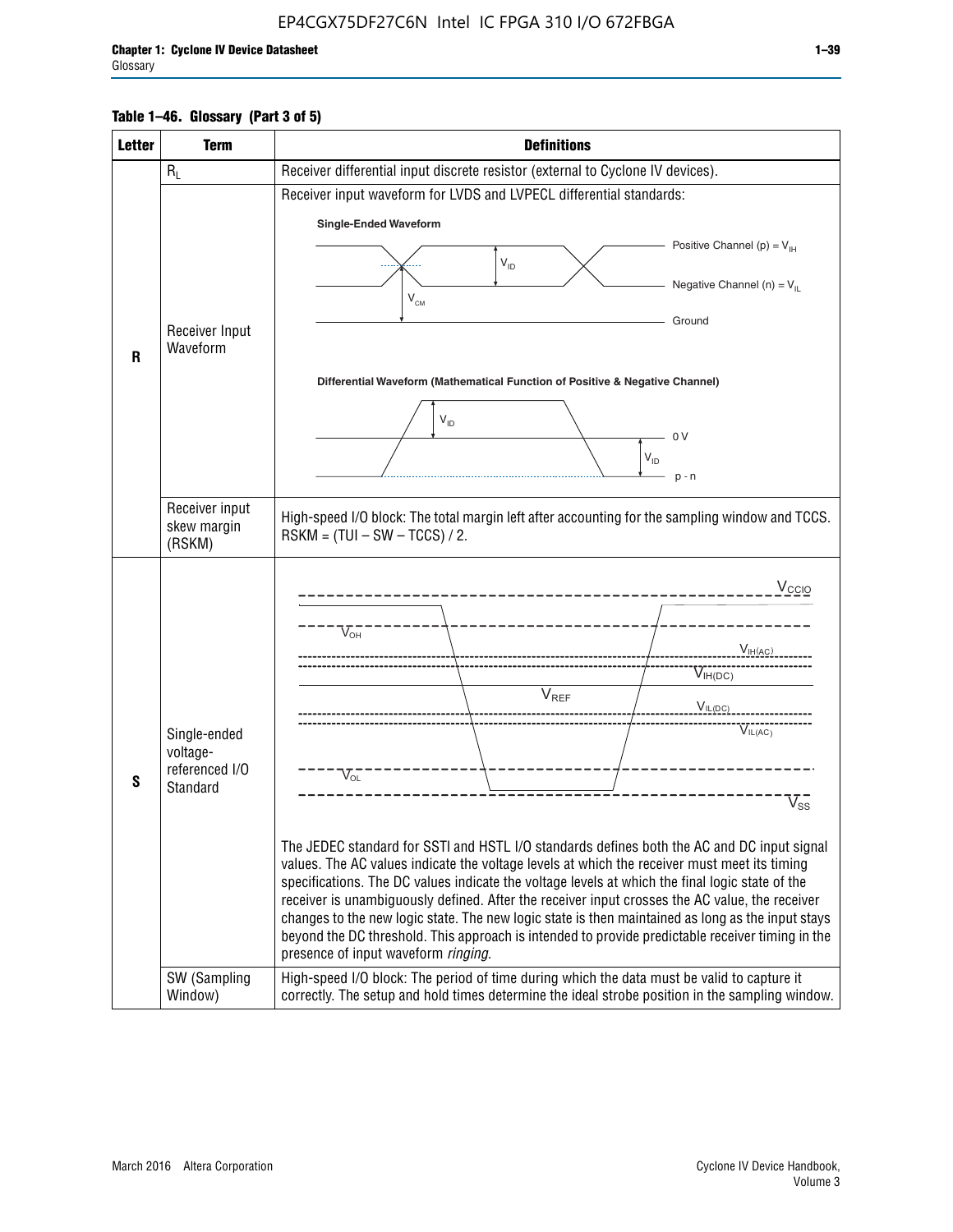| <b>Letter</b> | <b>Term</b>                                                                    | <b>Definitions</b>                                                                                                                                                                                                                                                                                                                                                |  |  |  |  |  |  |  |
|---------------|--------------------------------------------------------------------------------|-------------------------------------------------------------------------------------------------------------------------------------------------------------------------------------------------------------------------------------------------------------------------------------------------------------------------------------------------------------------|--|--|--|--|--|--|--|
|               | $t_{\rm C}$                                                                    | High-speed receiver and transmitter input and output clock period.                                                                                                                                                                                                                                                                                                |  |  |  |  |  |  |  |
|               | Channel-to-<br>channel-skew<br>(TCCS)                                          | High-speed I/O block: The timing difference between the fastest and slowest output edges,<br>including t <sub>co</sub> variation and clock skew. The clock is included in the TCCS measurement.                                                                                                                                                                   |  |  |  |  |  |  |  |
|               | $t_{\text{cin}}$                                                               | Delay from the clock pad to the I/O input register.                                                                                                                                                                                                                                                                                                               |  |  |  |  |  |  |  |
|               | $t_{CO}$                                                                       | Delay from the clock pad to the I/O output.                                                                                                                                                                                                                                                                                                                       |  |  |  |  |  |  |  |
|               | $t_{\text{cout}}$                                                              | Delay from the clock pad to the I/O output register.                                                                                                                                                                                                                                                                                                              |  |  |  |  |  |  |  |
|               | t <sub>DUTY</sub>                                                              | High-speed I/O block: Duty cycle on high-speed transmitter output clock.                                                                                                                                                                                                                                                                                          |  |  |  |  |  |  |  |
|               | t <sub>FALL</sub>                                                              | Signal high-to-low transition time (80-20%).                                                                                                                                                                                                                                                                                                                      |  |  |  |  |  |  |  |
|               | $t_{H}$                                                                        | Input register hold time.                                                                                                                                                                                                                                                                                                                                         |  |  |  |  |  |  |  |
|               | <b>Timing Unit</b><br>Interval (TUI)                                           | High-speed I/O block: The timing budget allowed for skew, propagation delays, and data<br>sampling window. (TUI = $1/($ Receiver Input Clock Frequency Multiplication Factor) = $tC/w$ ).                                                                                                                                                                         |  |  |  |  |  |  |  |
|               | t <sub>INJITTER</sub>                                                          | Period jitter on the PLL clock input.                                                                                                                                                                                                                                                                                                                             |  |  |  |  |  |  |  |
|               | t <sub>outjitter_dedclk</sub>                                                  | Period jitter on the dedicated clock output driven by a PLL.                                                                                                                                                                                                                                                                                                      |  |  |  |  |  |  |  |
|               | t <sub>outjitter_io</sub>                                                      | Period jitter on the general purpose I/O driven by a PLL.                                                                                                                                                                                                                                                                                                         |  |  |  |  |  |  |  |
|               | Delay from the PLL inclk pad to the I/O input register.<br>$t_{\text{pllcin}}$ |                                                                                                                                                                                                                                                                                                                                                                   |  |  |  |  |  |  |  |
| т             | $t_{\text{pll}\text{cout}}$                                                    | Delay from the PLL inclk pad to the I/O output register.                                                                                                                                                                                                                                                                                                          |  |  |  |  |  |  |  |
|               | Transmitter<br>Output<br>Waveform                                              | Transmitter output waveforms for the LVDS, mini-LVDS, PPDS and RSDS Differential I/O<br>Standards:<br><b>Single-Ended Waveform</b><br>Positive Channel (p) = $V_{OH}$<br>VOD<br>Negative Channel (n) = $V_{OL}$<br>$V_{OS}$<br>Ground<br>Differential Waveform (Mathematical Function of Positive & Negative Channel)<br>$V_{OD}$<br>- 0 V<br>$V_{OD}$<br>$p - n$ |  |  |  |  |  |  |  |
|               | $t_{\text{RISE}}$                                                              | Signal low-to-high transition time (20-80%).                                                                                                                                                                                                                                                                                                                      |  |  |  |  |  |  |  |
|               | $t_{\scriptstyle\text{SU}}$                                                    | Input register setup time.                                                                                                                                                                                                                                                                                                                                        |  |  |  |  |  |  |  |
| U             |                                                                                |                                                                                                                                                                                                                                                                                                                                                                   |  |  |  |  |  |  |  |

## **Table 1–46. Glossary (Part 4 of 5)**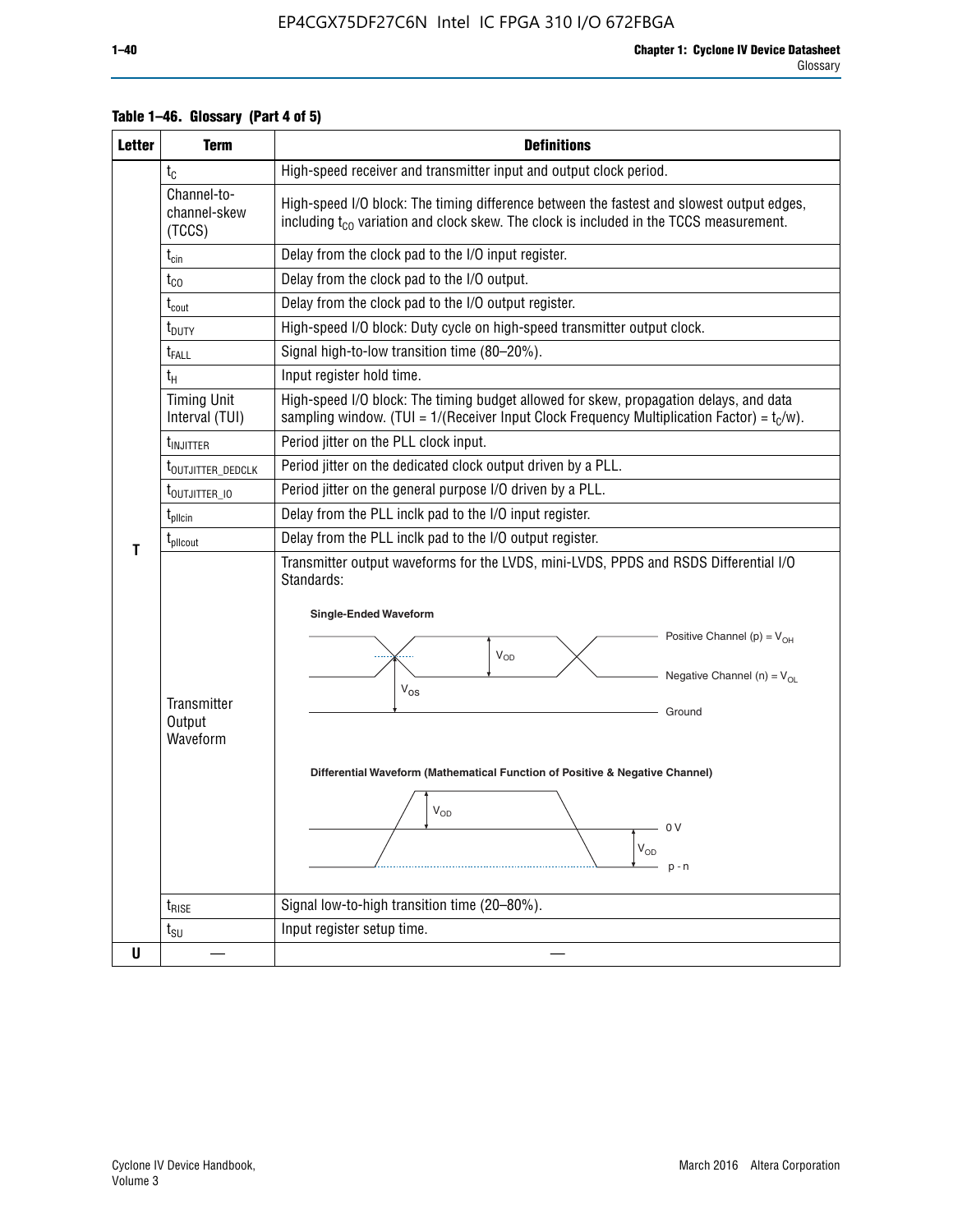## **Table 1–46. Glossary (Part 5 of 5)**

| <b>Letter</b>    | <b>Term</b>             | <b>Definitions</b>                                                                                                                                                                                |  |  |  |  |  |  |  |  |  |
|------------------|-------------------------|---------------------------------------------------------------------------------------------------------------------------------------------------------------------------------------------------|--|--|--|--|--|--|--|--|--|
|                  | $V_{CM(DC)}$            | DC common mode input voltage.                                                                                                                                                                     |  |  |  |  |  |  |  |  |  |
|                  | $V_{DIF(AC)}$           | AC differential input voltage: The minimum AC input differential voltage required for switching.                                                                                                  |  |  |  |  |  |  |  |  |  |
|                  | $V_{DIF(DC)}$           | DC differential input voltage: The minimum DC input differential voltage required for switching.                                                                                                  |  |  |  |  |  |  |  |  |  |
|                  | V <sub>ICM</sub>        | Input common mode voltage: The common mode of the differential signal at the receiver.                                                                                                            |  |  |  |  |  |  |  |  |  |
|                  | $V_{ID}$                | Input differential voltage swing: The difference in voltage between the positive and<br>complementary conductors of a differential transmission at the receiver.                                  |  |  |  |  |  |  |  |  |  |
|                  | $V_{\text{IH}}$         | Voltage input high: The minimum positive voltage applied to the input that is accepted by the<br>device as a logic high.                                                                          |  |  |  |  |  |  |  |  |  |
|                  | $V_{IH(AC)}$            | High-level AC input voltage.                                                                                                                                                                      |  |  |  |  |  |  |  |  |  |
|                  | $V_{IH(DC)}$            | High-level DC input voltage.                                                                                                                                                                      |  |  |  |  |  |  |  |  |  |
|                  | $V_{IL}$                | Voltage input low: The maximum positive voltage applied to the input that is accepted by the<br>device as a logic low.                                                                            |  |  |  |  |  |  |  |  |  |
|                  | $V_{IL(AC)}$            | Low-level AC input voltage.                                                                                                                                                                       |  |  |  |  |  |  |  |  |  |
|                  | $V_{IL(DC)}$            | Low-level DC input voltage.                                                                                                                                                                       |  |  |  |  |  |  |  |  |  |
|                  | $V_{\text{IN}}$         | DC input voltage.                                                                                                                                                                                 |  |  |  |  |  |  |  |  |  |
|                  | <b>V<sub>OCM</sub></b>  | Output common mode voltage: The common mode of the differential signal at the transmitter.                                                                                                        |  |  |  |  |  |  |  |  |  |
| $\mathbf{V}$     | $V_{OD}$                | Output differential voltage swing: The difference in voltage between the positive and<br>complementary conductors of a differential transmission at the transmitter. $V_{OD} = V_{OH} - V_{OL}$ . |  |  |  |  |  |  |  |  |  |
|                  | $V_{OH}$                | Voltage output high: The maximum positive voltage from an output that the device considers is<br>accepted as the minimum positive high level.                                                     |  |  |  |  |  |  |  |  |  |
|                  | $V_{OL}$                | Voltage output low: The maximum positive voltage from an output that the device considers is<br>accepted as the maximum positive low level.                                                       |  |  |  |  |  |  |  |  |  |
|                  | $V_{OS}$                | Output offset voltage: $V_{OS} = (V_{OH} + V_{OL}) / 2$ .                                                                                                                                         |  |  |  |  |  |  |  |  |  |
|                  | $V_{OX (AC)}$           | AC differential output cross point voltage: the voltage at which the differential output signals<br>must cross.                                                                                   |  |  |  |  |  |  |  |  |  |
|                  | V <sub>REF</sub>        | Reference voltage for the SSTL and HSTL I/O standards.                                                                                                                                            |  |  |  |  |  |  |  |  |  |
|                  | $V_{REF\,(AC)}$         | AC input reference voltage for the SSTL and HSTL I/O standards. $V_{REF(AC)} = V_{REF(DC)} + noise$ . The<br>peak-to-peak AC noise on $V_{REF}$ must not exceed 2% of $V_{REF(DC)}$ .             |  |  |  |  |  |  |  |  |  |
|                  | $V_{REF(DC)}$           | DC input reference voltage for the SSTL and HSTL I/O standards.                                                                                                                                   |  |  |  |  |  |  |  |  |  |
|                  | $V_{\text{SWING (AC)}}$ | AC differential input voltage: AC input differential voltage required for switching. For the SSTL<br>differential I/O standard, refer to Input Waveforms.                                         |  |  |  |  |  |  |  |  |  |
|                  | $V_{SWING(DC)}$         | DC differential input voltage: DC input differential voltage required for switching. For the SSTL<br>differential I/O standard, refer to Input Waveforms.                                         |  |  |  |  |  |  |  |  |  |
|                  | $V_{TT}$                | Termination voltage for the SSTL and HSTL I/O standards.                                                                                                                                          |  |  |  |  |  |  |  |  |  |
|                  | $V_{X(AC)}$             | AC differential input cross point voltage: The voltage at which the differential input signals must<br>cross.                                                                                     |  |  |  |  |  |  |  |  |  |
| W                |                         |                                                                                                                                                                                                   |  |  |  |  |  |  |  |  |  |
| $\boldsymbol{x}$ |                         |                                                                                                                                                                                                   |  |  |  |  |  |  |  |  |  |
| Y                |                         |                                                                                                                                                                                                   |  |  |  |  |  |  |  |  |  |
| $\mathbf{Z}$     |                         |                                                                                                                                                                                                   |  |  |  |  |  |  |  |  |  |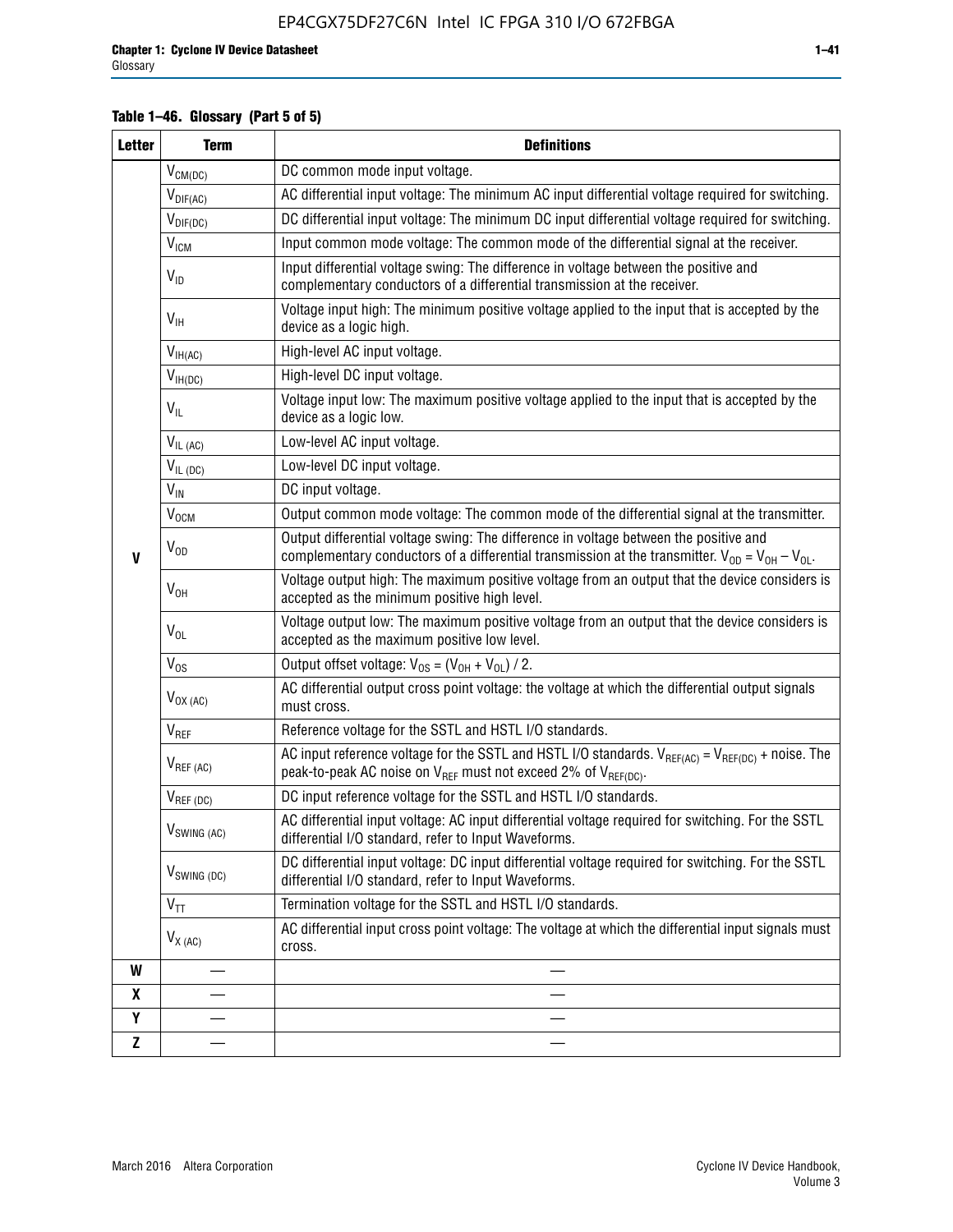## **Document Revision History**

Table 1–47 lists the revision history for this chapter.

| Table 1-47. Document Revision History |  |  |
|---------------------------------------|--|--|
|                                       |  |  |

| <b>Date</b>      | <b>Version</b> | <b>Changes</b>                                                                                                                                                                                                                            |  |
|------------------|----------------|-------------------------------------------------------------------------------------------------------------------------------------------------------------------------------------------------------------------------------------------|--|
| March 2016       | 2.0            | Updated note (5) in Table $1-21$ to remove support for the N148 package.                                                                                                                                                                  |  |
| October 2014     |                | Updated maximum value for $V_{CCD, PL}$ in Table 1-1.                                                                                                                                                                                     |  |
|                  | 1.9            | Removed extended temperature note in Table 1-3.                                                                                                                                                                                           |  |
| December 2013    | 1.8            | Updated Table 1-21 by adding Note (15).                                                                                                                                                                                                   |  |
| May 2013         | 1.7            | Updated Table 1-15 by adding Note (4).                                                                                                                                                                                                    |  |
|                  | 1.6            | Dpdated the maximum value for $V_1$ , $V_{CCD\_PLL}$ , $V_{CC10}$ , $V_{CC\_CLKIN}$ , $V_{CCH\_GXB}$ , and $V_{CCA\_GXB}$<br>Table $1-1$ .                                                                                                |  |
|                  |                | $\blacksquare$ Updated Table 1-11 and Table 1-22.                                                                                                                                                                                         |  |
| October 2012     |                | $\blacksquare$ Updated Table 1-21 to include peak-to-peak differential input voltage for the<br>Cyclone IV GX transceiver input reference clock.                                                                                          |  |
|                  |                | $\blacksquare$ Updated Table 1-29 to include the typical DCLK value.                                                                                                                                                                      |  |
|                  |                | <b>Updated the minimum f<sub>HSCLK</sub></b> value in Table 1-31, Table 1-32, Table 1-33,<br>Table 1-34, and Table 1-35.                                                                                                                  |  |
| November 2011    | 1.5            | • Updated "Maximum Allowed Overshoot or Undershoot Voltage", "Operating<br>Conditions", and "PLL Specifications" sections.                                                                                                                |  |
|                  |                | Updated Table 1-2, Table 1-3, Table 1-4, Table 1-5, Table 1-8, Table 1-9,<br>Table 1-15, Table 1-18, Table 1-19, and Table 1-21.                                                                                                          |  |
|                  |                | ■ Updated Figure $1-1$ .                                                                                                                                                                                                                  |  |
| December 2010    | 1.4            | • Updated for the Quartus II software version 10.1 release.                                                                                                                                                                               |  |
|                  |                | $\blacksquare$ Updated Table 1-21 and Table 1-25.                                                                                                                                                                                         |  |
|                  |                | $\blacksquare$ Minor text edits.                                                                                                                                                                                                          |  |
|                  | 1.3            | Updated for the Quartus II software version 10.0 release:                                                                                                                                                                                 |  |
|                  |                | Updated Table 1-3, Table 1-4, Table 1-21, Table 1-25, Table 1-28, Table 1-30,<br>Table 1-40, Table 1-41, Table 1-42, Table 1-43, Table 1-44, and Table 1-45.                                                                              |  |
| <b>July 2010</b> |                | ■ Updated Figure $1-2$ and Figure $1-3$ .                                                                                                                                                                                                 |  |
|                  |                | Removed SW Requirement and TCCS for Cyclone IV Devices tables.                                                                                                                                                                            |  |
|                  |                | $\blacksquare$ Minor text edits.                                                                                                                                                                                                          |  |
|                  | 1.2            | Updated to include automotive devices:                                                                                                                                                                                                    |  |
| March 2010       |                | • Updated the "Operating Conditions" and "PLL Specifications" sections.                                                                                                                                                                   |  |
|                  |                | $\blacksquare$ Updated Table 1-1, Table 1-8, Table 1-9, Table 1-21, Table 1-26, Table 1-27,<br>Table 1-31, Table 1-32, Table 1-33, Table 1-34, Table 1-35, Table 1-36,<br>Table 1-37, Table 1-38, Table 1-40, Table 1-42, and Table 1-43. |  |
|                  |                | Added Table 1-5 to include ESD for Cyclone IV devices GPIOs and HSSI I/Os.                                                                                                                                                                |  |
|                  |                | Added Table 1-44 and Table 1-45 to include IOE programmable delay for<br>Cyclone IV E 1.2 V core voltage devices.                                                                                                                         |  |
|                  |                | Minor text edits.                                                                                                                                                                                                                         |  |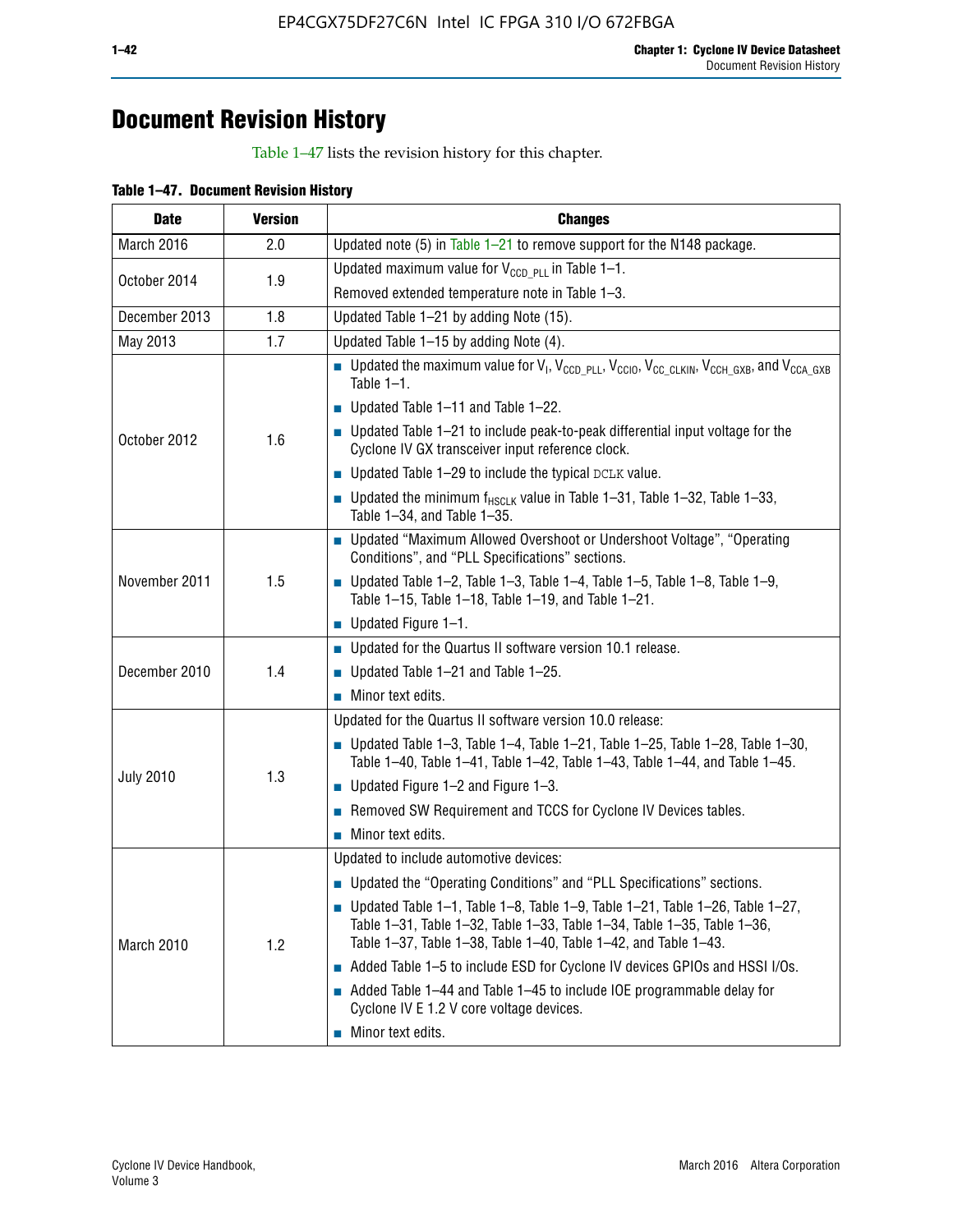## **Table 1–47. Document Revision History**

| <b>Date</b>   | <b>Version</b> | <b>Changes</b>                                                                                                                                                       |
|---------------|----------------|----------------------------------------------------------------------------------------------------------------------------------------------------------------------|
| February 2010 | 1.1            | ■ Updated Table 1–3 through Table 1–44 to include information for Cyclone IV E<br>devices and Cyclone IV GX devices for Quartus II software version 9.1 SP1 release. |
|               |                | Minor text edits.                                                                                                                                                    |
| November 2009 | 1.0            | Initial release.                                                                                                                                                     |